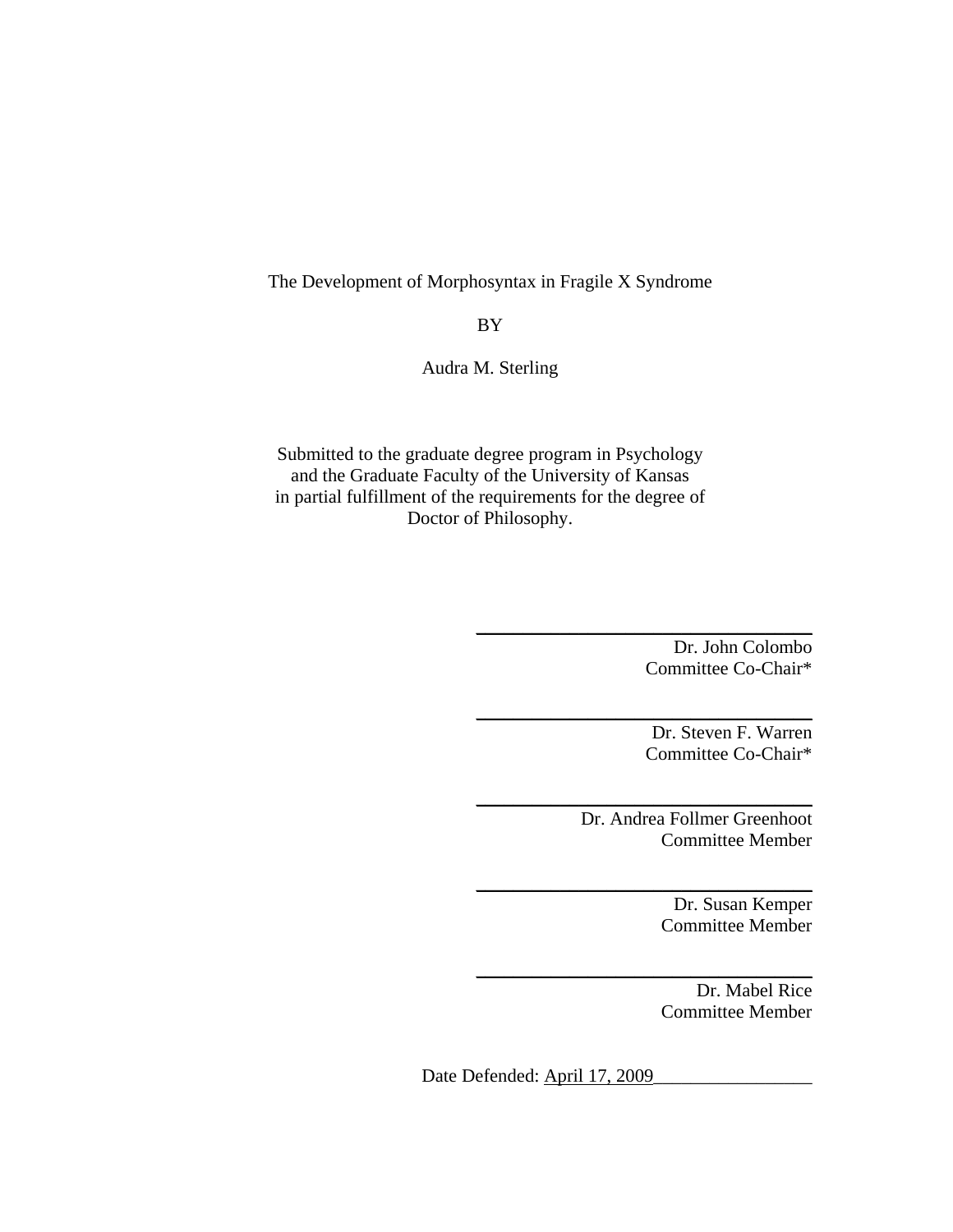The Dissertation Committee for Audra M. Sterling certifies that this is the approved version of the following dissertation:

The Development of Morphosyntax in Fragile X Syndrome

Committee:

Dr. John Colombo Committee Co-Chair\*

Dr. Steven F. Warren Committee Co-Chair\*

Dr. Andrea Follmer Greenhoot Committee Member

\_\_\_\_\_\_\_\_\_\_\_\_\_\_\_\_\_\_\_\_\_\_\_\_\_\_\_\_\_\_\_\_\_\_\_\_

\_\_\_\_\_\_\_\_\_\_\_\_\_\_\_\_\_\_\_\_\_\_\_\_\_\_\_\_\_\_\_\_\_\_\_\_

\_\_\_\_\_\_\_\_\_\_\_\_\_\_\_\_\_\_\_\_\_\_\_\_\_\_\_\_\_\_\_\_\_\_\_\_

\_\_\_\_\_\_\_\_\_\_\_\_\_\_\_\_\_\_\_\_\_\_\_\_\_\_\_\_\_\_\_\_\_\_\_\_

\_\_\_\_\_\_\_\_\_\_\_\_\_\_\_\_\_\_\_\_\_\_\_\_\_\_\_\_\_\_\_\_\_\_\_\_

Dr. Susan Kemper Committee Member

Dr. Mabel Rice Committee Member

Date Approved: April 17, 2009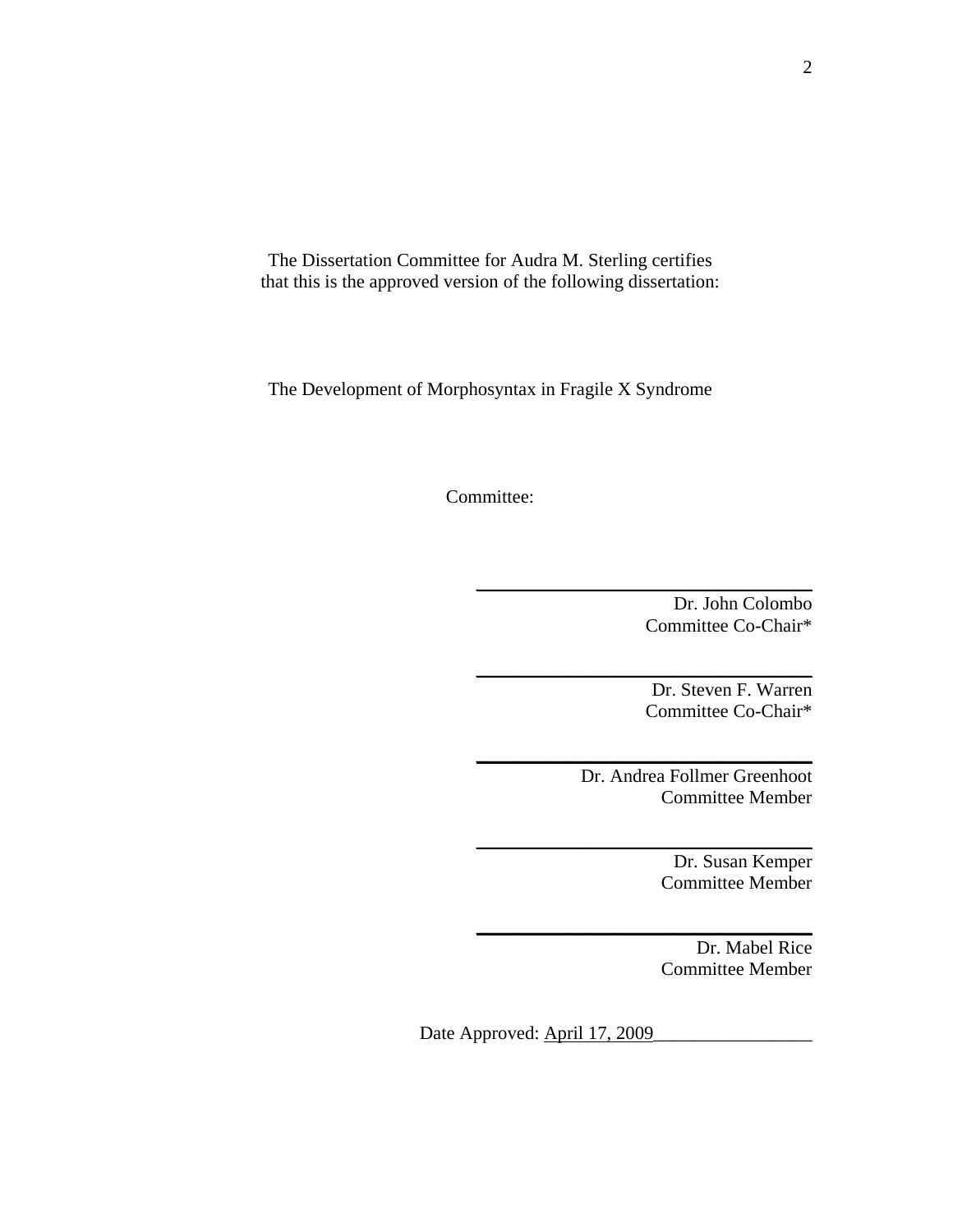### Abstract

An objective of present research across various developmental disorders is the comparison of language phenotypes; one goal is to determine the extent to which there are unique profiles of strengths and weaknesses associated with different disorders. Disorders with similar symptomology, such as autism and fragile X syndrome (FXS) are of particular interest. One area of inquiry within language development is morphosyntax. Morphosyntax is the interplay between grammatical morphology and syntactic structure. It is a known area of weakness for children with Specific Language Impairment as well as children with autism and language impairment. However, little work has been done within the realm of morphosyntax in FXS.

The purpose of this study is to examine morphosyntax in a group of children with fragile X syndrome, which is the most common inherited form of intellectual disability. Approximately 25-45% of males with FXS meet the criteria for a codiagnosis of autism, and regardless of co-diagnosis, 50-90% of males are reported to display behaviors that are concurrent with autism symptomology. Given the comorbidity of autism with FXS, an additional purpose of this study is to examine the impact of autism on FXS. Finally, a secondary purpose of this study is to examine the impact of gender on certain cognitive and linguistic variables in FXS.

Thirty-three children with FXS participated in the study: 26 males and 7 females, between 7-16 years of age. Children were asked to complete a number of standardized tests, including measures of morphosyntax, receptive language, and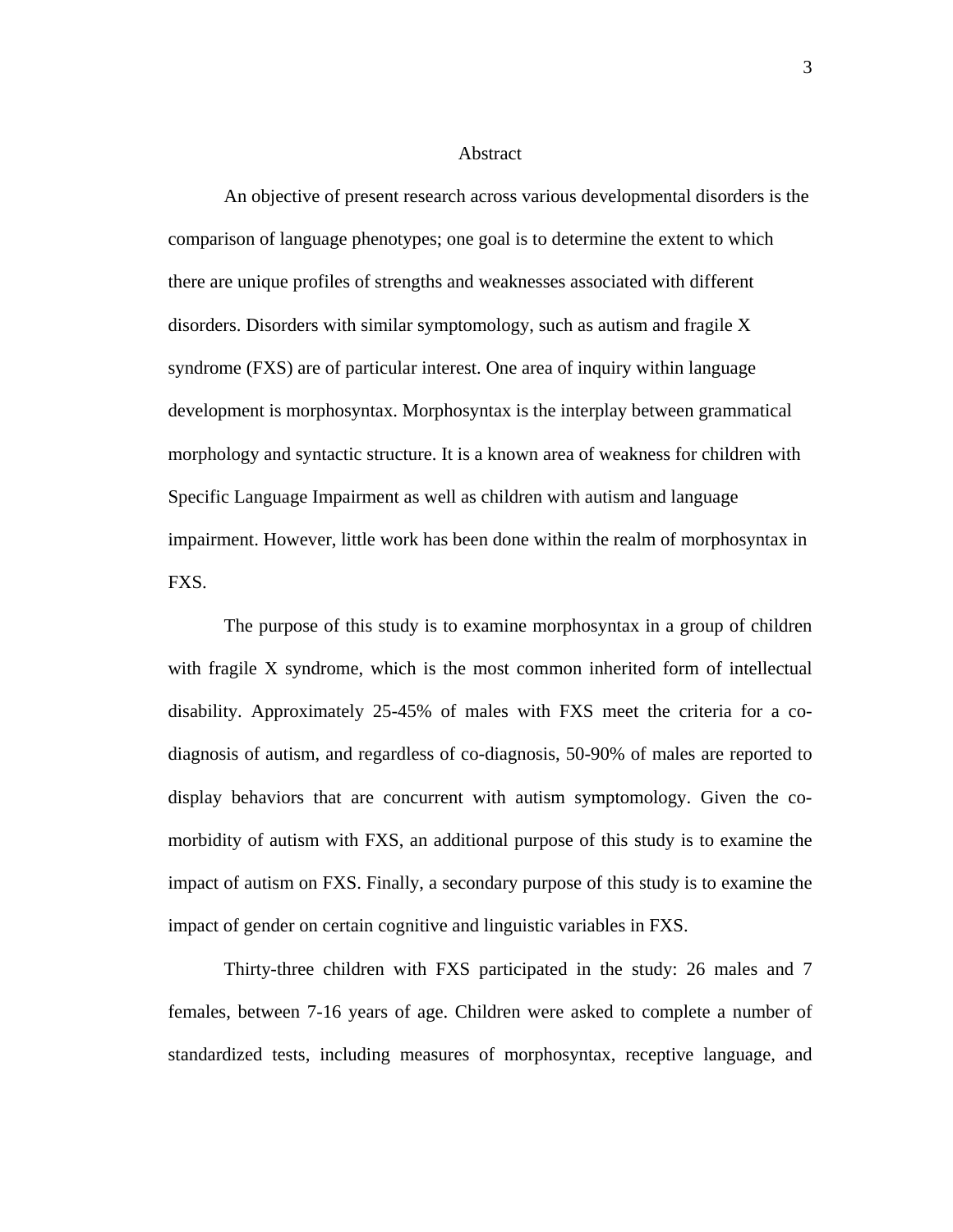nonverbal IQ. The examiner completed an autism rating scale, which served as the grouping mechanism for the children in this study: FXS and autism (FXS-A) versus FXS no autism (FXS-NA).

The data indicated that boys with FXS do have a specific deficit in morphosyntax, relative to language comprehension. The presence of autism did have a negative impact on the dependent variables, although there was not a significant difference on all the different types of verbs. Specifically, boys with FXS-A show a greater deficit on past tense markers for irregular verbs compared to boys with FXS-NA. In terms of gender differences, some of the females in this study have low nonverbal IQ, and receptive language scores. Additionally, irregular past tense verbs were a particular problem for this group of females.

This study serves as a direct extension of the literature on children with autism and language impairments (Roberts et al., 2004). The boys in this study demonstrated a similar deficit in terms of morphosyntax. This study, as well as the Roberts et al. (2004) study, highlights the importance of refining the language phenotype of FXS and how language delays are categorized in FXS and autism.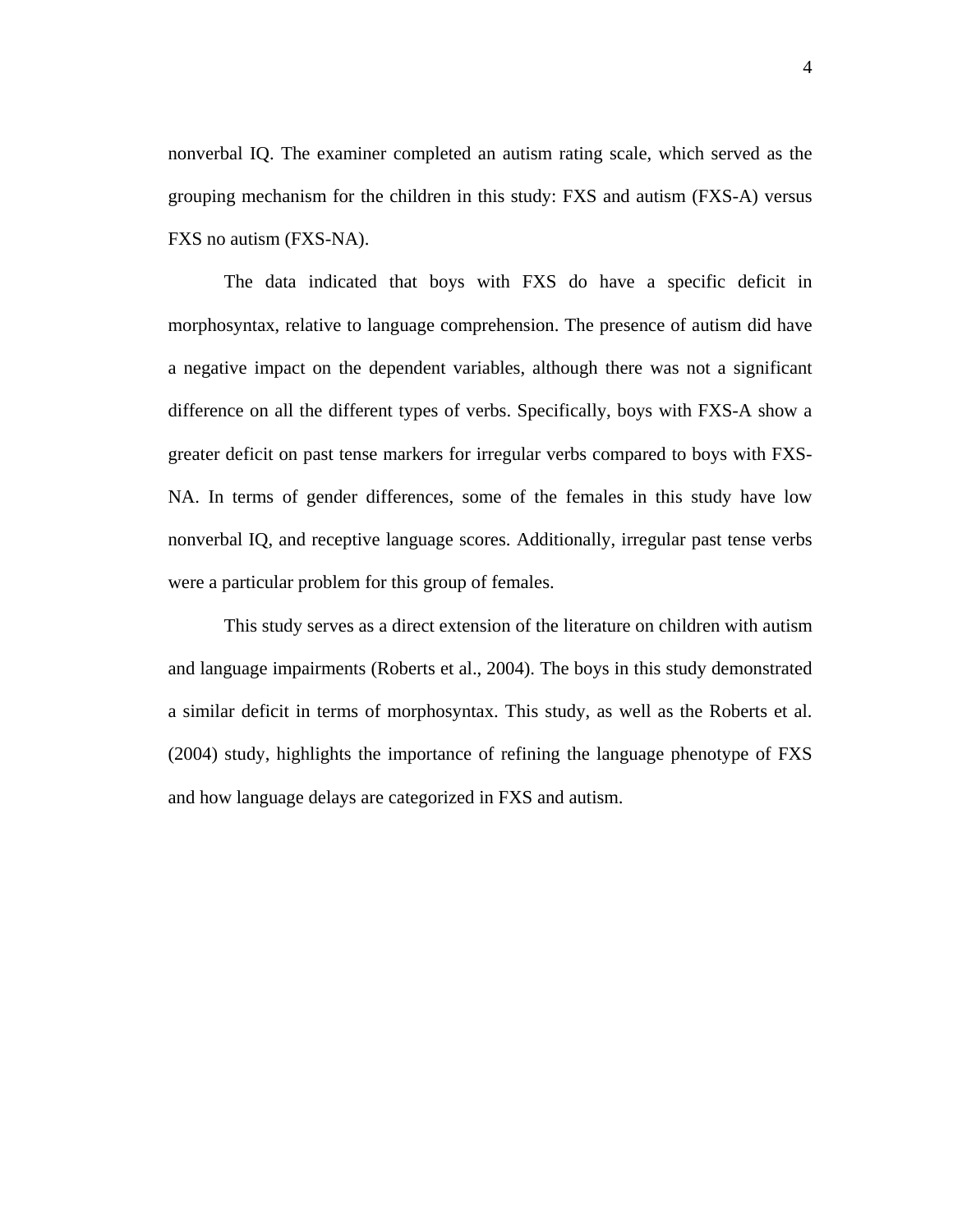#### Acknowledgements

 I would like to thank my advisor, Dr. Steven F. Warren, for his guidance and support throughout graduate school, particularly in the development of this study. I would also like to thank Dr. Mabel Rice for her mentorship in my career development and on this project, particularly in terms of the development of the idea. I would like to thank Drs. John Colombo, Andrea Follmer Greenhoot and Susan Kemper for their insights and contributions as members of my dissertation committee. Many thanks to Dr. Kandace Fleming for her help with the statistical analyses. I would also like to acknowledge Drs. Leonard Abbeduto and Joanne Roberts who helped to guide me through the development of this study.

 This work would not have been possible without the help of the families of children with FXS. Many thanks to the research participants, and to the leaders of the support groups, who went above and beyond the call of duty in helping me with my recruitment. Thank you to the members of the Fragile X research lab who transcribed many hours of language samples: Megan Call, Michaela Catlin, Emily Enright, Megan Higley, Kara Knapp, and Holly Watson.

 I would also like to acknowledge those who helped in other ways. Many thanks to my support network who has encouraged me in my professional and personal life. Thank you to Jill Hoover for her constant support and encouragement through all the phases of graduate school. Thank you for the countless discussions, edits, readings, and critiques of this document. Finally, thank you to my family for the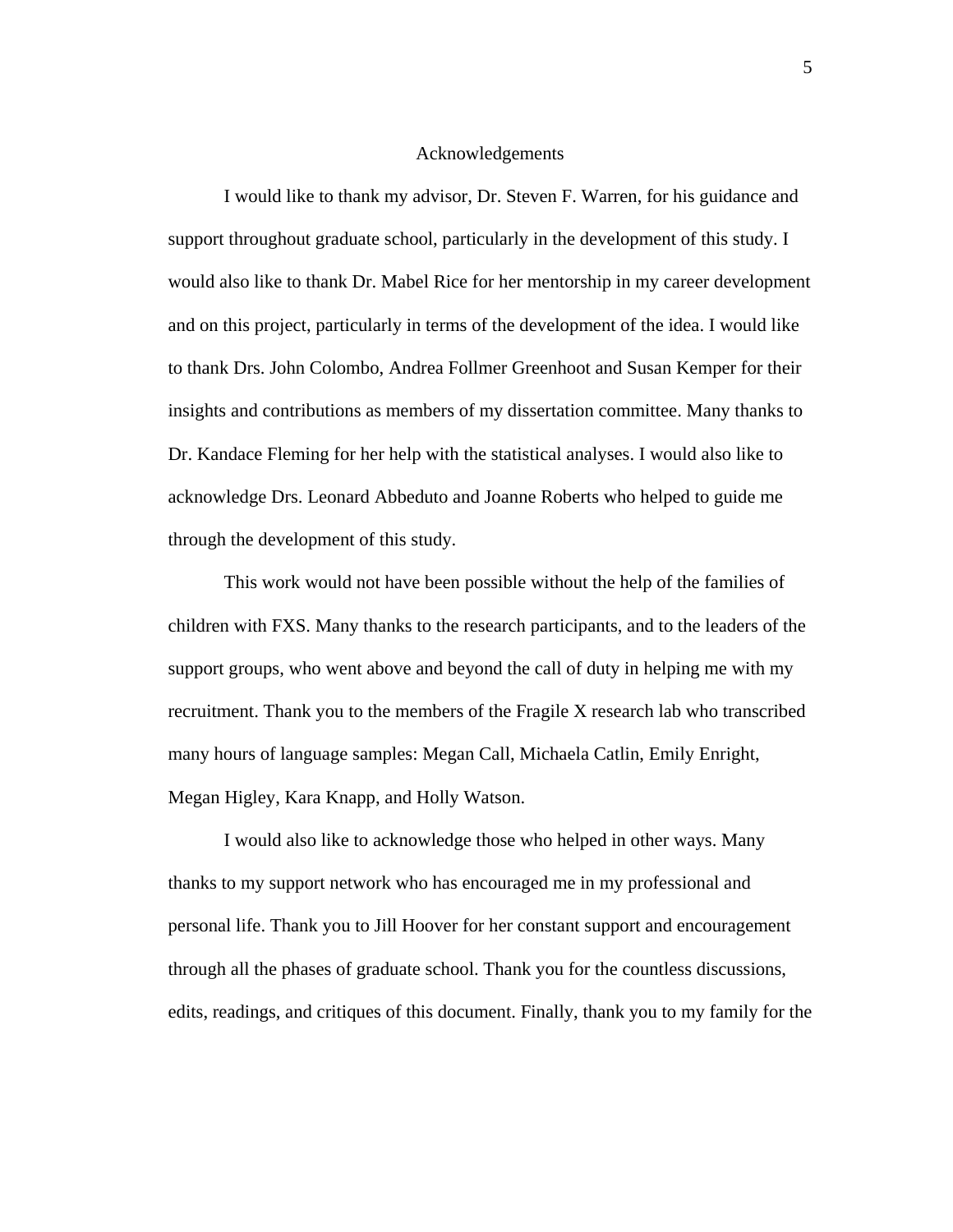years of support and encouragement. Thank you for instilling in me a love of education, and for their continued patience and love.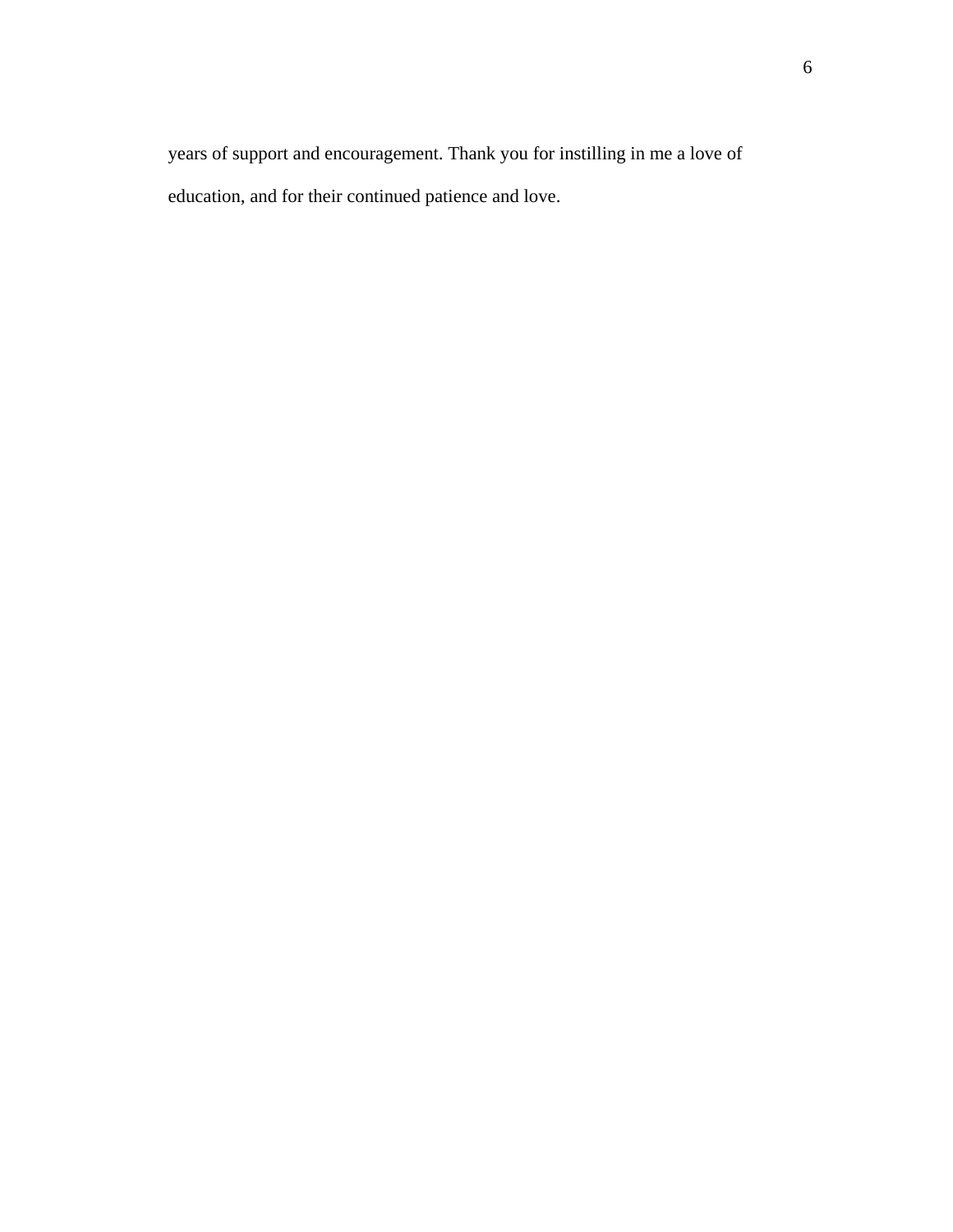# TABLE OF CONTENTS

| 32 |
|----|
|    |
|    |
|    |
|    |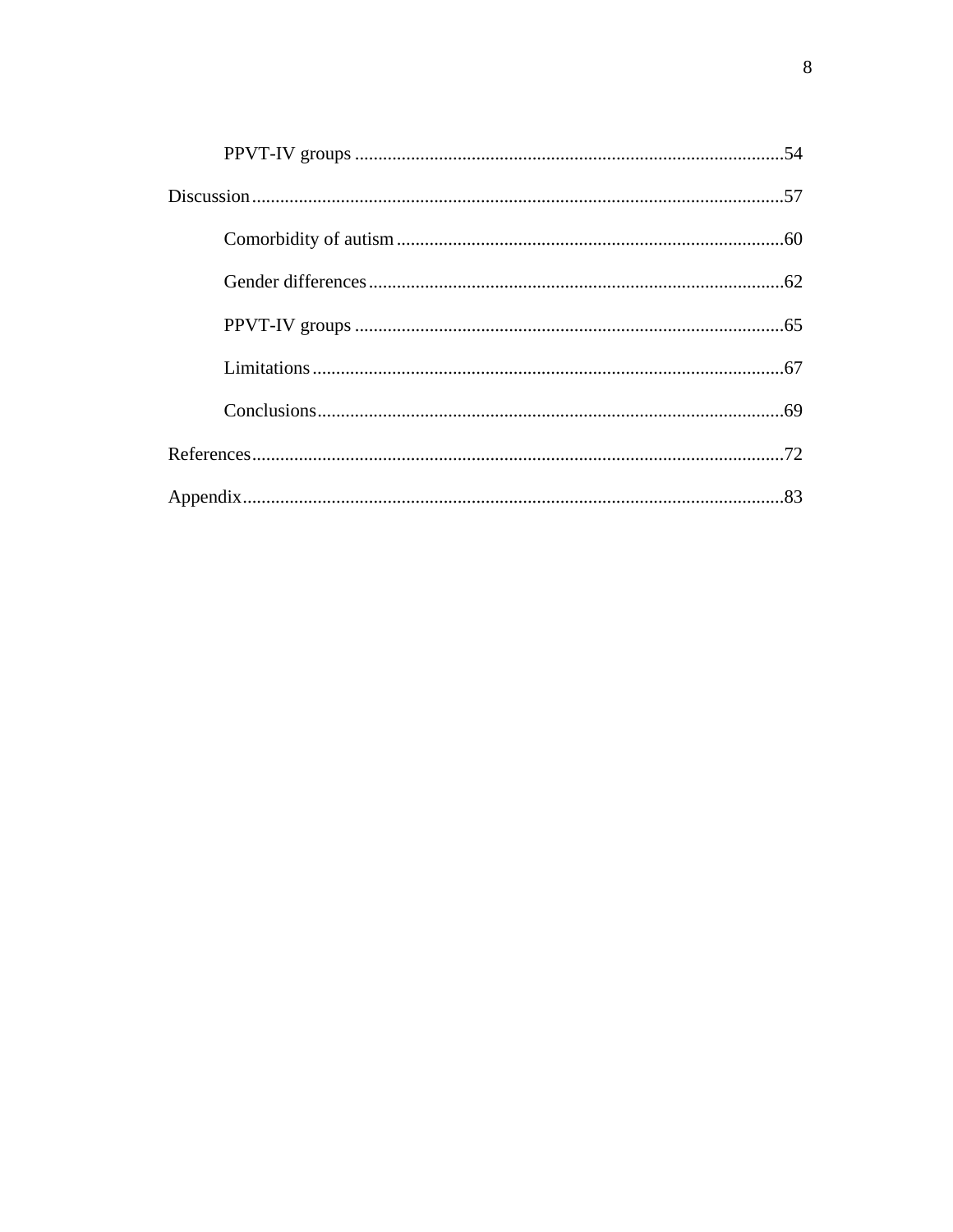Communication is a basic biological function, central to most aspects of dayto-day functioning. Humans use communication to relay ideas, basic needs, emotions, knowledge, and a number of other functions to each other. It is an innate ability in human beings, and develops throughout the first several years of life. Given the critical importance of language and communication, disruptions to the linguistic systems can have global effects on functioning. Intellectual disabilities are commonly associated with language and communication delays and deviant development. Among the intellectual disabilities commonly cited, fragile X syndrome (FXS) and autism represent two such instances.

Fragile X syndrome is the most common known inherited cause of intellectual disability, affecting an estimated 1 out of every 4000 males and 1 out of every 8000 females (Crawford, Acuna, & Sherman, 2001; Hagerman, 2002; Turner, Webb, Wake, & Robinson, 1996). It is a single-gene disorder, and diagnosis involves genetic testing to determine the presence of mutations on the long arm of the X chromosome. Autism on the other hand, has an unknown etiology. A diagnosis of autism is not based on genetic testing, but rather a behavioral diagnosis (Lord et al., 2000). There is a high rate of co-morbidity of autism within FXS (25-50% of males), and even those children who do not have symptoms warranting a co-diagnosis display a high degree of autistic-like behaviors (Bailey, Hatton, Mesibov, Ament, & Skinner, 2000; Hatton, 2006; Rogers, 2001). The two disorders share a great deal of overlap in terms of symptomology, making the comparison between them of particular interest.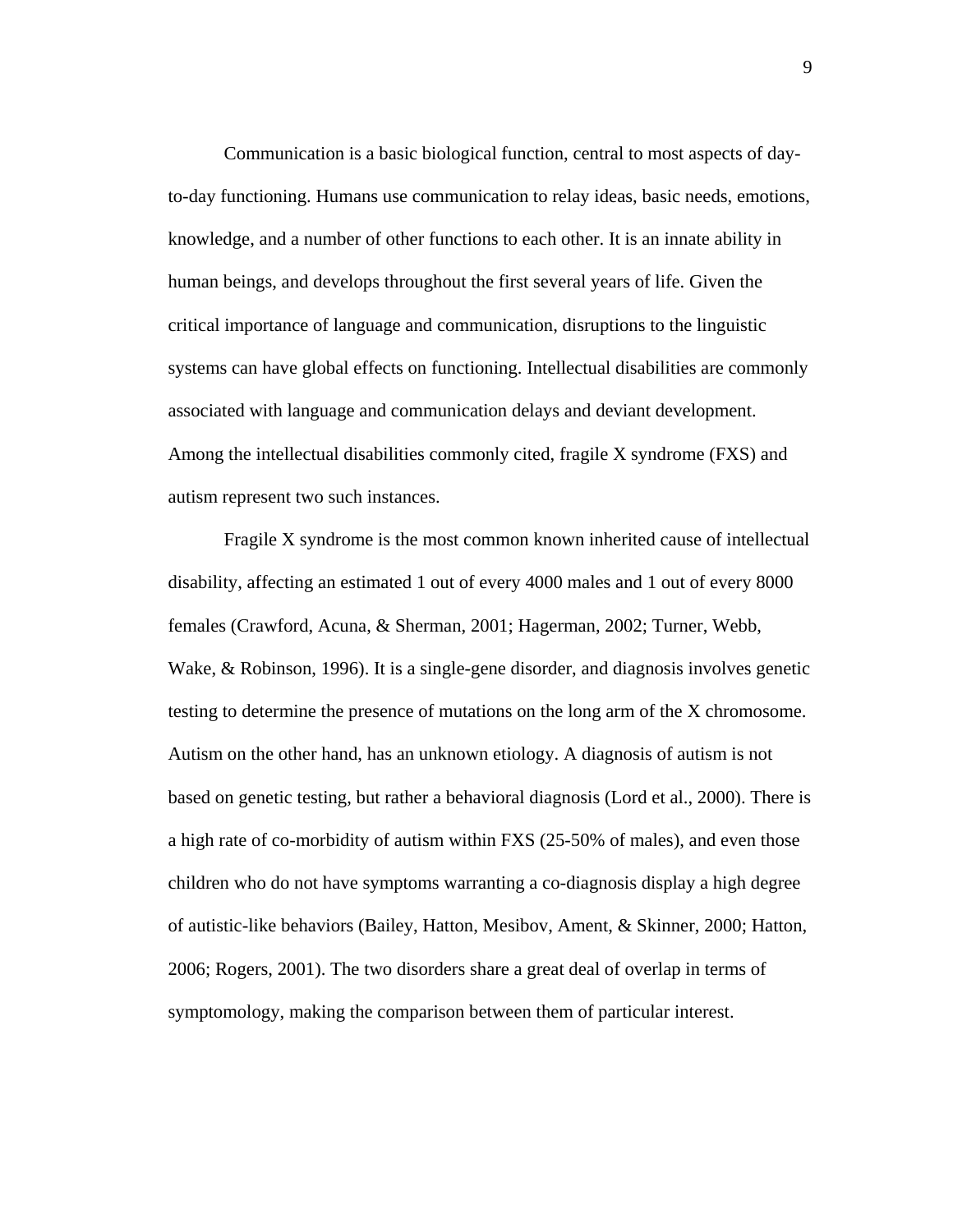An objective of present research across various developmental disorders is the comparison of language phenotypes; one goal is to determine the extent to which there are unique profiles of strengths and weaknesses associated with different disorders, relative to explanations based primarily on the presence of an intellectual disability (Warren & Abbeduto, 2007). Morphosyntax has been an area of interest in language disorders due to its central role in linguistic communication. Morphosyntax is the interplay between grammatical morphology and syntactic structure. It refers to the closed class morphemes of a language, specifically, morphemes associated with inflectional morphology (e.g., he walk*s*, he walk*ed*), derivational morphology (e.g., fool, fool*ish*), and words with a specific functions such as articles and auxiliary verbs (Leonard, 2002). In particular, tense and agreement markers have been identified as a unique area of weakness for children with Specific Language Impairment (SLI), and also for some children with autism (Rice, Wexler, & Cleave, 1995; Rice & Wexler, 1996; Roberts, Rice, & Tager-Flusberg, 2004).

The purpose of this study is to examine morphosyntax in a group of children with fragile X syndrome; one reason for this is to create the basis for comparing this aspect of the language phenotype of this disorder to other disorders (i.e., autism and SLI). Tense and agreement morphemes are the primary focus of investigation. Additionally, given the co-morbidity of autism with FXS, an additional purpose of this study is to examine the impact of autism on FXS. Finally, a secondary purpose of this study is to examine the impact of gender on certain cognitive and linguistic variables in FXS.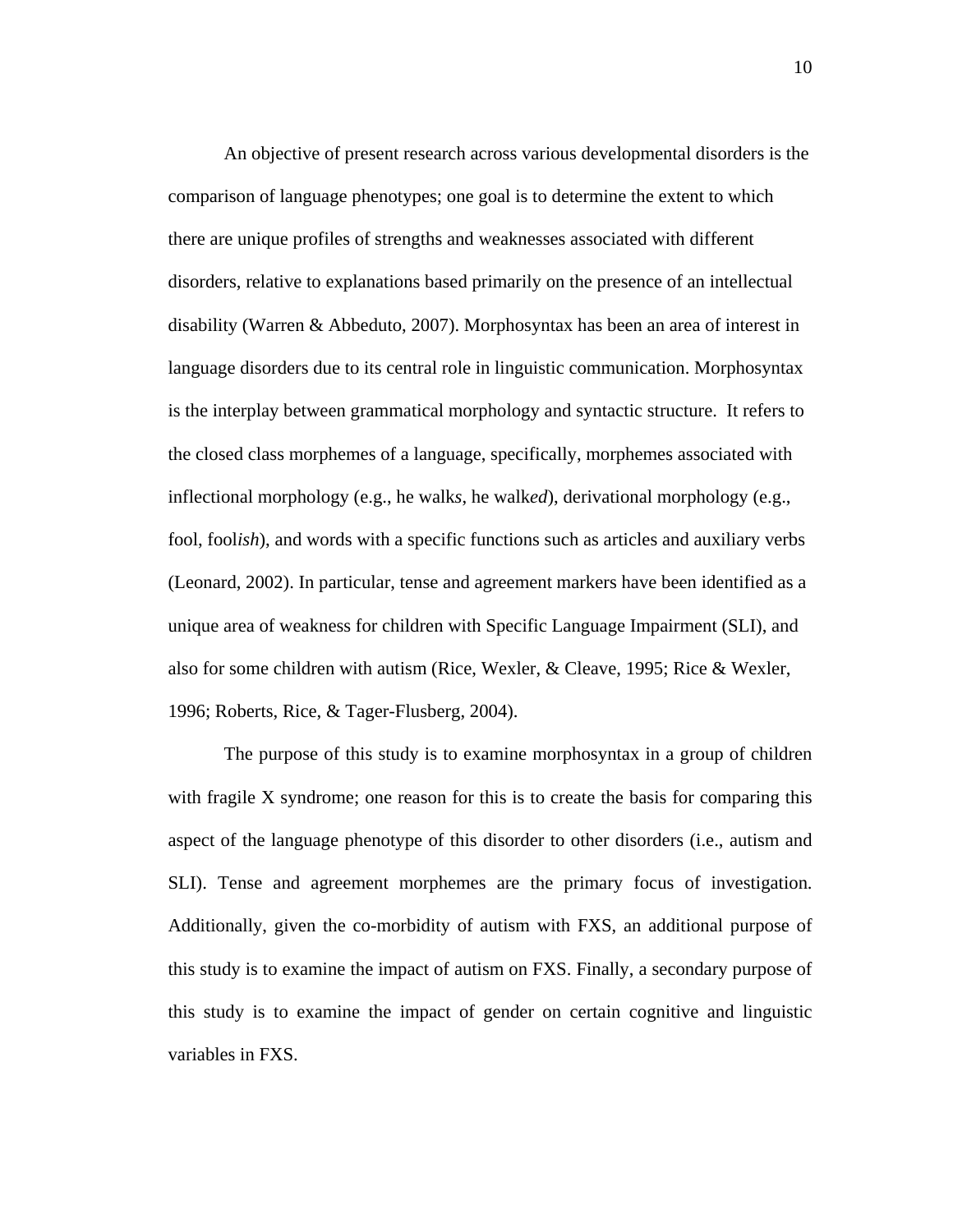## *Fragile X Syndrome*

Fragile X is an X-linked disorder. The gene is located in the 5' untranslated region on the long arm of the X chromosome (locus Xq27.3). The gene is called FMR1, and it directs cells to produce the fragile X mental retardation protein (FMRP), which is believed to play an important role in typical brain development and functioning (Rogers, Wehner, & Hagerman, 2001). Research has indicated that FMRP is involved in synaptic maturity and plasticity (Churchill et al., 2002). The FMR1 gene is made up of trinucleotide (CGG) repeats. A normal number of repeats ranges anywhere from 5 to 50. Fragile X syndrome occurs when an individual has an elevated number of CGG repeats (Hagerman, 2002). This increased number of trinucleotides results in excessive methylation of cytosines in the FMR1 promoter region, thereby shutting down transcription of the FMR1 gene into mRNA. This in turn interferes with the translation of FMRP (Reiss & Dant, 2003). Trinucleotide repeats ranging from 50 to 200 signify a premutation carrier. Full mutation occurs when an individual has more than 200 repeats (Bailey et al., 2001; Hagerman, 2002). Since FXS is an X-linked disorder, fathers can pass it to their daughters, while mothers can pass it to their sons or daughters. All daughters of premutation males inherit the gene, but only as carriers. Female carriers have a 50% chance of passing the expanded gene (full mutation form) on to their children. Fragile X is a dynamic gene mutation, meaning that it is unstable and will most likely expand through generations. Males are typically more affected compared to females, since it is an Xlinked disorder (Hagerman & Hagerman, 2002).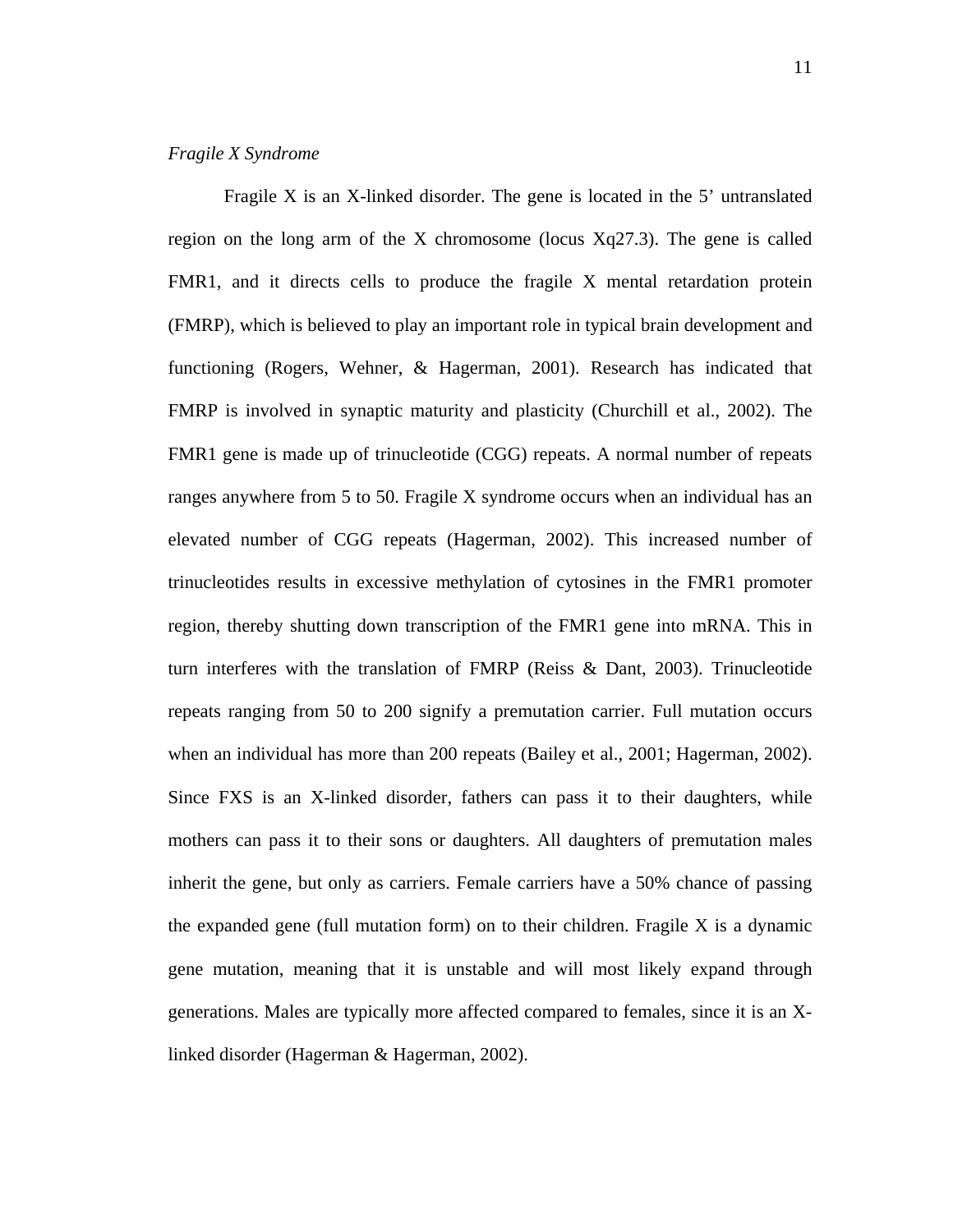In addition to substantial cognitive and motor delays, individuals with FXS have a number of speech and language delays including late emergence of first spoken words, problems with intelligibility and delays in both expressive and receptive morphosyntax (Abbeduto & Hagerman, 1997; Sterling & Warren, 2007). Boys with FXS show greater delays in expressive compared to receptive language (Roberts, Mirrett, & Burchinal, 2001). Research has indicated that children with FXS and autism have lower language skills in general than children with FXS no autism (Bailey et al., 1998; Rogers et al., 2001). The work to date has been descriptive in nature, particularly in terms of the more advanced linguistic skills, such as morphosyntax. Although significant work has been conducted on morphosyntactic development in Down syndrome and some research with children with autism, research with children with FXS has been limited. In particular, several studies have excluded children with both FXS and autism, thereby ignoring this large subgroup of children.

#### *Comorbidity of FXS and autism*

One reason FXS is of particular interest to researchers is the high comorbidity with autism. Approximately 25-45% of males with FXS meet the criteria for a co-diagnosis of autism, and regardless of co-diagnosis, 50-90% of males are reported to display behaviors that are concurrent with autism symptomology including hand biting, hand flapping, perseveration in speech, tactile defensiveness, and poor eye contact (Bailey, Hatton, Mesibov, Ament, & Skinner, 2000; Hatton, 2006; Rogers, 2001). Males with both FXS and autism typically have more severe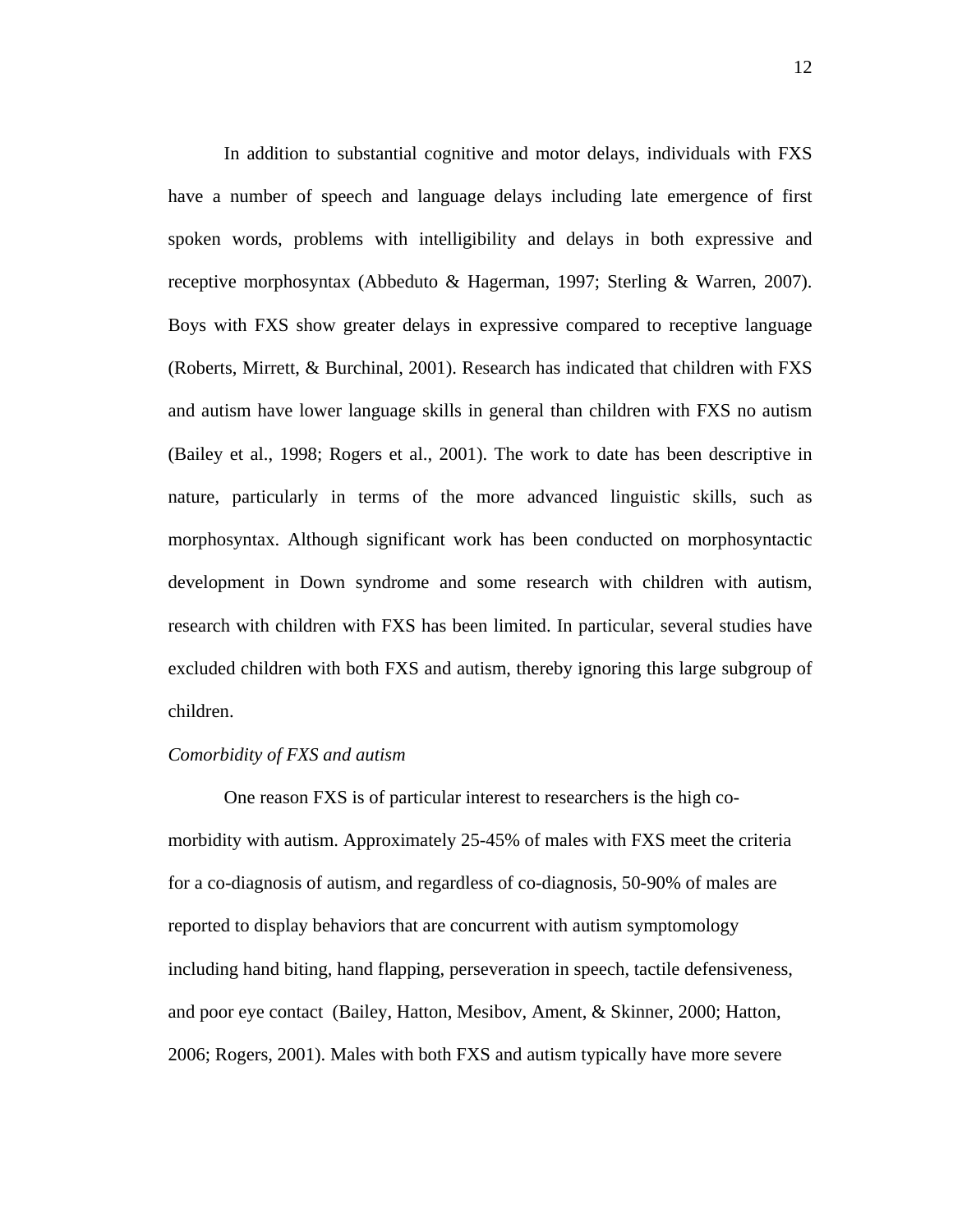language and social impairments, as well as lower IQ scores compared with children with FXS without autism (Bailey et al., 1998). Rogers and colleagues have completed a number of studies examining the impact of autism on FXS. They reported that children with comorbid FXS and autism have sensory impairments similar to children with autism without FXS (Rogers, Hepburn, & Wehner, 2003). Imitation skills were more impaired in children with FXS and autism compared to FXS only (Rogers, Hepburn, Stackhouse, & Wehner, 2003). Higher levels of adaptive and problem behaviors also appeared to be more impaired in boys with FXS and autism compared to boys with FXS only (Kau et al., 2004).

Rogers, Wehner, & Hagerman (2001) examined the presence of autism in 24 children (23 boys, 1 girl) with FXS between the ages of 21 and 48 months. Eight of the children in the study were diagnosed with both autism and FXS, whereas the remaining 16, including the one girl, had FXS only. Rogers and colleagues also recruited a group of children with autism but no FXS. The authors found that the children with both FXS and autism scored lower on measures of both expressive and receptive language compared with the children with FXS without autism and the children with autism without FXS. In short, the co-occurrence of both FXS and autism almost inevitably means that communication and social skills will be more severely impaired from early in development onward.

The majority of these studies have utilized the *Autism Diagnostic Observation Scale* (ADOS; Lord et al., 2000) or the *Autism Diagnostic Interview-Revised* (ADI-R; Lord, Rutter, & Le Couteur, 1994). The ADOS and ADI-R represent the current gold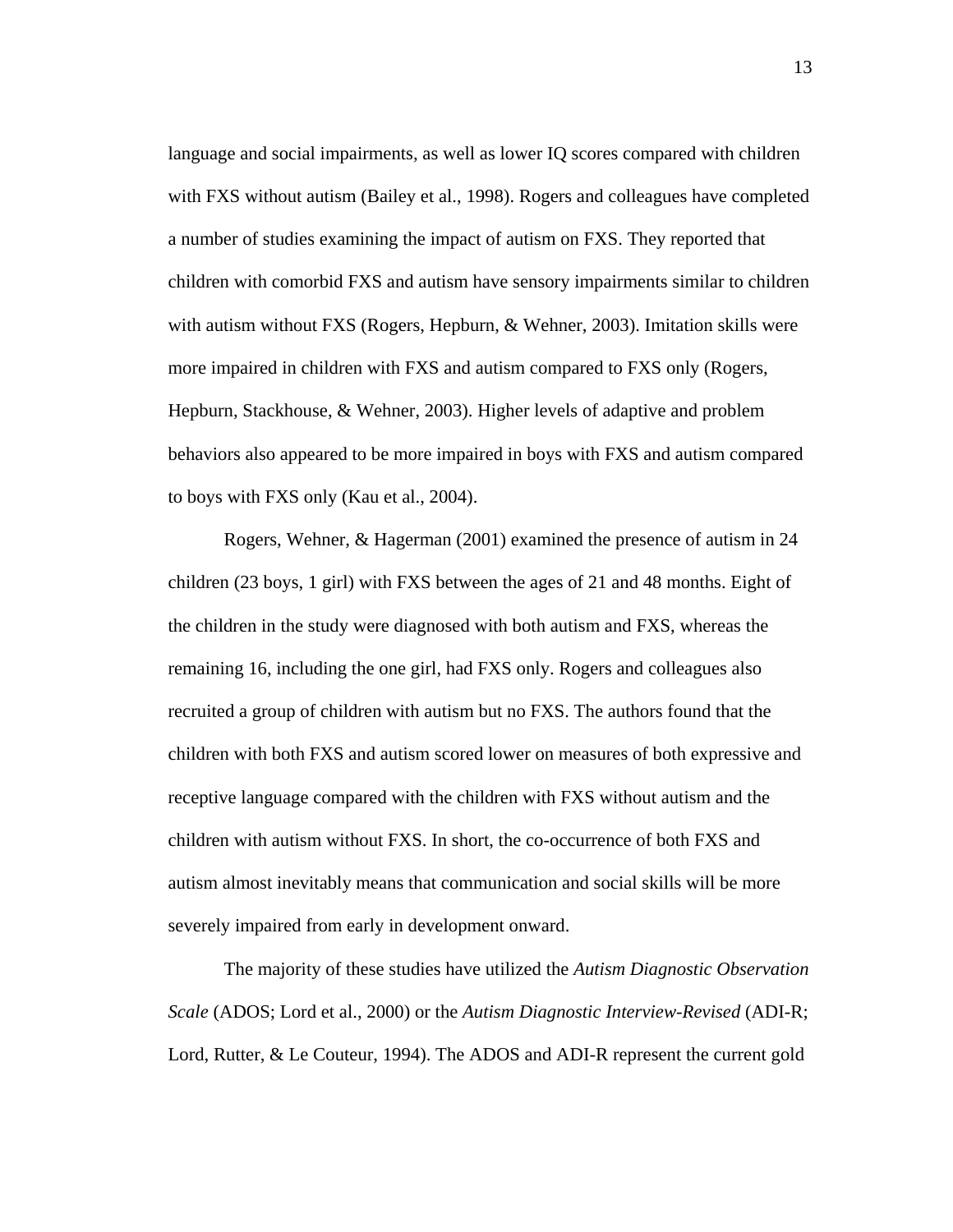standard for autism diagnosis. However, they are both quite costly in terms of training and time to administer. The *Childhood Autism Rating Scale* (CARS; Schopler, Reichler, & Renner, 1988) is typically used as a screener for autism in the clinical world. Researchers often utilize the CARS in studies, given its relative low cost in terms of training, time and administration. The CARS is composed of a number of subscales focused on behaviors associated with the three core impairments in autism (e.g., verbal and nonverbal communication, repetitive behaviors).

Studies have shown a high correlation between CARS scores and autism diagnosis within samples of children with FXS (Bailey et al., 1998; Bailey et al., 2000). Although it is not a diagnostic tool, it has high internal validity (Eaves  $\&$ Milner, 1993; Sturney, Matson, & Sevin, 1992; Teal & Wiebe, 1986), and reliability. Given the previous studies findings on the differentiation of the two groups based on the ADOS and the ADI-R it is surprising that there has not been a similar examination of group membership based on the CARS subscales.

#### *Morphosyntax in FXS*

The limited work to date on morphosyntactic development in FXS syndrome has extended to both receptive and expressive language and has almost exclusively focused on males. Early work in the 1980s involved case studies, or very small sample sizes, and was generally restricted to comparisons based on Mean Length of Utterance (MLU). This is a very common index of sentence length, but some researchers argue that it is not highly reliable at measuring greater complexity in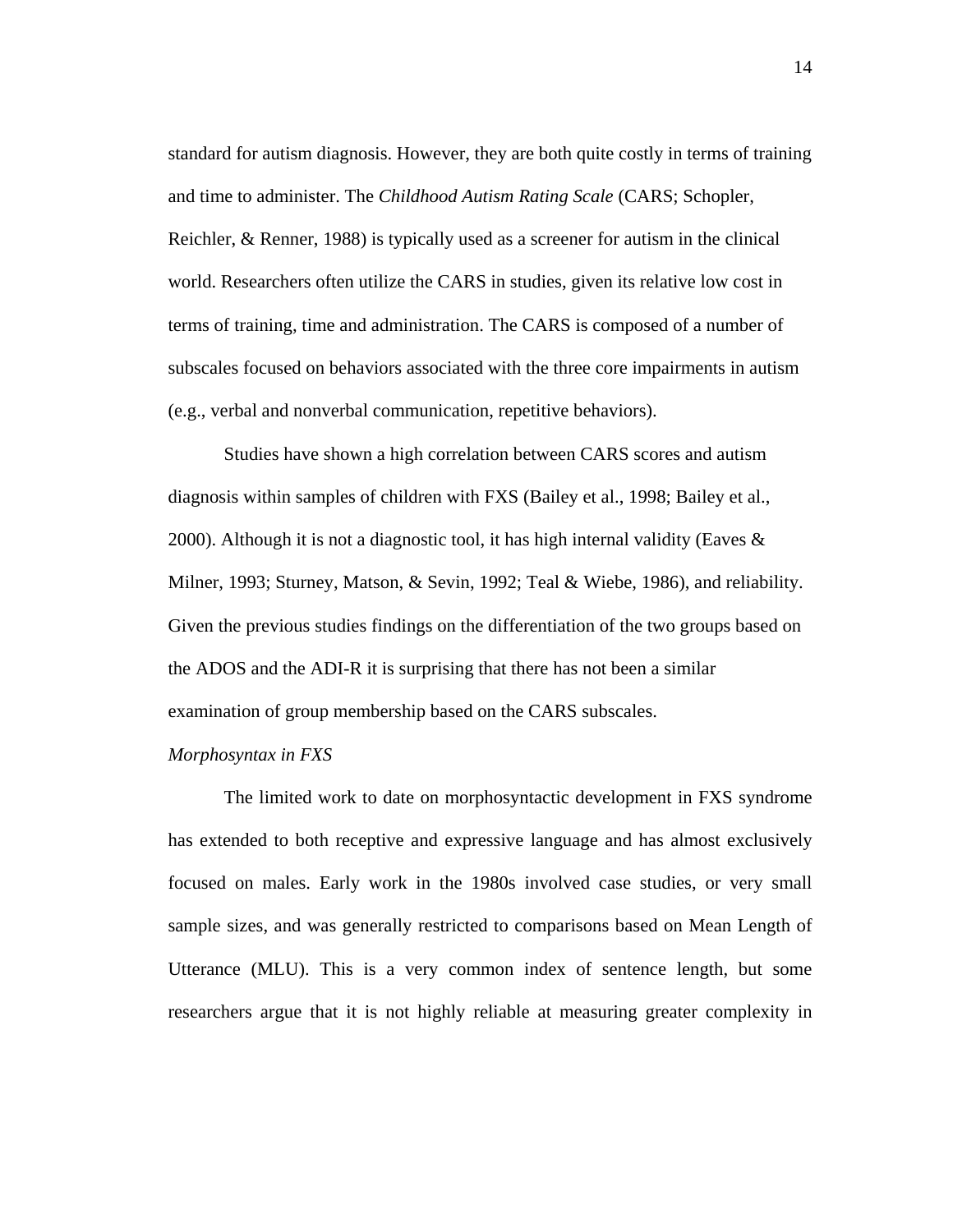morphosyntax, particularly in developmental disabilities (Rondal, Ghiotto, Bredart, & Bachelet, 1988; Scarborough et al., 1991).

Early work by Sudhalter and colleagues (1990) indicated that although morphosyntax is delayed in FXS, it is not deviant from the course of typical development. They predicted that the males with FXS with more perseverative speech would have the most limited expressive morphosyntax, and that there would be an unusual relationship between MLU and their structural complexity (based on the Index of Productive Syntax, IPSyn, evaluated from a language sample). However, the authors did not find a significant relationship between perseverative speech and low syntactic competencies. Additionally, the 12 males with FXS in this study showed a similar pattern in terms of MLU and its relation to grammatical complexity as seen in typical development, just at a slower pace. Individuals in this study were excluded if they had a diagnosis of autism, and the ages of the participants ranged from 5 to 36 years. The language sample served as the sole instrument for language evaluation.

Recent work has involved larger sample sizes and a higher level of complexity in terms of analyses. Roberts et al. (2007) examined expressive morphosyntax and vocabulary skills of 35 boys with FXS between the ages of 3 and 14 years of age. Males with FXS and autism were excluded from the study. The authors included a nonverbal mental age match of 27 boys with typical development. Mean length of utterance, number of different words and grammatical complexity based on the *Index of Productive Syntax* (IPSyn; Scarborough, 1990) scores were evaluated based on a language sample of 100 utterances. The IPSyn is a measure of child language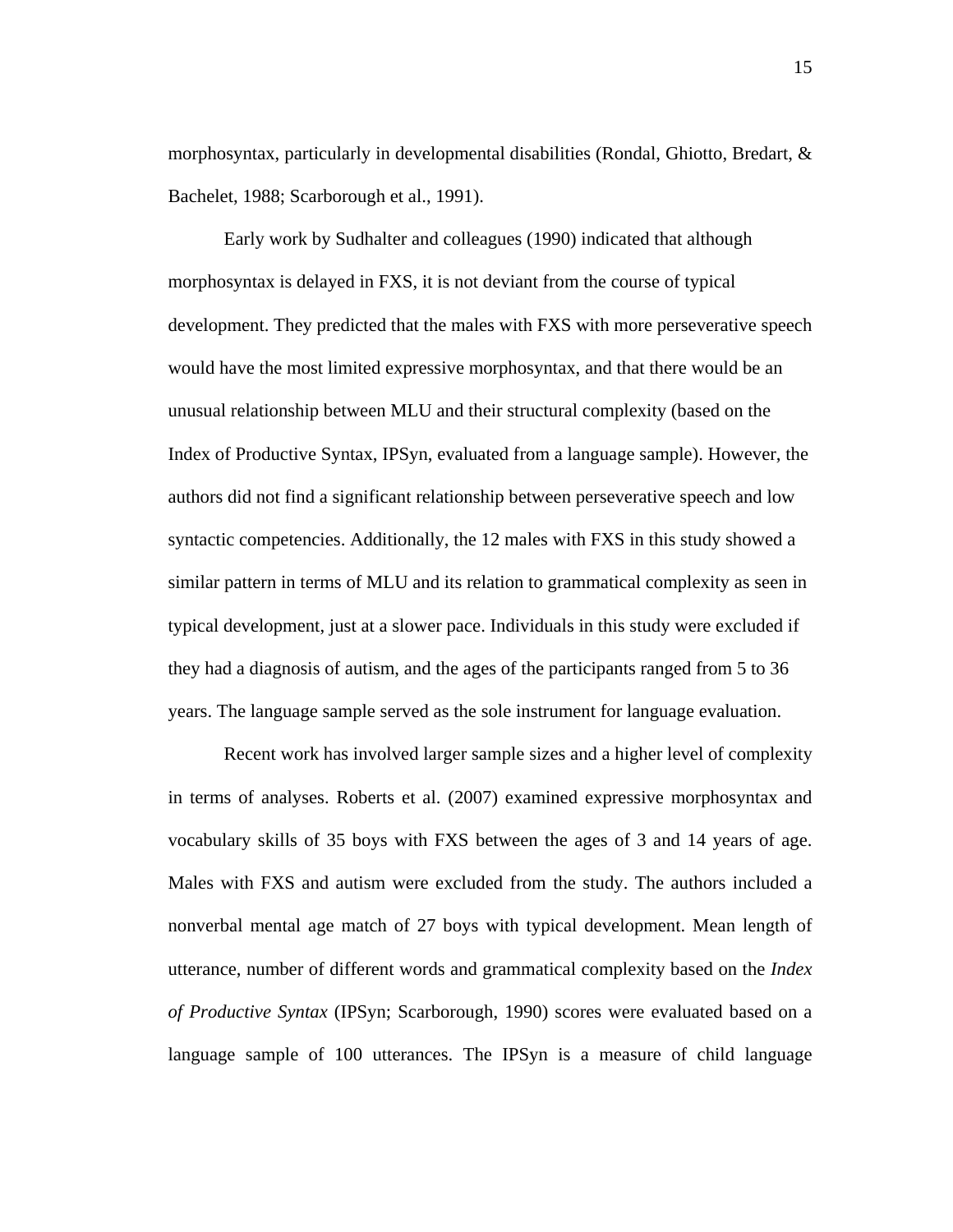development that yields a score for grammatical complexity. It is important to note that the IPSyn is a measure of emergence, and not mastery of grammatical structures. It was designed to measure the emerging syntactic and morphological complexity in utterances spoken during spontaneous language samples of preschool age children.

The children with FXS in the Robert's et al study showed significant delays in terms of their morphosyntactic skills, compared to the control group. The authors argued that the use of shorter, less complex utterances and the production of significantly fewer words in the FXS group support the theory of an overall expressive language delay, and not a specific syntactic delay. The boys with FXS in this study used less complexity in their noun and verb phrases, as well as sentence structure, but not in their use of questions and negations. The boys with FXS used many different nouns, pronouns, plurals and two-word noun phrases, but fewer complex noun phrases, and bound morphemes. In terms of their use of verb phrases, they used phrases with the copula, present auxiliary and present modals in utterances. However, they rarely used more complex verb phrases such as present and past tense verb markers, past tense copula, auxiliaries, and modals. In terms of their sentence structure, the children commonly used simple conjunctions and simple structures such as subject-verb-object, but only rarely used relative clauses and bi-transitive predicates (predicates with three arguments: subject, direct object and indirect object, e.g., Abby threw the ball to Annie).

Another recent study examining syntactic complexity during conversational language samples found that young boys with FXS do seem to have a syntactic delay,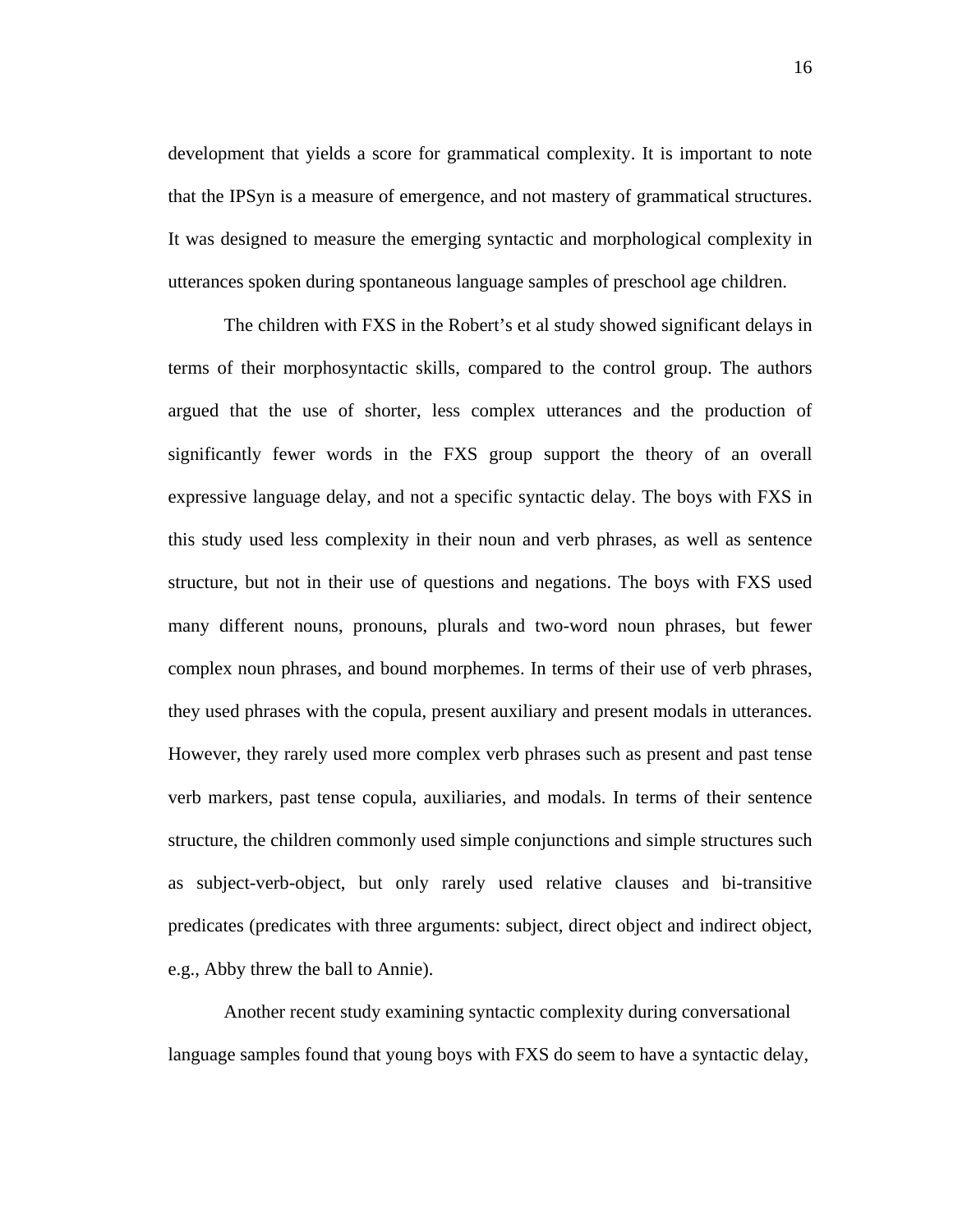beyond what is expected for nonverbal mental age. Price, Roberts, Hennon, Berni, Anderson and Sideris (2008) compared the language samples of 35 boys with FXS only, 36 boys with FXS and autism spectrum disorder (ASD), 31 boys with Down syndrome (DS), and 46 boys with typical development. The four groups were matched on nonverbal mental age, calculated from the Brief IQ composite from the *Leiter-R*. The authors compared the four groups on four separate subscales of the IPSyn (Scarborough, 1990). The four subscales included verb phrases, noun phrases, questions/negations, and sentence structure. The boys with FXS, regardless of autism status scored lower than the boys with typical development on three of the four subscales, verb and noun phrases, as well as sentence structure. The boys with FXS only did not score significantly lower than the boys with typical development on the questions/negations subscale, although the boys with FXS and ASD did score significantly lower. The boys with DS and FXS (regardless of autism status) did not score significantly different from each other, with the exception of the questions/negations subscale for the boys with FXS only.

The Roberts et al and Price et al studies indicate that boys with FXS do score lower than nonverbal mental age expectations on expressive morphosyntax. However, it is important to note that their language samples were not designed to elicit specific syntactic structures, and the authors did not use standardized tests for this purpose. It is apparent that the children in these studies have delayed morphosyntactic skills; however, the argument that there is not a morphosyntactic delay is premature given the lack of specific testing for this construct. However these studies serve as an initial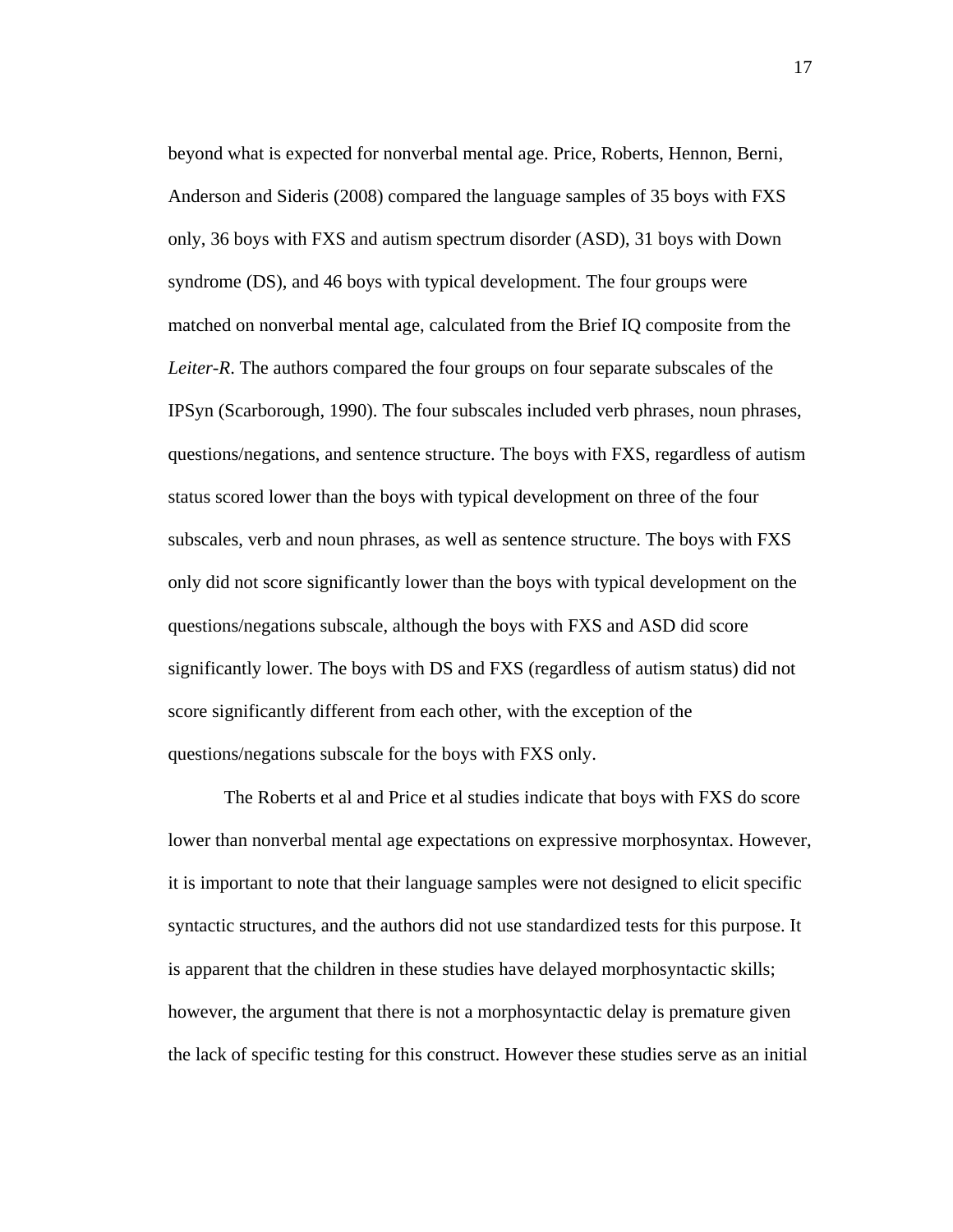look at this question, and suggest the need for a deeper level of inquiry in terms of the nature of morphosyntactic development in children with FXS.

 In another recent study, Price and authors (2007) examined receptive morphology and syntax skills in young boys with FXS and found a significant delay in these skills controlling for nonverbal mental age. The participants were the same boys from the Price et al. (2008) study. They compared the same groups of boys: 35 boys with FXS no autism, 19 boys with FXS and autism, 45 boys with DS, and 40 boys with typical development who were matched on nonverbal mental age. The authors used the *Test for Auditory Comprehension of Language – 3rd Edition* (TACL-3; Carrow-Woolfolk, 1999) to assess receptive vocabulary, grammatical morphemes, as well as multiword syntactic patterns (i.e., active and passive voice, direct and indirect objects). Boys with FXS, regardless of autism status, and boys with DS scored significantly lower on all the subtests compared to the boys with typical development. Boys with FXS did not differ according to autism status on the receptive language portion of the test. In addition, the authors found that nonverbal cognition was not significantly correlated with the TACL-3 for the boys with FXS no autism, although it was correlated with scores in the FXS autism group. The boys with DS and the boys with typical development did show a significant, large correlation between nonverbal IQ and the TACL-3 scores. The authors postulated that perhaps in FXS, linguistic and non-linguistic development is not as closely related as in Down syndrome and typical development.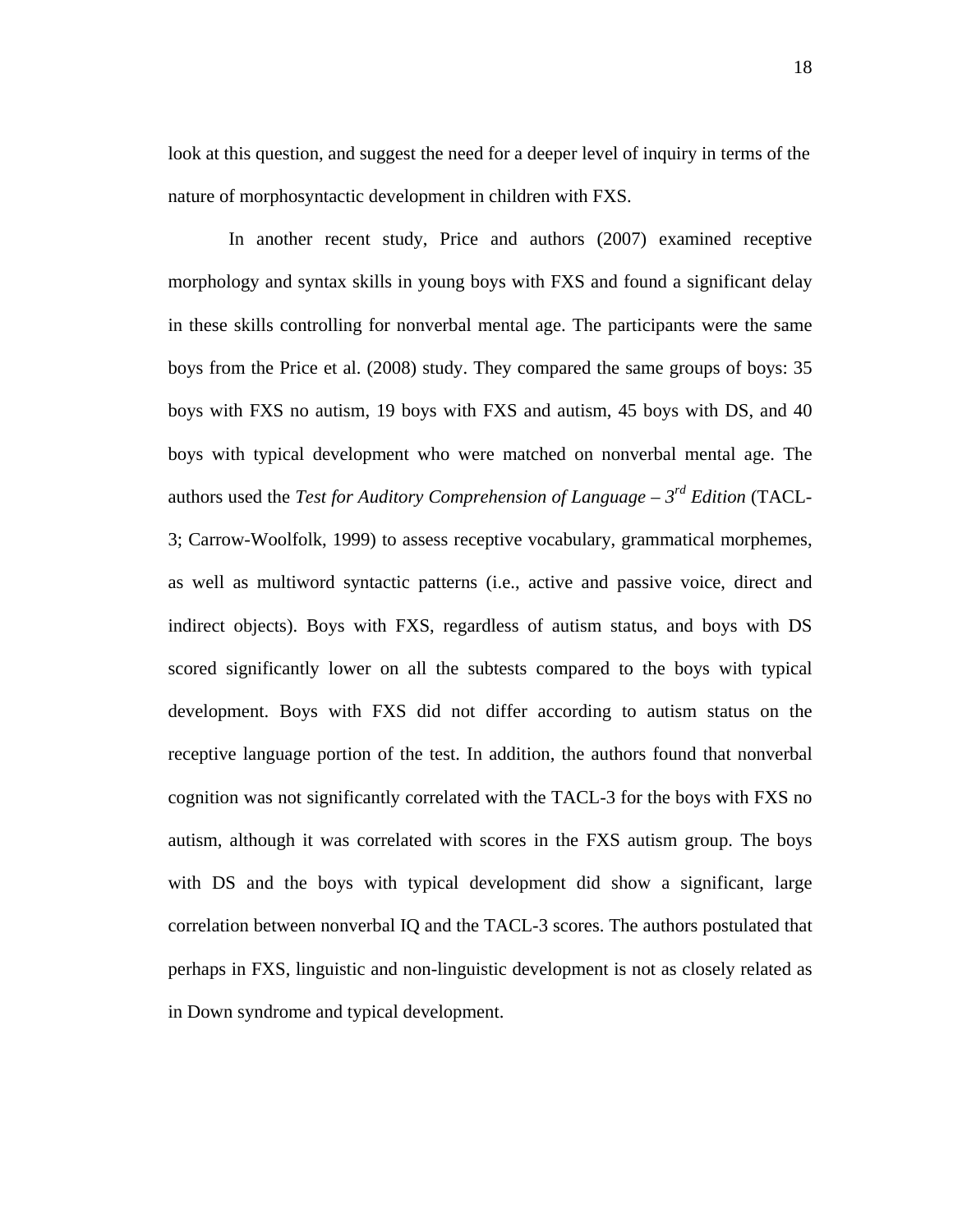It is important to note that these findings are not consistent with the findings from other studies. Some studies have found that receptive morphosyntax seems to keep pace with nonverbal cognition in children with FXS (Abbeduto et al., 2003; Madison, George, & Moeschler, 1986). Abbeduto et al. (2003) found that adolescents and young adults with DS had significantly lower scores on receptive morphosyntax scores compared to individuals with FXS matched on nonverbal mental and chronological age, as well as individuals with typical development, also matched on nonverbal mental age. However, the individuals with FXS did not differ significantly on their age-equivalent scores from the typically developing group. There was a positive correlation  $(r = .70)$  between nonverbal mental age and receptive morphosyntax. Madison et al. (1986) also found that the language skills, including expressive and receptive morphosyntax seemed to keep pace with nonverbal mental age abilities in their sample of twelve individuals from a single family, although the authors did report that expressive language was a relative strength for the males in the family compared to receptive language.

Paul et al. (1984) reported descriptive data from three case studies involving young males with FXS (note: two of the children were brothers). Although the children's receptive language seemed to keep pace with their nonverbal mental age, the authors did report that their expressive syntax was below that expected for nonverbal mental age and receptive language level (based on MLU). In a later study by Paul et al. (1987), the authors compared the speech and language characteristics of 12 adult males with FXS with the same measures in a group of adult males with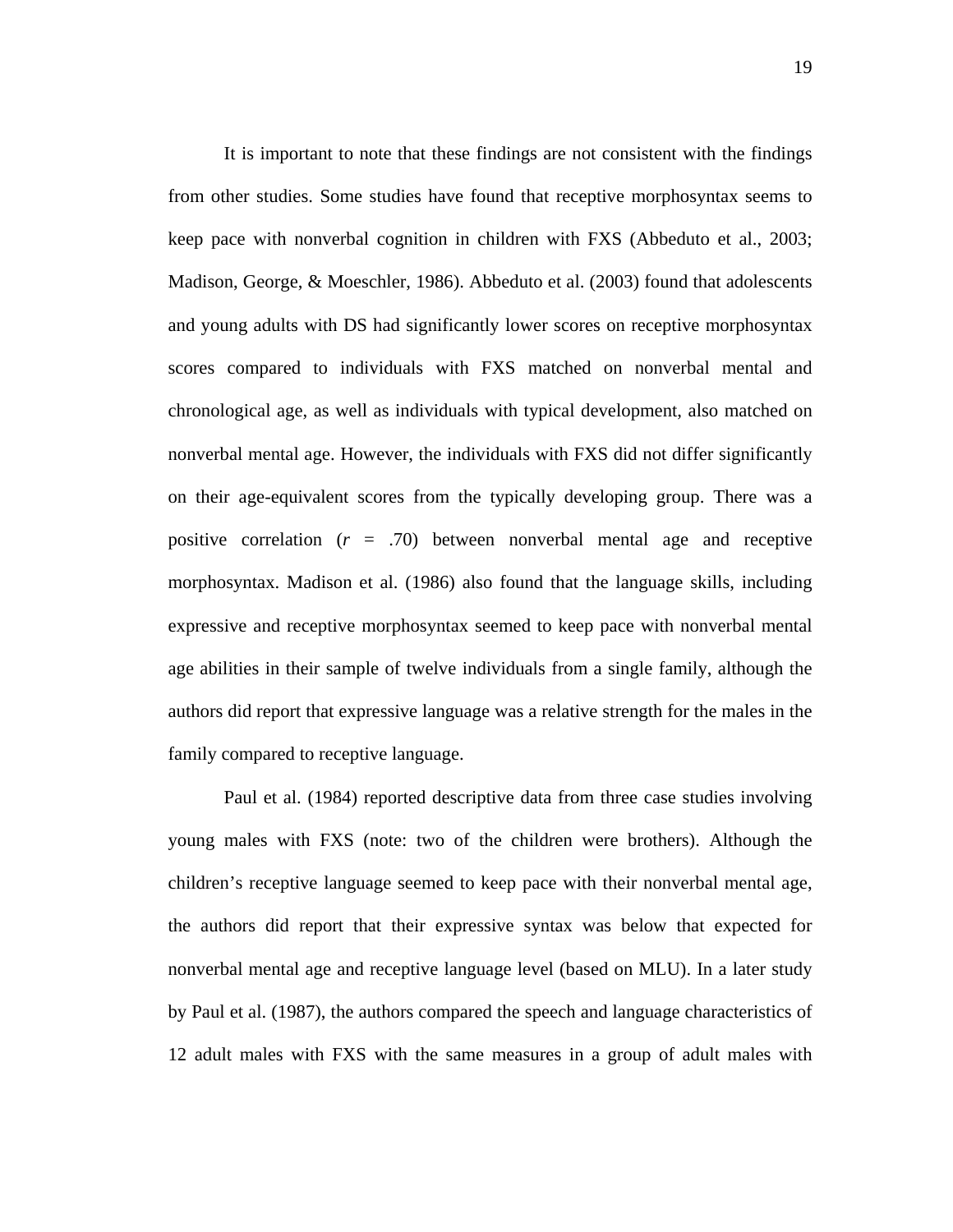nonspecific forms of intellectual disability, and males with autism, matching the groups on age and IQ. There were no significant differences between the three groups in terms of performance on the measures of expressive morphosyntax. However, scores approaching significance did indicate possible deficits in expressive morphosyntax relative to individuals with nonspecific intellectual disability. In both of the studies mentioned, the sample sizes were very small and the methodologies were general and not precise, perhaps accounting for the lack of significant findings.

Although the work on morphosyntax in FXS has been steadily increasing over the past twenty years, there are a number of unanswered questions. The data that has been presented is as variable as the methods used in the studies. For the most part, the studies reported were descriptive in nature and did not use specific probes for morphosyntax, with the exception of the receptive morphosyntax studies. Some researchers have found a delay, relative to mental age, while others have argued that there is an expressive language delay in FXS, but not a delay specific to morphosyntax. In order to clearly answer this question, it is important to use methods specifically designed to measure morphosyntactic ability, and to use both language sampling and standardized testing. The elimination of children with a co-diagnosis of autism and FXS does eradicate a significant source of variance, but clouds the true picture of the linguistic profile of FXS since such a large portion of males with FXS have autism characteristics. A more in depth morphosyntactic profile of language development in FXS may settle the ambiguity in the expressive morphosyntactic findings.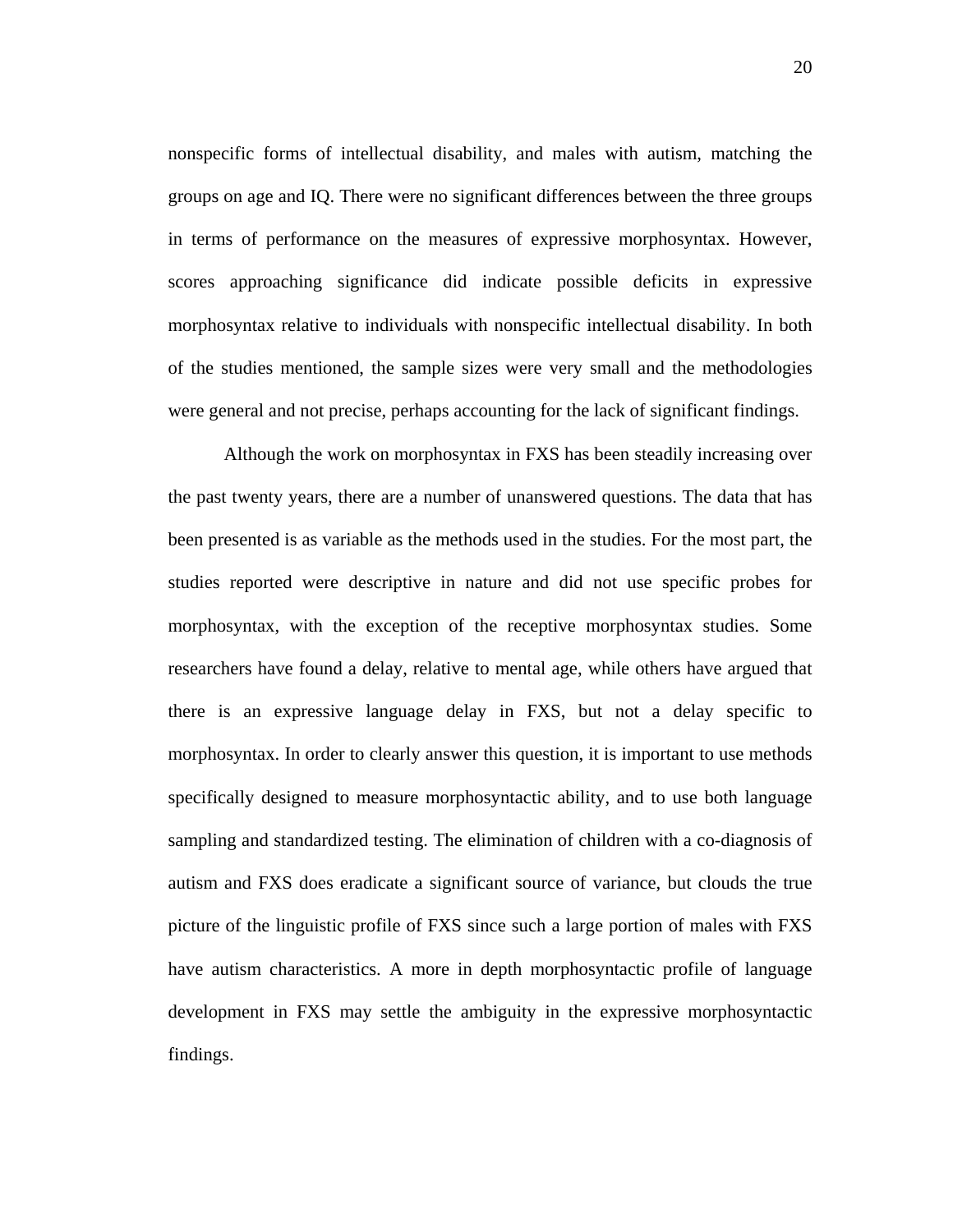## *Gender Differences in FXS*

 The literature has consistently reported that females with FXS are not as affected compared to males with FXS, reflecting the X-linked nature of this genetic disorder. As noted earlier, FXS is a mutation on the long arm of the X chromosome, which in turn shuts down the production of FMRP. Females have two X chromosomes, unlike males who have one X and one Y. Therefore, females with FXS have one X chromosome with a stable FMR1; instead of the protein being completely shut down, the presence of one stable FMR1 allows for partial production of FMRP (Jin & Warren, 2000; Kaufmann, Abrams, Chen, & Reiss, 1999; Tassone, Hagerman et al., 2000).

While males with FXS are typically reported to have intellectual impairments ranging from the moderate to severe (e.g., IQ of 30-70), females are reported to range from mild intellectual impairment to no noticeable impairments (e.g., IQ of 65 normal; Hagerman & Sobesky, 1989; Bennetto & Pennington, 1996). It should be noted that there are very few studies that include females with FXS, and recent work by Warren and colleagues have reported more severe cognitive impairments in some young females with FXS (Sterling, Brady, & Warren, 2007; Warren et al., in review). Murphy and Abbeduto (2003) noted in their review of language in FXS that based on the limited literature, it is unclear whether females demonstrate the same profile of impaired development as males, but to a lesser degree, or perhaps have their own unique profile.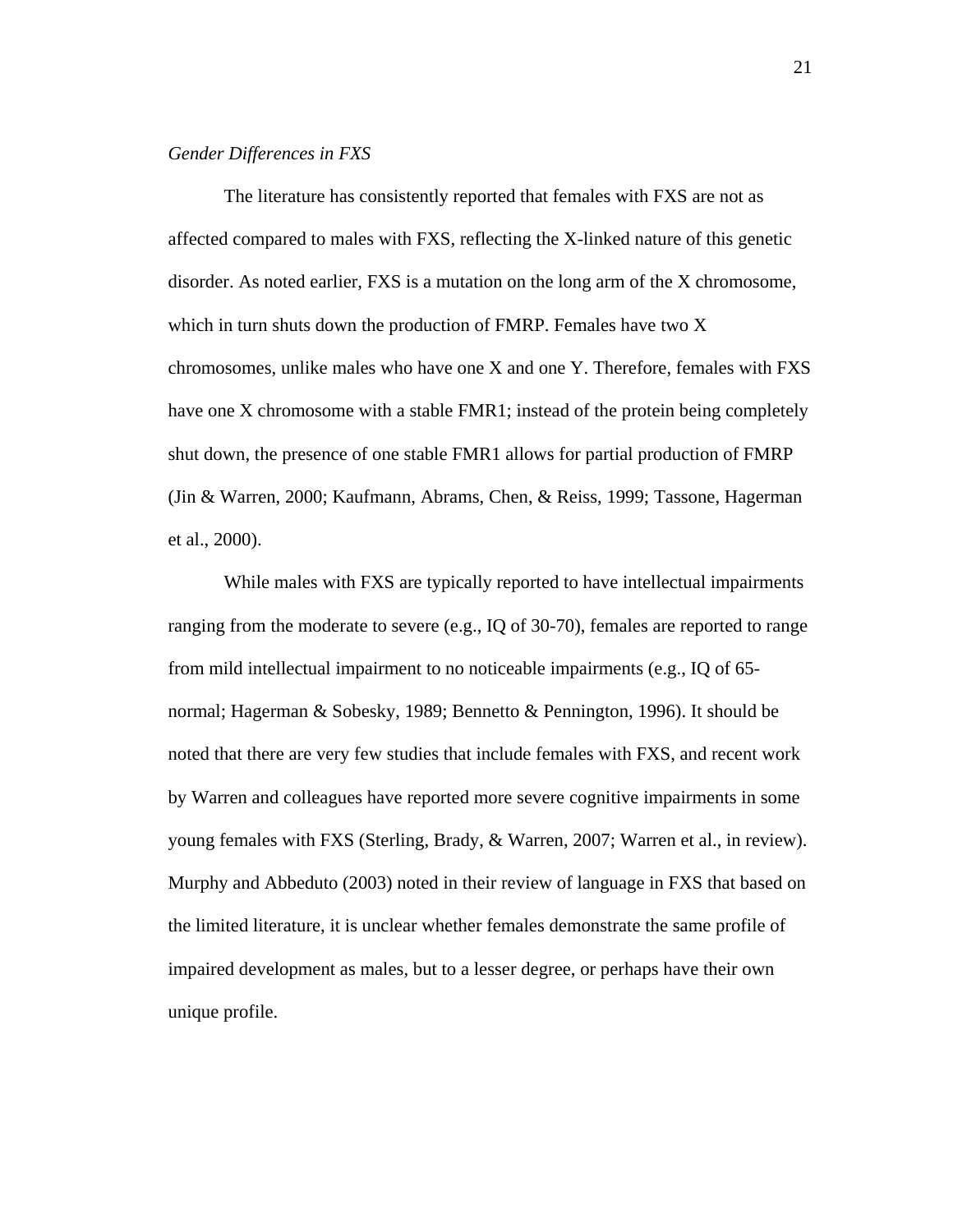Murphy and Abbeduto (2007) examined repetitive language in children with FXS. Their purpose was to search for any gender differences, as well as examine the impact of cognitive and linguistic ability on repetitive language. Both narrative and conversational contexts were analyzed. The males in the study produced significantly more repetitive language when using conversational devices, and there were no differences in utterance-level repetition or topic repetition. Conversational devices refer to rote phrases or sayings such as "that's it", or "that's a wrap", and typically help control the flow of the interaction but do not contribute to the substance of the interaction. It seems that males with FXS rely more on rote phrases in their expressive language, regardless of whether they are engaging in a conversation or telling a story. One point to note is that there were not gender differences on utterance-level repetition and topic repetition; in other words, both groups were engaging in these types of repetitive language. This is the only comparative gender study to date of language in FXS.

#### *Autism*

Autism spectrum disorders constitute a group of related neuropsychiatric disorders, including autism, Asperger's disorder, Pervasive Developmental Disorder not otherwise specified (PDD-NOS), Rett's disorder, and Childhood Disintegrative Disorder (Volkmar & Klin, 2005). Autism is characterized by impairments in three core domains: impairments in social interaction, impairments in verbal and nonverbal communication, and restricted and repetitive patterns of behavior, with an onset before 36 months of age (American Psychiatric Association, 1994). Autism is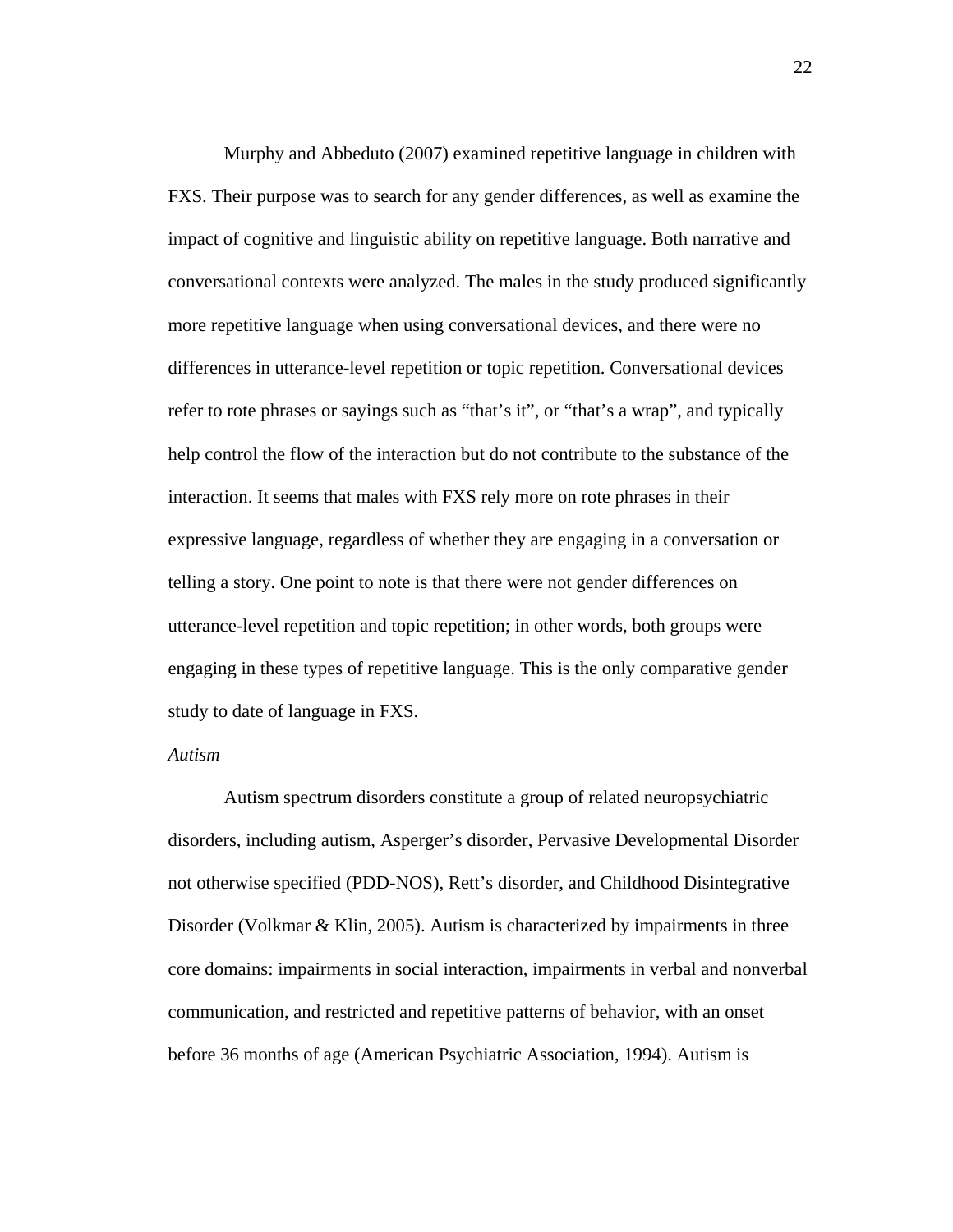separated from PDD and Asperger's syndrome by age of onset (before 36 months for autism), presence of language or cognitive delay, severity of symptoms, and the domains affected (all three must be affected in order to be diagnosed with autism; Lord & Risi, 2000).

There is evidence of delay in expressive syntax in children with autism. Roberts, Rice and Tager-Flusberg (2004) examined tense marking (third person singular, ex: he walk*s*; past tense –ed, ex: he walk*ed*) in a large group of children (n=62) with autism between the ages of 5-15 years of age. The authors focused on the parallels between children with SLI and children with autism and language impairment. Tense marking has been identified as a clinical marker for SLI in English-speaking children (Rice & Wexler, 1996; Rice, Wexler, & Cleave, 1995; Rice, Wexler, & Hershberger, 1998). Children with SLI frequently omit tense marker morphemes in every day speech, namely third person singular present tense (e.g., he walk*s*), and past tense for both regular and irregular verbs (e.g., he walk*ed*, *fell*); they also have difficulty producing them in an experimental task (Leonard, Bortolini, Caselli, McGregor, & Sabbadini, 1992; Rice et al., 1995).

The data published from this study came from a larger study, examining a number of linguistic and social cognitive variables in this population of children. The authors used a grouping technique drawn from criteria set forth in a paper by Kjelgaard and Tager-Flusberg (2001). Children were divided into three groups based on scores on the *Peabody Picture Vocabulary Test-III* (PPVT-III; Dunn & Dunn, 1997): normal language (standard scores above 85), borderline (standard scores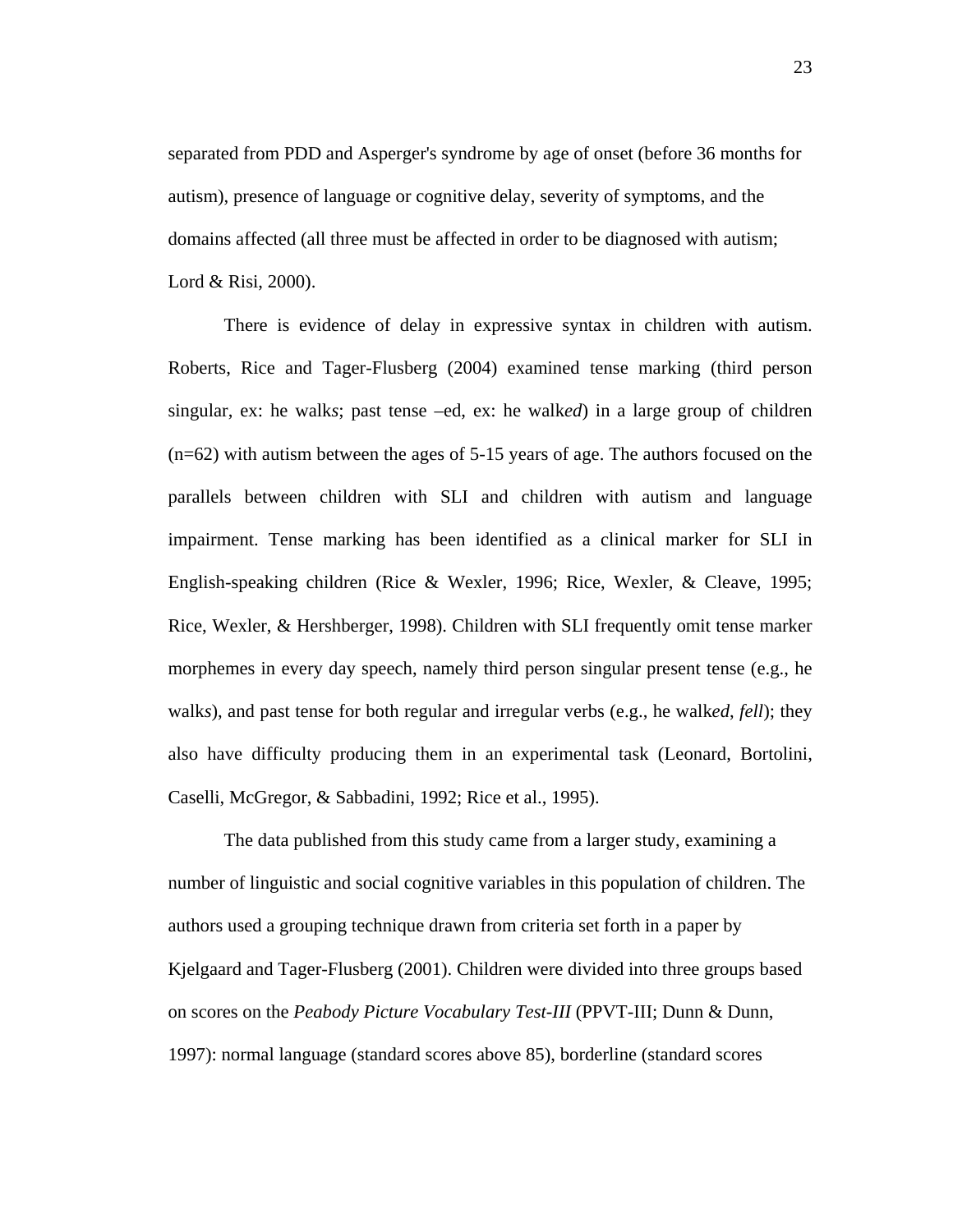between 70 and 84), and impaired (standard scores below 70). Children were given linguistic probes based on early forms of the *Test of Early Grammatical Impairment* (TEGI; Rice & Wexler, 2001), as well as a nonverbal IQ test. The probes of particular interest elicited tense and agreement markers, specifically third person singular –*s* (e.g., he walk*s*), and past tense –*ed* (e.g., he walk*ed*). The children with autism and language impairment made significantly fewer correct responses on the third person singular probe (36.8% correct) compared to both the children with normal (76.3%) and borderline language (61.3%). The same finding was reported for the past tense probe: children with autism and language impairment supplied significantly fewer correct responses (30.6% correct) compared to the other two groups (63.8% and 58.2% respectively). It is noteworthy that even the children with autism in the normal language group performed well below age expectations on both probes.

Roberts et al. reported correlations between the two probes and PPVT-III, age and IQ measurements. Correct responses, collapsed across groups, were positively correlated with PPVT-III scores and age. In terms of the past tense probes, correct responses were positively correlated with PPVT-III, age, verbal and nonverbal IQ scores. The authors argued in their discussion that this study continues to elucidate the lack of evidence linking tense marking and nonverbal intelligence. Based on the results, nonverbal IQ accounted for 6% of the variance in performance on the third person singular probe, and 13% of the variance on the past tense probes. They also noted that some children with high nonverbal IQ scores scored poorly on the probes,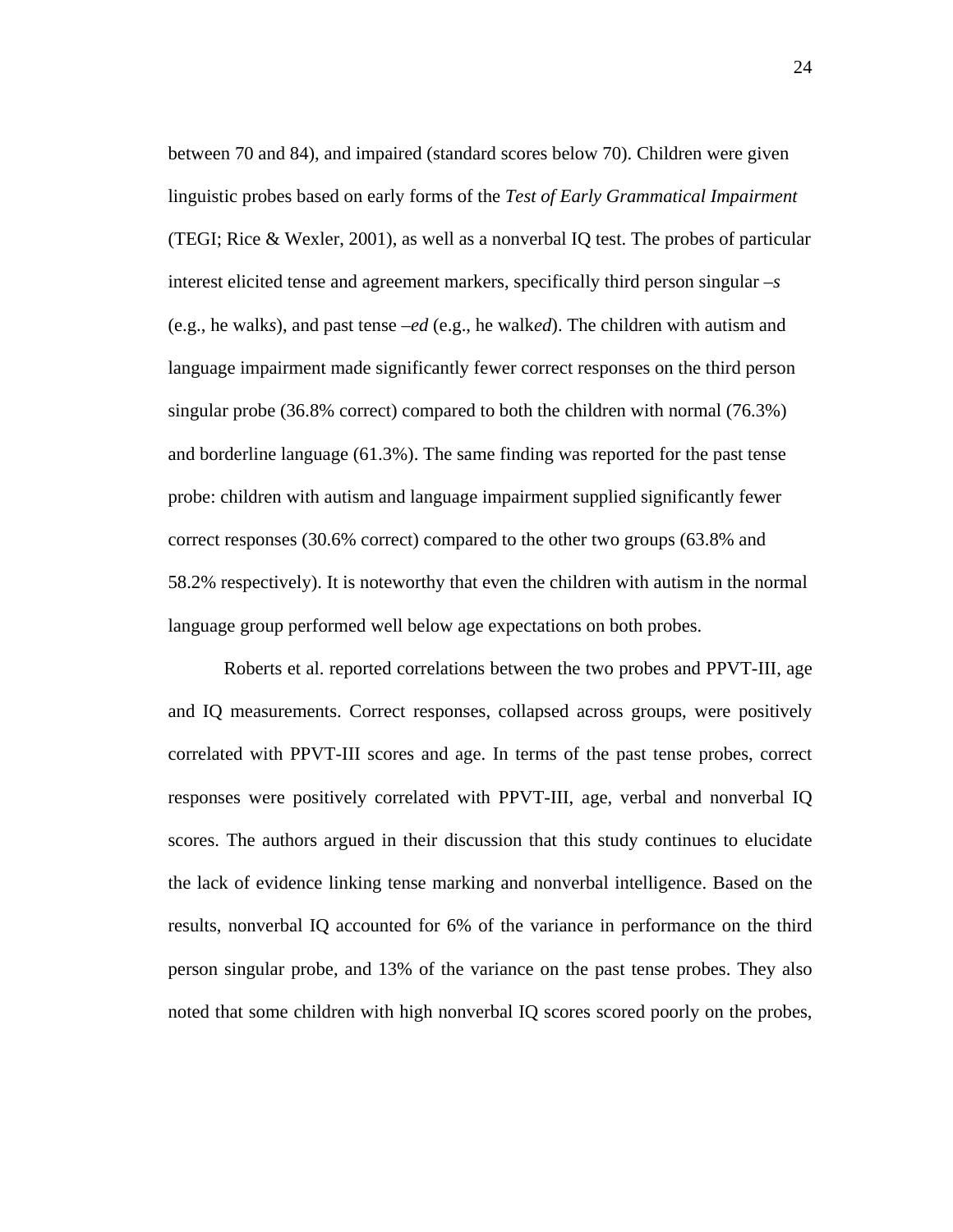while some children with low nonverbal IQ scores performed quite well on the probes.

The data presented indicate similarities between the linguistic profile of children with SLI and children with autism and language impairments. The authors note the possibility of an SLI subgroup within children with autism. Given this evidence, a logical next step would be to compare other groups of children with similar symptomology.

#### *Impact of Nonverbal Intelligence on Morphosyntax*

The impact of nonverbal IQ on morphosyntax has been examined in different clinical groups (e.g., SLI, children with intellectual impairments). A series of studies on children with SLI and typical development indicated that nonverbal intelligence was not a significant predictor of performance on measures of grammatical tense markers (Rice, Tomblin, Hoffman, Richman, & Marquis, 2004; Rice, Wexler, & Hershberger, 1998; Rice, Wexler, Marquis, & Hershberger, 2000). The Roberts et al. (2004) study indicated that in a sample of children with autism and language impairment nonverbal IQ was not correlated with third person singular –s. However, it was significantly correlated with the past tense performance.

The impact of nonverbal intelligence on grammatical tense marking has also been examined in children with low nonverbal IQ with and without language impairments. Rice et al. (2004) included three additional groups of children within their analysis of children with SLI: a control group of children (control), children with nonverbal IQ below 85 who had impaired language (NLI), and children with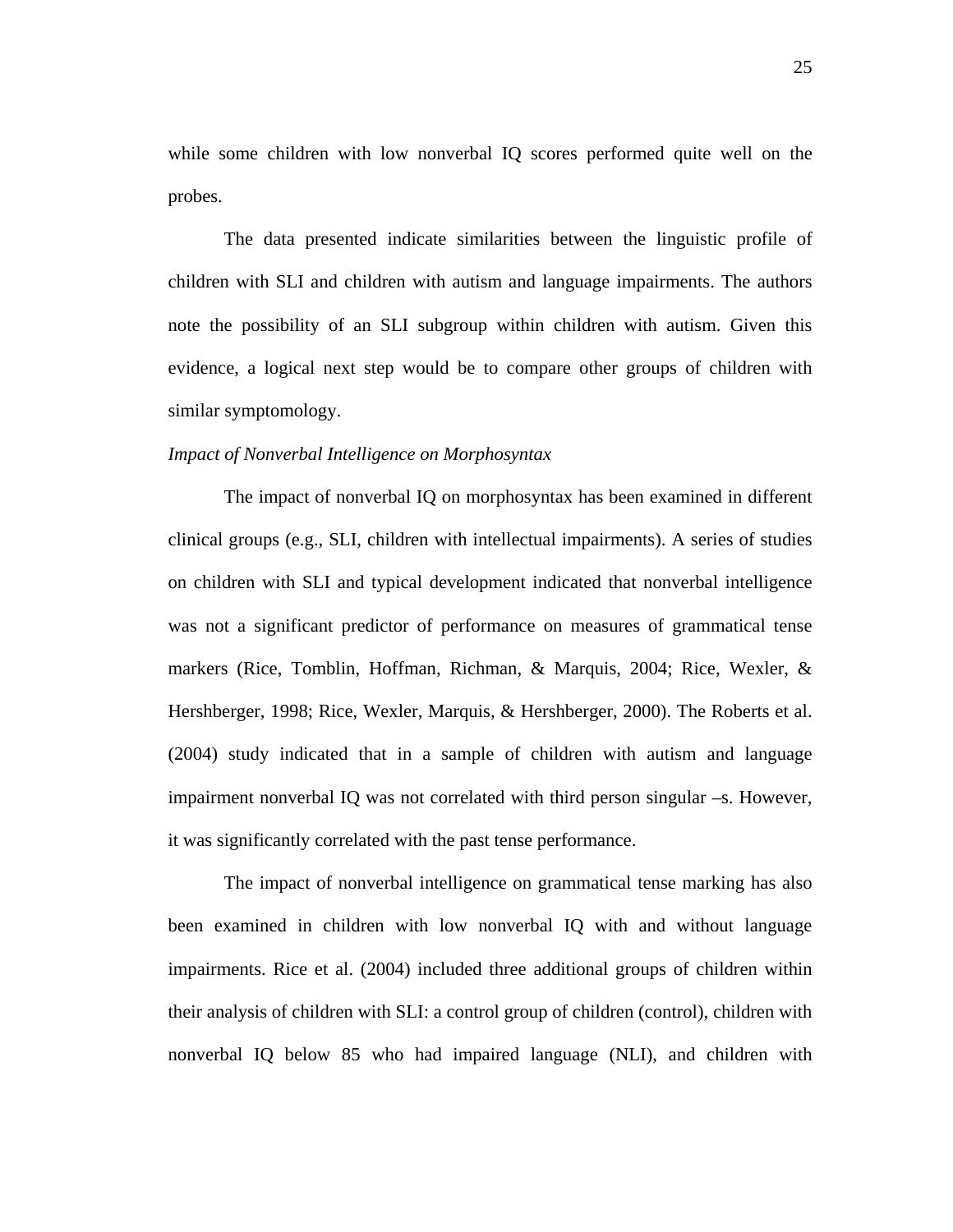nonverbal IQ scores below 85 with normal language (low cognition; LC). The same test used in the Roberts et al. (2004) study, the *Test of Early Grammatical Impairment* (TEGI; Rice & Wexler, 2001) was also used in this study. The control group and LC children did not demonstrate impairment in terms of grammatical tense marking, and were not significantly different on the third person singular probe or the past tense probe. However, the children with SLI scored significantly lower compared to the LC and control groups, and the NLI group had the lowest performance across the board.

The LC group's performance indicated that low IQ is not necessarily indicative of linguistic performance. This group mirrored the performance of the children with typical language and cognition in terms of morphosyntax. Additionally, IQ was not significantly correlated with both measures on the TEGI in a group of children with autism. It should be noted that the children with autism in this study displayed a large range in terms of IQ, even within the group of children with language impairment. In fact, the nonverbal IQ scores ranged from 43-102, with a mean IQ of 71.3 (Roberts et al., 2004). Additionally, in the group of children with autism and normal language who performed quite well on the linguistic tasks, there was also a large range of nonverbal IQ scores, 53-153 (mean 95).

Data from several clinical groups, including children with SLI, autism and LC indicate that nonverbal IQ is not a significant predictor of morphosyntax (in particular, tense and agreement markers). It seems that certain aspects of delayed morphosyntax represent a sort of deviant development, and not just a general delay associated with impaired cognition and language abilities. Extending the work to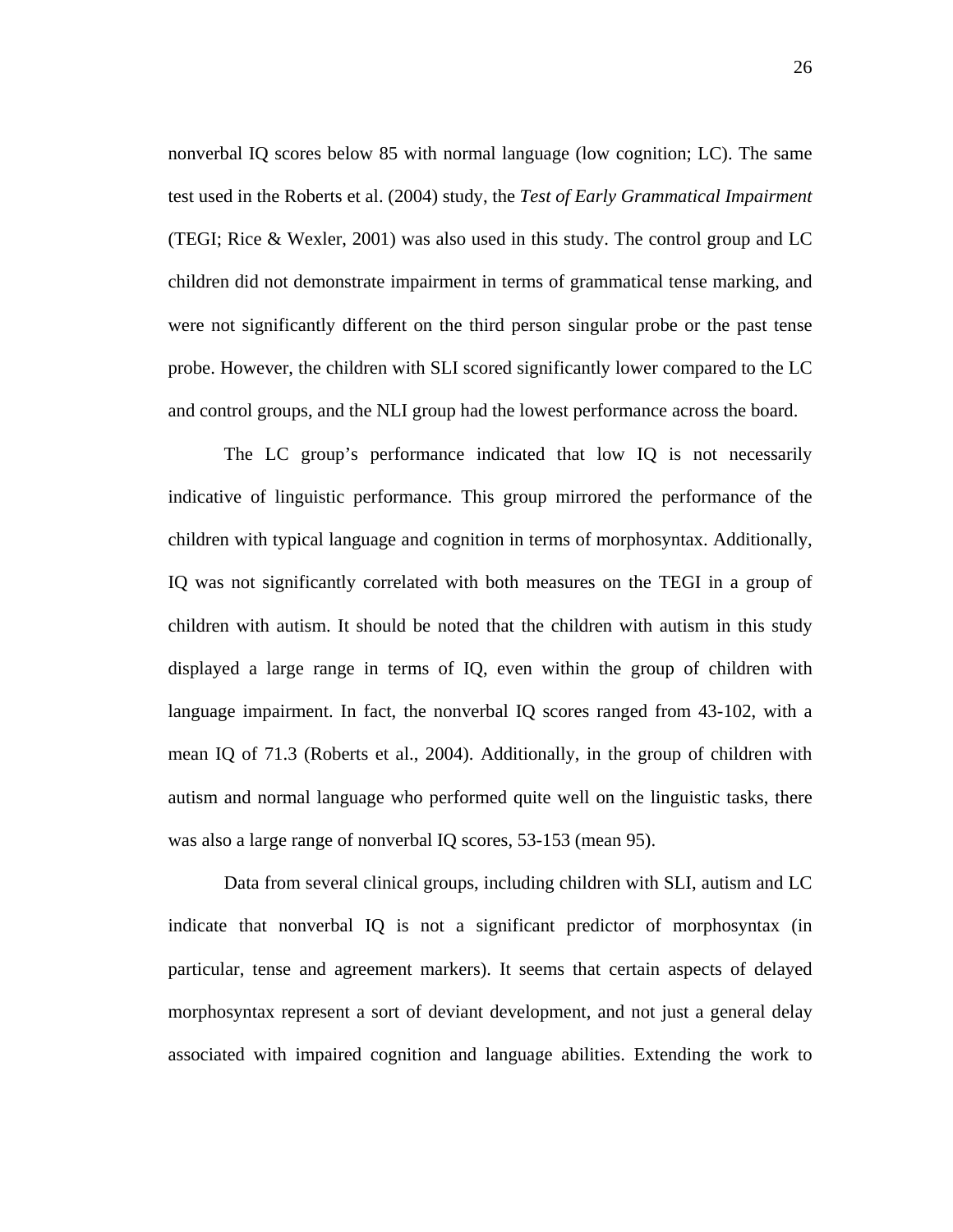other groups of individuals with intellectual disabilities may help elucidate this finding.

## *Specific Aims*

The literature to date indicates that certain children demonstrate deficits in morphosyntax development that are not explained by low cognition. The current study extends the research on this issue by including a group of children with FXS. Given the high comorbidity of autism within FXS, and the findings of specific morphosyntactic deficits associated with autism and SLI, the proposed study represents a logical extension. The overall aim of this study is to examine specific morphosyntactic structures (i.e., tense and agreement markers) in a group of children with FXS. Previous research suggests there is most likely an overall deficit in expressive morphosyntax in boys with FXS, but only at a very general level. In other words, previous studies have not examined the characteristics known to be a weakness for children with SLI and children with autism and language impairments (i.e., third person singular and past tense markers). Is the deficit in expressive morphosyntax in FXS evidence of an overall delay in language and cognition? Or do children with FXS, much like the children with autism and language impairments, demonstrate a linguistic profile of relative strengths and weaknesses (tense marking delayed relative to receptive language). If so, children with FXS could demonstrate a profile similar to that of children with SLI and children with autism and language impairments.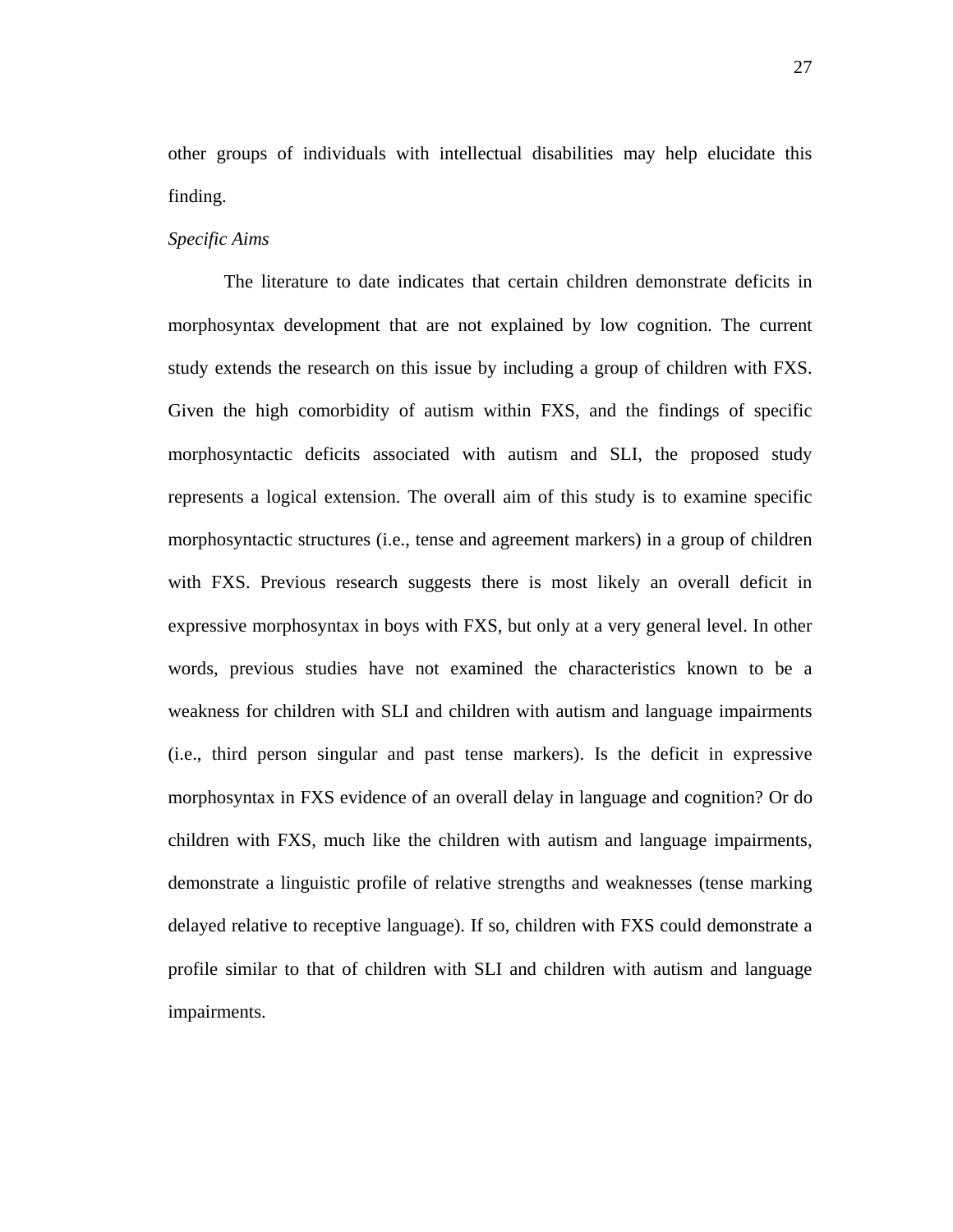Within the realm of this overall aim, the impact of autism on language in FXS is also examined. Although the presence of autism is associated with lower overall language and cognitive scores, researchers do not know if the impairments represent a more impacted profile of development, or whether there are differences in the patterns of impairment in individuals with FXS compared to individuals with FXS and autism. This study examines not only productive morphosyntax, but also receptive language and nonverbal IQ in children with FXS with and without autism.

Finally, the impact of gender will be examined, preliminarily. Females are not well represented in the literature, and little is known about the linguistic and cognitive development of females with FXS. Typically research has reported that females are not as impacted as males but current studies are bringing this question under scrutiny.

Given the overall aim of this study, the following represent the main and secondary research questions and hypotheses for this study.

### *Main Research Questions and Hypotheses:*

- *1. Is there a morphosyntactic deficit in fragile X syndrome?* 
	- *a.) Do children with FXS display a specific deficit in tense marking (third person singular, ex: he walks; past tense –ed, ex: he walked), much like that seen in Specific Language Impairment (SLI) and children with autism and language impairment?*

Based on the similarities between FXS and autism, it is hypothesized that children with FXS will demonstrate deficits in morphosyntax, much like what is seen in children with autism and language impairments; specifically they will demonstrate a deficit in tense and agreement markers. Children with SLI show a distinct profile of strengths and weaknesses, including a protracted weakness in terms of tense and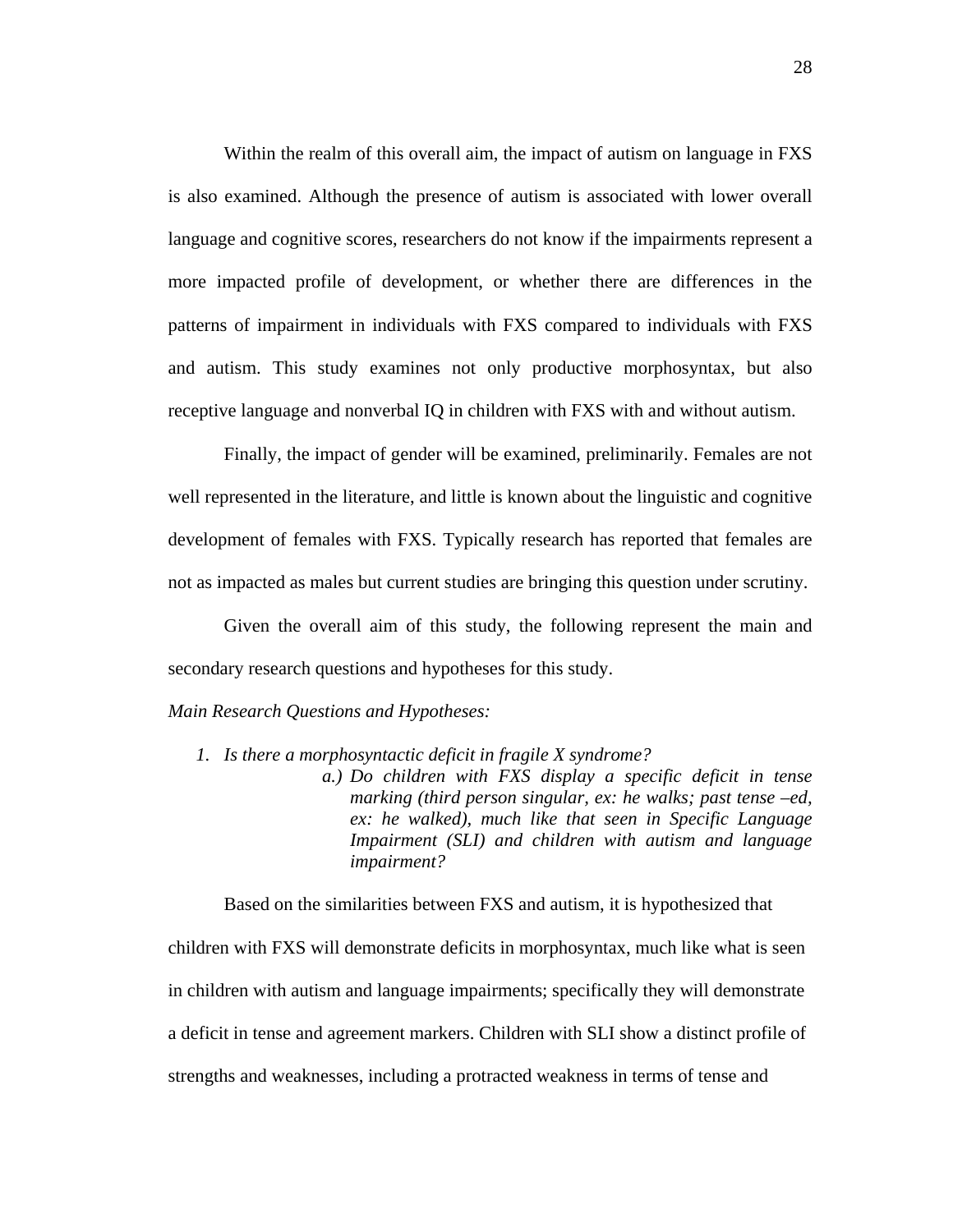agreement marking. Other structures of morphosyntax will be examined in this study, but only at a very general level.

*2. Is morphosyntax in general delayed relative to receptive language?* 

Given the documented absence of a relationship between nonverbal IQ and morphosyntax, it is hypothesized that children with FXS will show deficits in morphosyntax, but that this will not be related to nonverbal IQ. However, the deficits will be relative to the other language measures, such as receptive language.

*3. Does the presence of autism in FXS impact the development of morphosyntax? a) Do children with both FXS and autism display a similar development of morphosyntax?* 

In terms of the presence of autism, studies have documented the negative

impact of autism on FXS (e.g., lower IQ, lower expressive and receptive language).

Therefore, it is likely that children with comorbid FXS and autism will show greater

deficits in terms of morphosyntax. However, given the literature on autism, it seems

likely that the children with both FXS and autism and FXS only will show the same

types of delays, but the presence of autism will impact these variables to a greater

degree.

*Secondary Research Questions and Hypotheses:* 

- *1. Do females with FXS exhibit a specific deficit in morphosyntax?* 
	- *a) Specifically, do females with FXS demonstrate specific deficits in tense and agreement markers for the third person singular and past tense verbs endings?*
- *2. Do females with FXS exhibit delays in their receptive language, and/or nonverbal IQ?*

Females with FXS were included, but only as a preliminary investigation to this topic. The work on FXS in females is limited, particularly in terms of language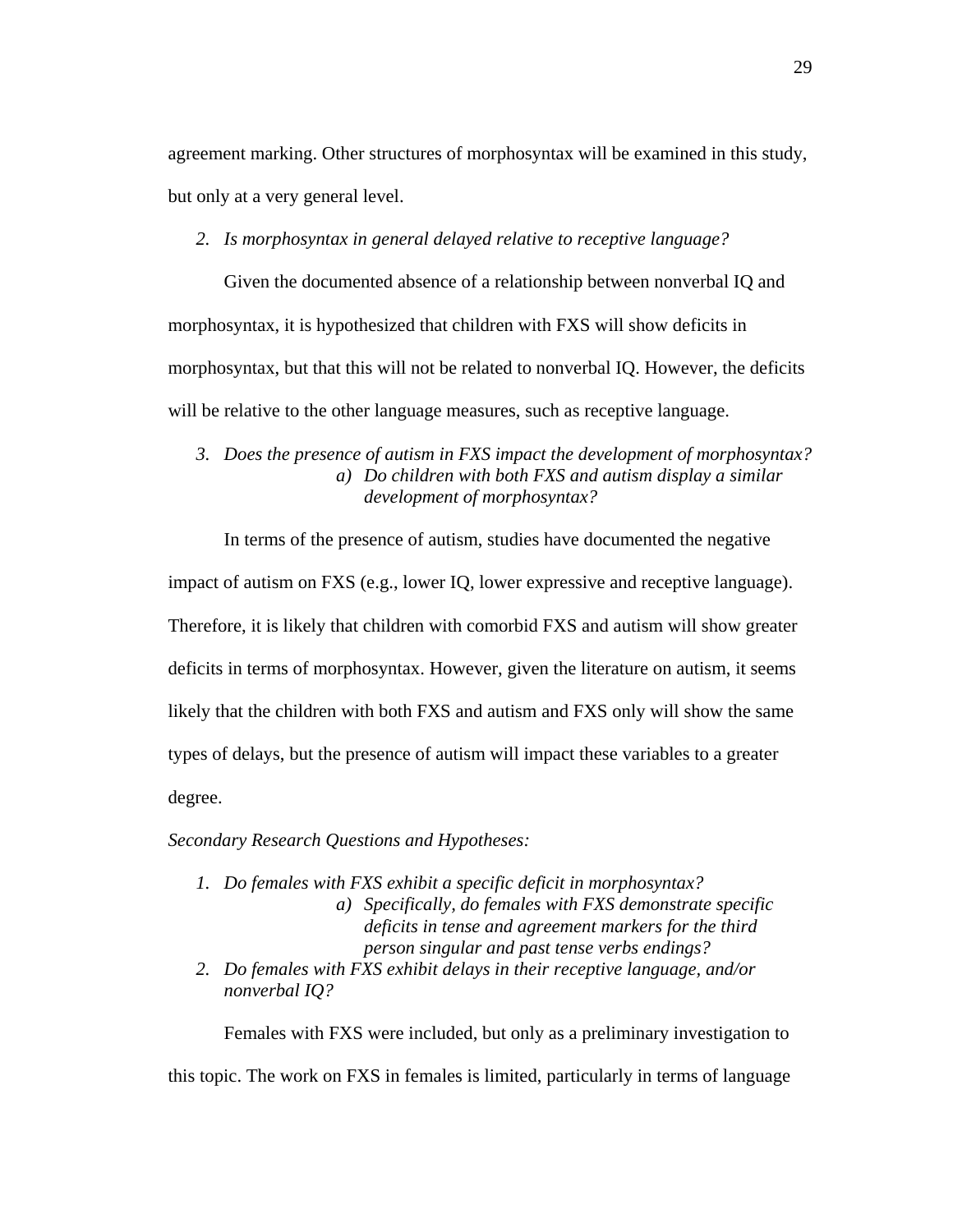development. Typically the literature has reported that females are not as affected, so it is likely that the females will not exhibit delays in terms of morphosyntax, receptive language and/or nonverbal IQ. However, given the evidence of some delays in cognition and the existence of repetitive language in some females with FXS (Murphy & Abbeduto, 2007) it does warrant examination into more specific aspects of linguistic development.

*3. Do the children with FXS show the same pattern of impairments as the children in the Roberts et al. (2004) study using the same set of PPVT-IV groups?* 

In order to benchmark the children in this study within the broader literature, the children will be divided into the same groups based on PPVT-IV scores as the children with autism in the Roberts et al. (2004) paper. In other words, the children will be grouped according to level of language impairment: normal, borderline, and impaired language. It is hypothesized that the children in this study will show the same pattern of impairments compared to the children with autism.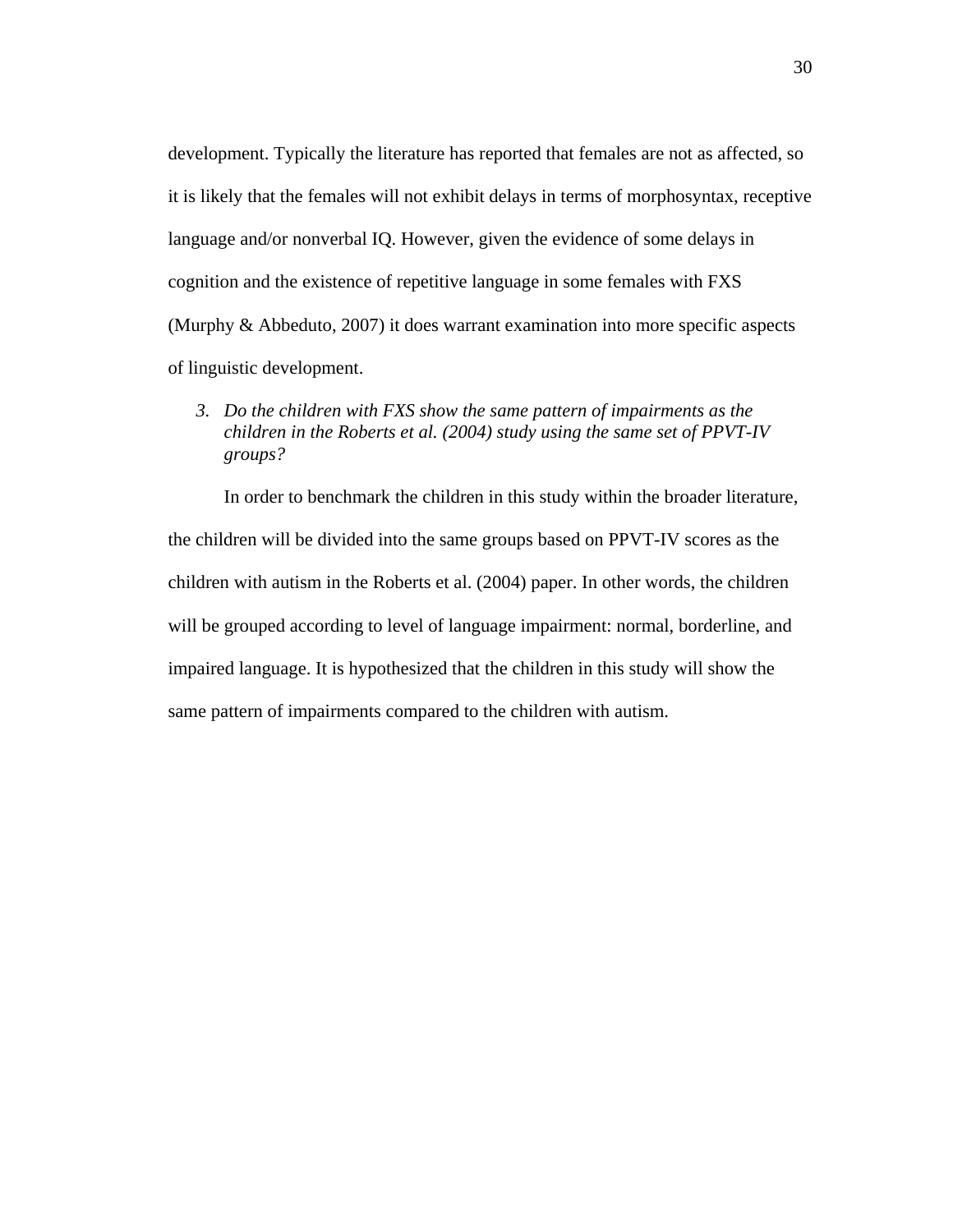## Methods

# *Participants*

The participants in this study included both boys ( $n = 26$ ) and girls ( $n = 7$ ) with the full mutation of FXS. Participants were excluded if they had not had genetic testing to confirm the diagnosis of FXS. The children ranged in age from 7 to 16 years. The mean age for the boys was 10 years 7 months, and the mean age of the girls was 11 years 3 months. The children were monolingual, English speakers, as indicated by parent report. Participants were recruited from state based support groups and a national parent listserv. Table 1 describes the participants and their demographic information. This was a sample of convenience and the participants in the study were from 16 states all over the country. The sample was virtually all white, and the children came from well educated homes.

Table 1

|                                  | <b>Boys</b> | Girls       |
|----------------------------------|-------------|-------------|
|                                  | $(n = 26)$  | $(n = 7)$   |
| Chronological Age                | $M = 10;7$  | $M = 11;4$  |
|                                  | $SD = 2.64$ | $SD = 2.50$ |
| Child Race/Ethnicity             |             |             |
| Hispanic or Latino               |             |             |
| White                            | 25          |             |
| <b>Maternal Education (years</b> | $M = 15.2$  | $M = 14.4$  |
| completed)                       | $SD = 2.17$ | $SD = 2.23$ |

## *Participant Information*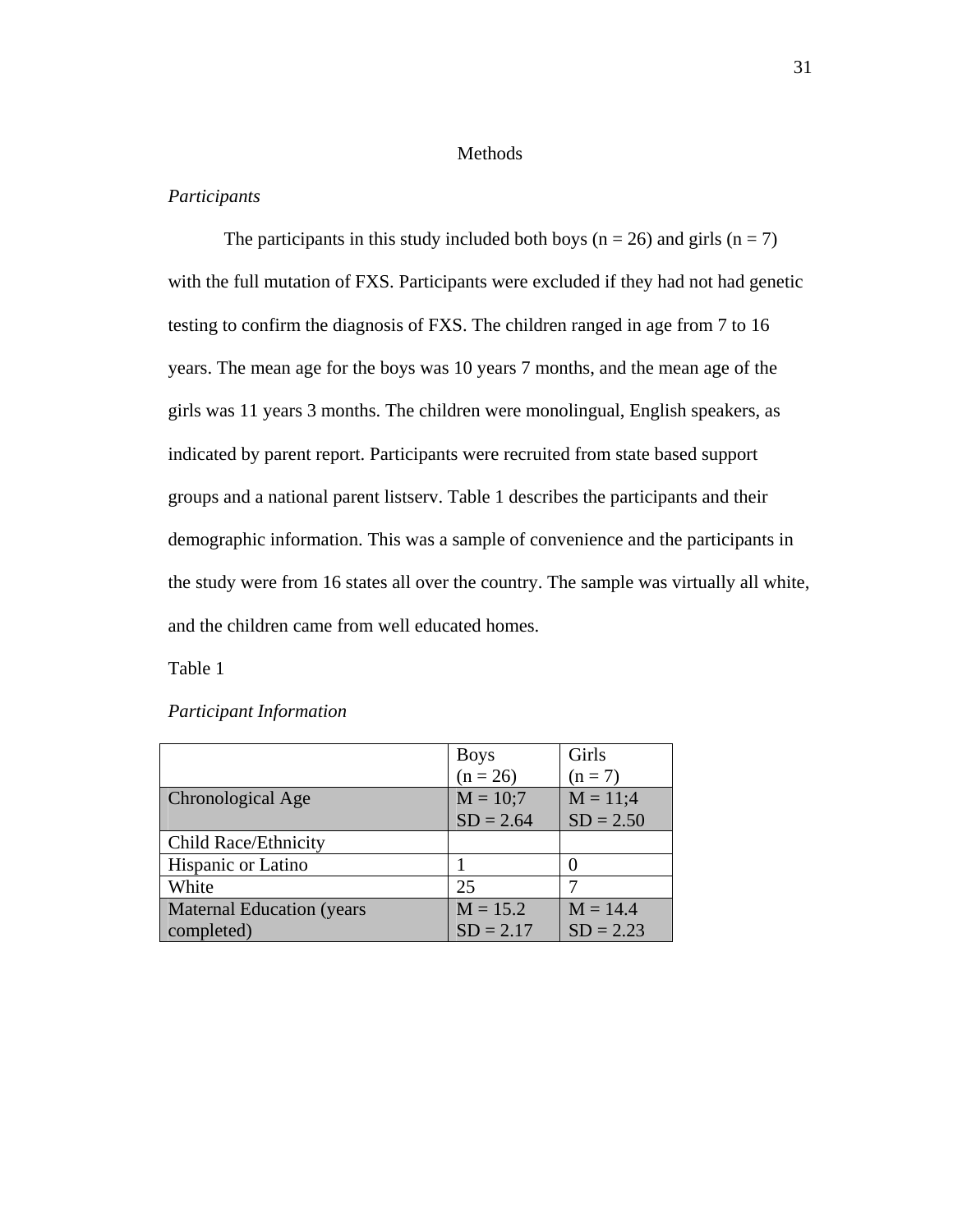# P*rocedures*

The assessments were completed in the participants' home. All data were collected in the course of a single visit lasting  $1 \frac{1}{2}$  to 3 hours. After obtaining informed consent from the legal guardian, and oral assent from the child, a number of different standardized tests as well as a language sample were completed (see table 2 for information about the main research questions and tests; table 3 for means and standard deviations). The assessment was videotaped using a digital video recorder mounted on a tripod. Participants were given breaks between testing as needed, and were rewarded for the completion of tasks with stickers. Each participant was given a ten dollar gift card at the conclusion of the visit.

#### *Standardized Tests*

*Syntactic forms*. The *Test of Early Grammatical Impairment* (TEGI; Rice & Wexler, 2001) was one of the dependent variables in this study. Three of the subtests were given to each participant: articulation of word final consonants, third person singular probe, and the past tense probe. After an initial training session, children were shown a picture and then asked to generate a sentence using the target structure (e.g., children shown a picture of a dentist; target answer: He clean*s* your teeth). Responses were scored and criterion scores were computed. The TEGI is a frequently used test in research involving children with Specific Language Impairment (SLI). It is sensitive and specific to the development of morphosyntax, and has been used for both children with normal and impaired cognition. Rice and colleagues have found that children with SLI have trouble mastering tense marking, specifically third person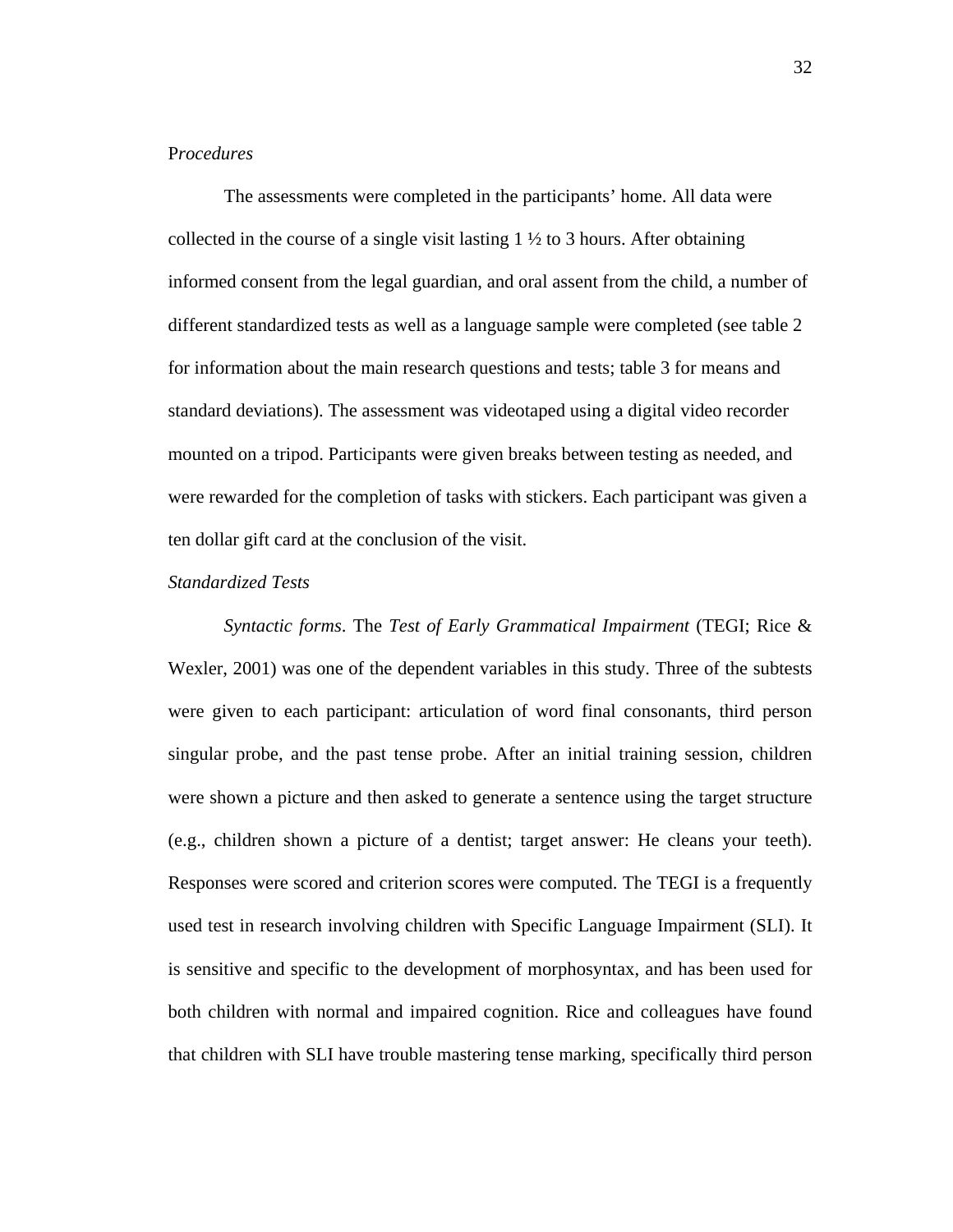singular and past tense –ed. Rice has argued that this delay in tense marking can be used as a clinical marker for language impairment in this group (Rice, Tomblin, Hoffman, Richman, & Marquis, 2004; Rice et al., 1998).

The scores for the TEGI are presented in percentage forms; in other words, 80 represents 80% correct on the subscale of interest. It is important to note that the TEGI scores are based on responses to scorable items, and not necessarily all the items on the subscale. For example, the third person singular probe is comprised of 10 items. Only verbs with an overt third person singular marker are included in the score. Children might provide a verb such as "can" which does not have an overt tense marker. This would be considered an unscorable response. If the child had 7 responses including verbs with over tense markers, then the percentage would be calculated based on these 7 responses: 5 correct, 2 incorrect would yield a score of 5/7 which is 71.4% correct.

The *Clinical Evaluation of Language Fundamentals-Fourth Edition* (CELF-4; Semel, Wiig, & Secord, 2003) was the second measure of morphosyntax. Although the CELF-4 consists of a number of subtests, only the word structures subtest was given. This subtest measures a number of grammatical morphemes, including plural – s, third person singular –s, present and past tense verb forms, possessive nouns, possessive, reflexive, and subjective pronouns, etc. The word structure subtest includes norms for 5-8-year-old children. However, the manual notes that this subtest can be given to an older child who appears to be functioning developmentally at a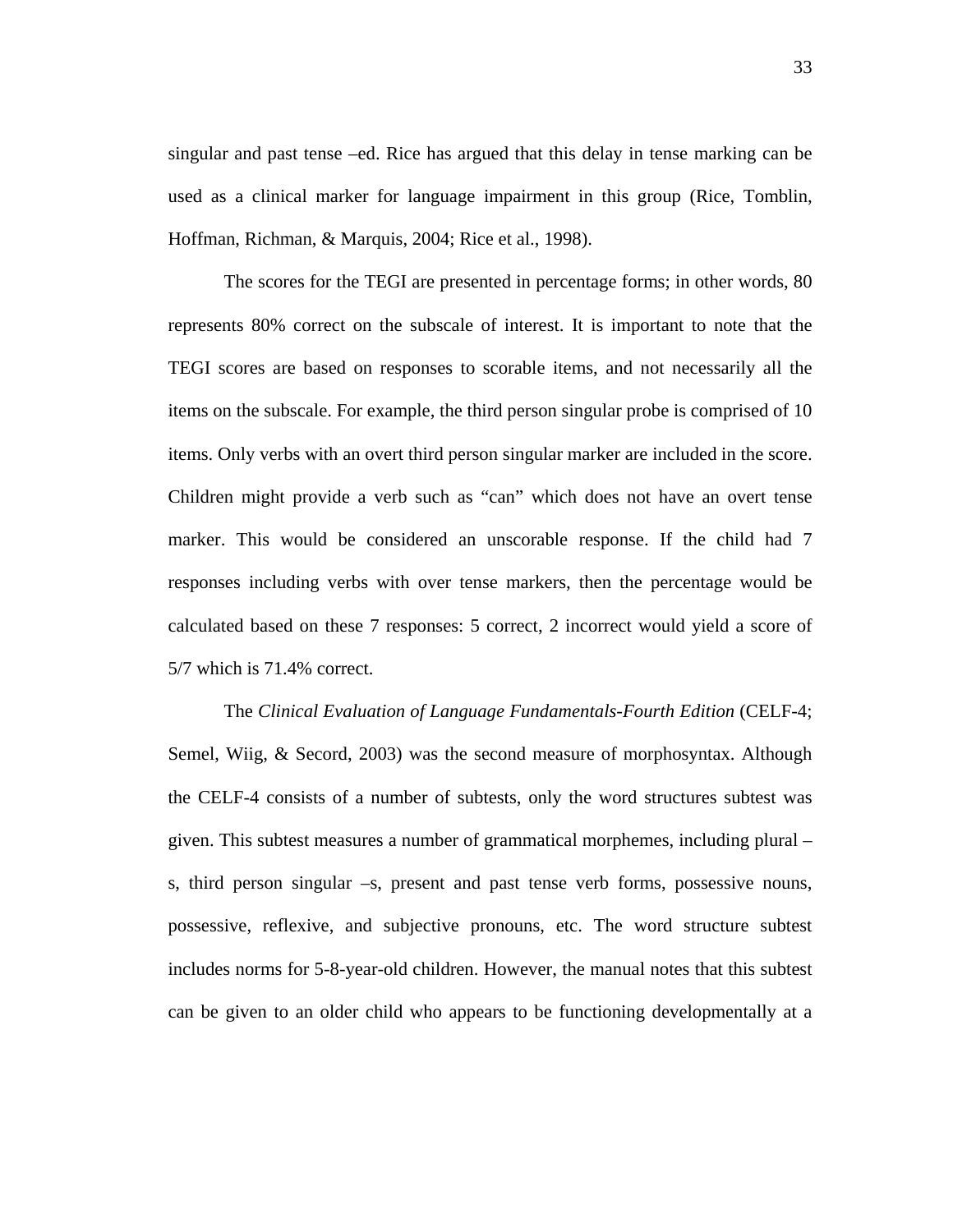younger level. This test was standardized with children with typical development, with children with autism, and with children with intellectual disabilities.

A *language sample* was completed with each participant. The samples were concluded once the child reached a minimum of 100 non-imitative utterances (approximately 20-25 minutes depending on the child). A standard set of conversation topics were presented. The questions were drawn from the experimental interview protocol outlined in a paper by Evans and Craig (1992). Questions focused on three topics: family, school, and preferred after-school activities (see the Appendix for the protocol). Sample questions included "Tell me about your family.", "Let's talk about your school.", "Tell me about it.", and "What types of things do you like to do when you are not in school?" The children were prompted based on their answers.

*Receptive vocabulary*. The *Peabody Picture Vocabulary Test Fourth Edition* (PPVT-IV; Dunn & Dunn, 2007) was used to measure receptive vocabulary. Participants are asked to point to a visual representation of a word spoken by the examiner. The PPVT-IV is a standardized test; age equivalent scores can be calculated based on results. In addition, the PPVT-III was used in the Roberts et al. (2004) to divide children with autism into language subgroups.

*Nonverbal intelligence*. The *Leiter Test of Nonverbal Intelligence* (Leiter-R; Roid & Miller, 1997) served as the measure of nonverbal cognition. In order to compute a Brief IQ composite, four subtests were administered: Figure Ground, Form Completion, Sequential Order, and Repeated Patterns. Individuals were asked to find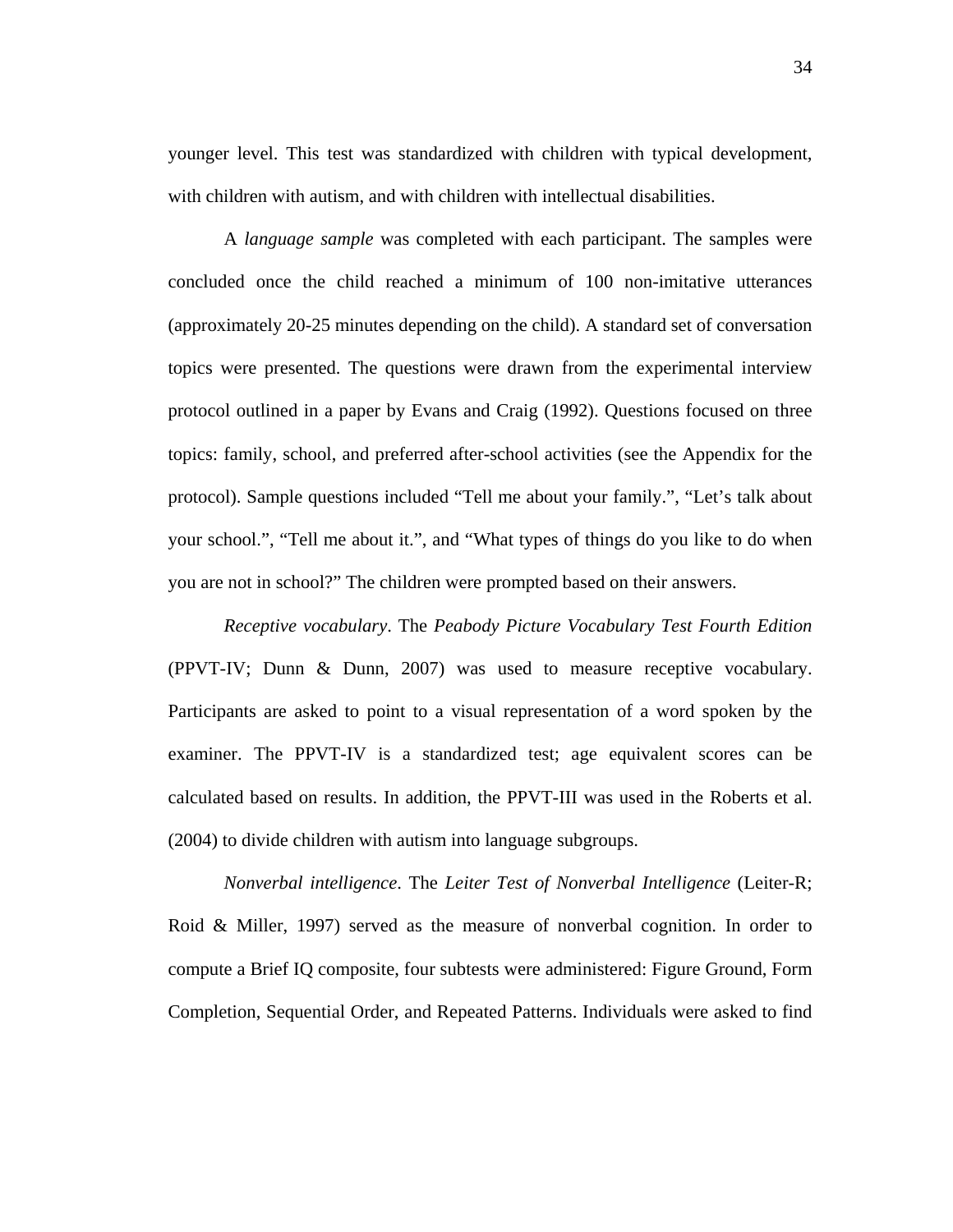an item in a picture, choose the next item within a sequence, or arrange items in a pattern. The test took approximately 25 to 45 minutes to administer.

*Autistic behaviors*. The *Childhood Autism Rating Scale* (CARS; Schopler, Reichler, & Renner, 2002) was scored for all the children in the study. The CARS is a 15-item scale. The examiner completed this rating sheet after the assessment was completed. Each item ranges from one to four, with a score of one being within normal limits, and four as severely abnormal for age. Total scores are based on the sum of the 15 items. A score below 30 is considered nonautistic, scores from 30 to 36.5 are considered mildly to moderately autistic, and scores above 37 are considered severely autistic. Although scores from the CARS did not serve as a diagnosis of autism, the test is often used for research purposes and has documented reliability (Bailey, Hatton, Skinner, & Mesibov, 2001; Sevin, Matson, Coe, & Fee, 1991). This scale was used to group the boys in the study into two groups: boys with FXS who had scores below 30 (fragile X no autism; FXS-NA), and boys who had CARS scores above 30, on the autism spectrum (fragile X autism; FXS-A).

The *Social Responsiveness Scale* (SRS; Constantino, 2004) served as a second indicator of presence of autistic behaviors. The measure consists of 65 parent report items. The questions are grouped into five subscales: social awareness, social cognition, social communication, social motivation, and autistic mannerisms. A total raw score yields a T-score; in addition, each subscale also yields a T-score. The total T-scores mirror the same grouping systems as the CARS, ex: a score above 76 is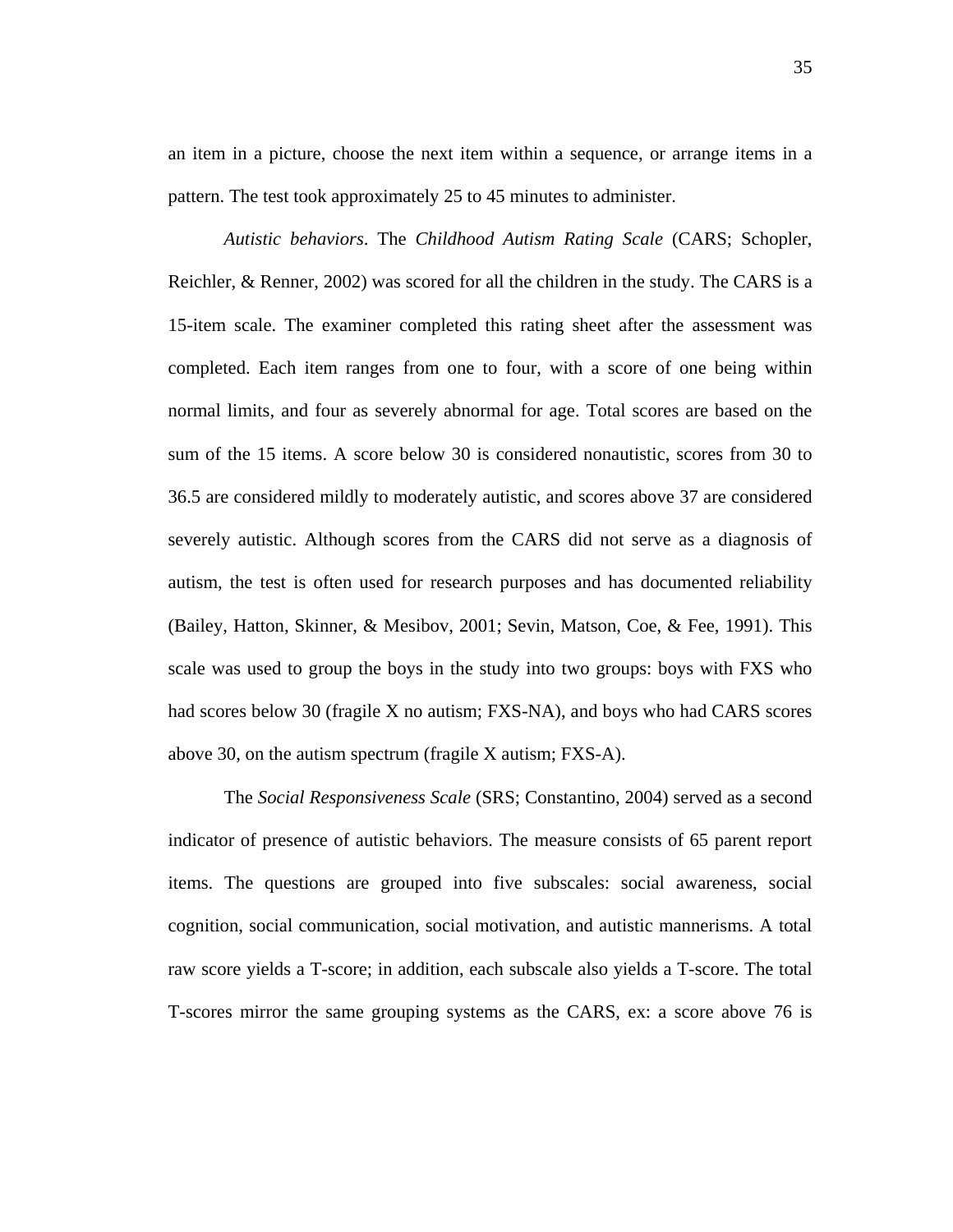considered in the severe range, while a score of 60-75 is in the mild to moderate range. Any total T-score below 59 is considered in the normal range.

The standardized tests were scored on-line and then verified via the video recordings in the lab. Standardized scores were then calculated and both raw and standardized scores were entered into SPSS. Data entry was verified by an additional research assistant. The language samples were transcribed, coded, and analyzed using the Systematic Analysis of Language Transcripts (SALT; Miller & Chapman, 2000). Transcription guidelines were based on the SALT conventions manual. Bound morphemes were coded using the standard SALT conventions (e.g., She walk/3s to the store"). Word codes were used to identify errors at the word and utterance level (e.g., He were [EW:was] happy), irregular verbs (e.g., I hurt [IV] my elbow), copula BE (e.g., You are [cop] happy), auxiliary BE (e.g., He was [aux] running), and modal verbs (e.g., She should [modal] go to the store).

Trained research assistants transcribed and coded all language samples. Reliability was completed on all of the transcripts, and the checks were completed at both the word and code level. The independent reliability transcriber selected a random sample within the transcript of 100 child utterances to complete the word and code reliability. Word reliability was set at 85%, and consensus reliability was required for any transcript that did not meet criteria. The average percent agreement for word reliability was 87% and the range was from 80 to 98%. The consensus reliability was completed by the independent transcriber who noted all word disagreements using the transcript and the video, and then the disagreements were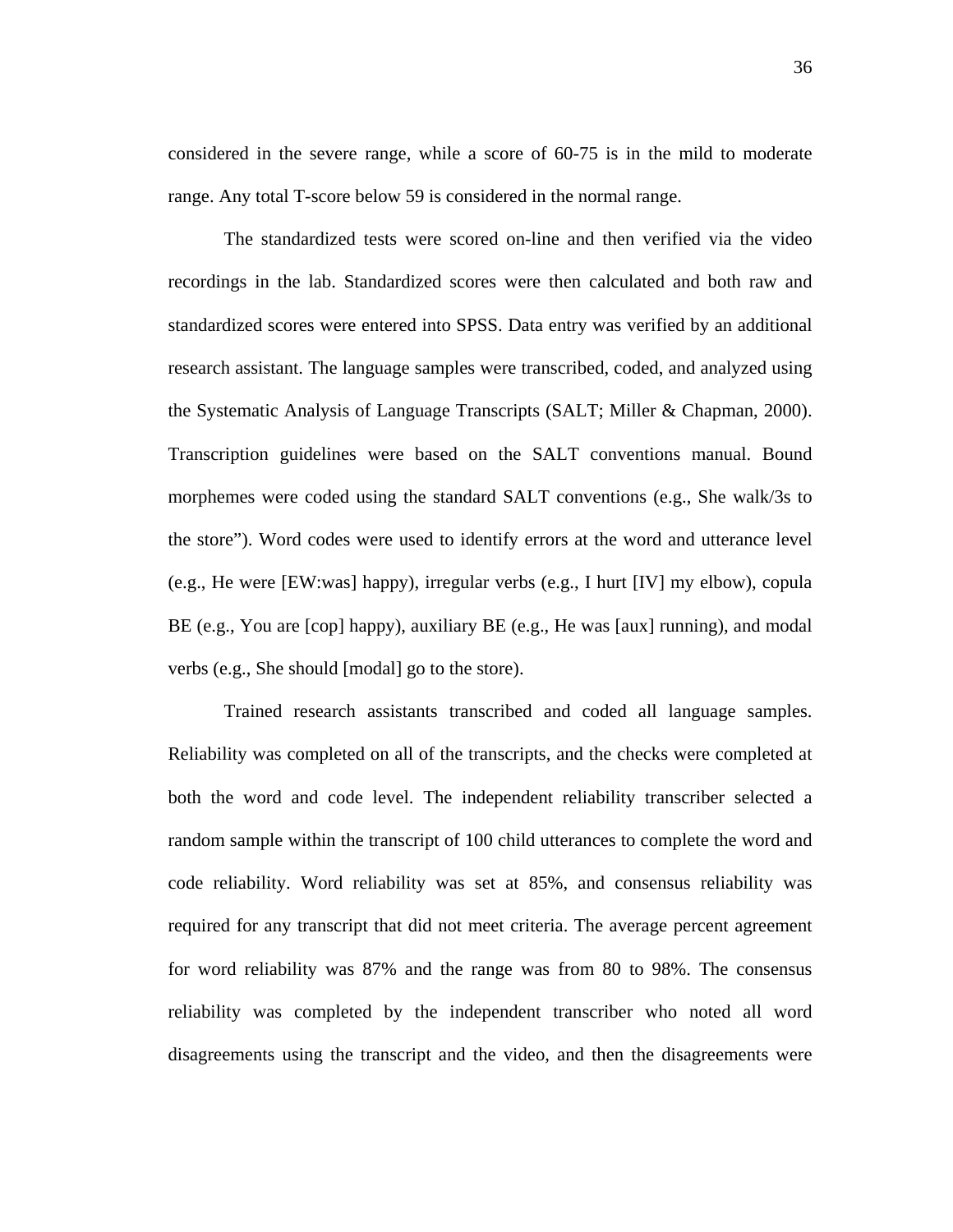settled by a third party. The coding reliability was completed after the word reliability; this was set at 85%. The average percent agreement for coding reliability was 92% and the range was from 80 to 100%. The consensus reliability procedures were similar for the codes. An independent transcriber noted all disagreements using the transcripts, and disagreements were then settled by a third party.

|                                                                                                                            | TEGI | <b>CELF</b> | <b>PPVT-IV</b> | Leiter | CARS/<br><b>SRS</b> |
|----------------------------------------------------------------------------------------------------------------------------|------|-------------|----------------|--------|---------------------|
| Is there a morphosyntactic deficit<br><i>in fragile X syndrome?</i>                                                        | X    | X           |                |        |                     |
| <i>morphosyntax in</i><br>Is<br>general<br>delayed relative to receptive<br>language?                                      | X    | X           | X              | X      |                     |
| Does the presence of autism in<br>FXS impact the development of<br>morphosyntax?                                           | X    | X           |                |        | X                   |
| Do females with FXS exhibit a<br>specific deficit in morphosyntax?                                                         | X    | X           |                |        |                     |
| Do females with FXS exhibit<br>delays in their receptive language<br>and/or nonverbal $IQ$ ?                               |      |             | X              | X      |                     |
| Do the children with FXS show the<br>same pattern of impairments as<br>the children in the Roberts et al.<br>(2004) study? | X    |             | X              |        |                     |

*Standardized Measures Linked with Main and Secondary Research Questions*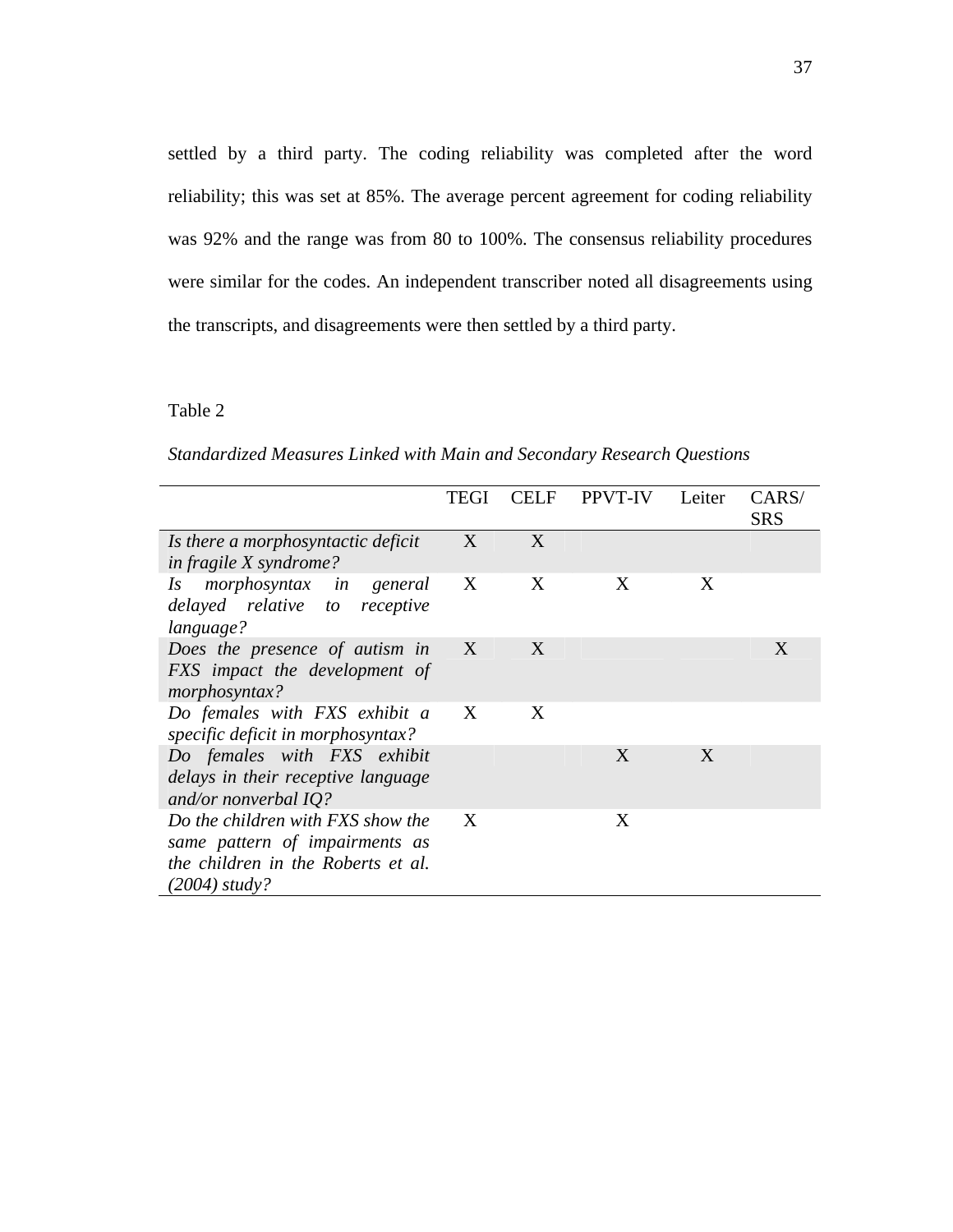| <b>Measures</b>      | Males | Females |
|----------------------|-------|---------|
| Language:            |       |         |
| PPVT-IV              |       |         |
| Mean                 | 65.46 | 89.43   |
| SD                   | 14.97 | 12.65   |
| $TEGI - 3S$          |       |         |
| Mean                 | 54.32 | 91.11   |
| SD                   | 38.17 | 16.02   |
| TEGI - Past Tense    |       |         |
| Mean                 | 42.30 | 88.09   |
| SD                   | 33.44 | 18.54   |
| $CELF - WS$          |       |         |
| Mean                 | 13.24 | 25.00   |
| SD                   | 8.99  | 8.08    |
| <b>MLU</b>           |       |         |
| Mean                 | 3.09  | 6.74    |
| SD                   | 1.06  | 1.38    |
| <b>Autism:</b>       |       |         |
| <b>CARS</b>          |       |         |
| Mean                 | 27.71 | 17.29   |
| SD                   | 4.33  | 2.67    |
| <b>SRS</b>           |       |         |
| Mean                 | 77.96 | 59.33   |
| SD                   | 10.81 | 16.91   |
| <b>Nonverbal IQ:</b> |       |         |
| Leiter - R Brief IQ  |       |         |
| Mean                 | 51.46 | 76.17   |
| SD                   | 11.92 | 17.41   |

*Means and Standard Deviations for all Test Variables*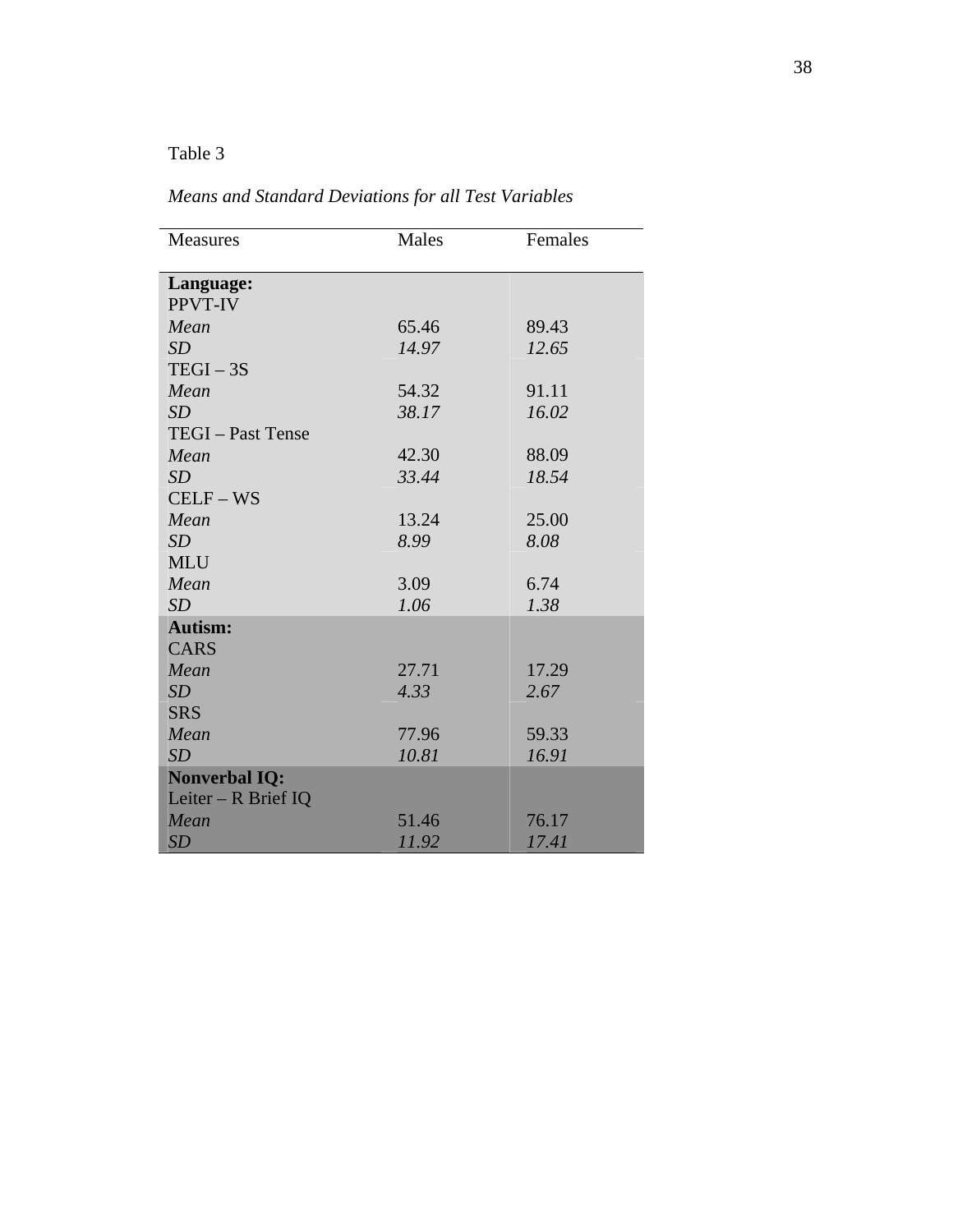#### Results

In order to answer the main and secondary research questions, the analyses were completed at various levels: descriptive statistics, *t* tests comparing boys with CARS scores above 30 and those with CARS scores below 30, a discriminant function analysis, a matching analysis for gender, and a series of univariate ANOVAs to examine group differences based on PPVT-IV groups.

The main research question for this study was: *Is there a morphosyntactic deficit in fragile X syndrome?* Therefore, the first level of analysis was the descriptive examination of the measures of morphosyntax. Tables 4-6 present the means and standard deviations for the boys on the Test of Early Grammatical Impairment (TEGI; Rice & Wexler, 2001). Table 4 reports the percentages of responses on the third person singular and past tense probes. The boys were grouped within the table by autism status as indicated by the CARS scores. A score above 30 on the CARS is considered on the autism spectrum (FXS and autism; FXS-A), while a score below 30 is considered nonautistic (FXS no autism; FXS-NA). Although scores within the autistic range can be categorized as "mild to moderate" or "severe autism", these categories were collapsed for the analyses. For the majority of the analyses, the boys were grouped according to autism status.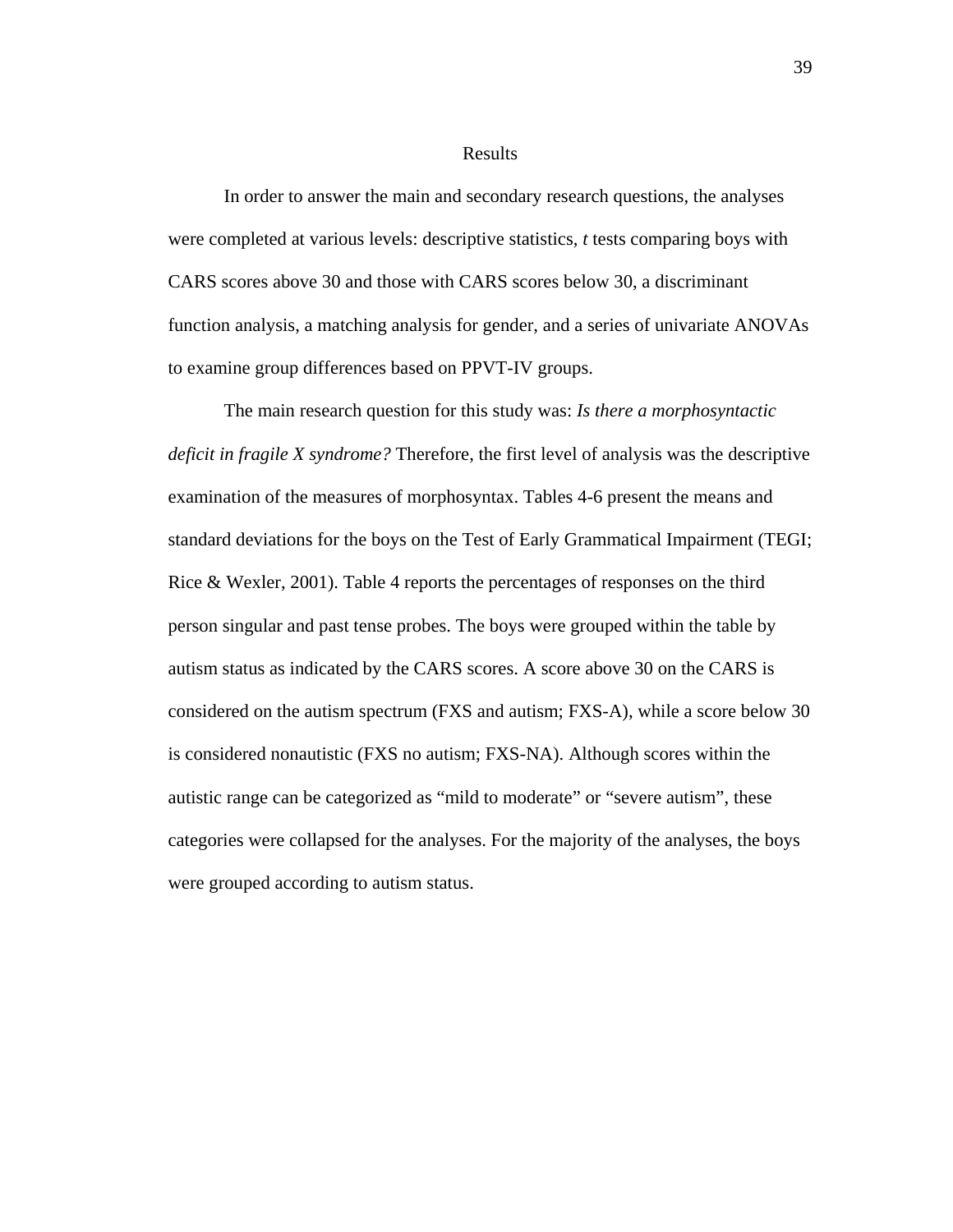|               | Third person<br>singular | Past Tense | <b>Regular Past</b><br>Tense | Irregular<br>Past Tense | Irregular<br>Past Finite |
|---------------|--------------------------|------------|------------------------------|-------------------------|--------------------------|
| <b>FXS-NA</b> |                          |            |                              |                         |                          |
| $N = 14$      |                          |            |                              |                         |                          |
| Mean          | 65.66                    | 52.30      | 48.86                        | 45.54                   | 55.86                    |
| <i>SD</i>     | 35.00                    | 35.31      | 39.44                        | 33.51                   | 33.95                    |
| <b>FXS-A</b>  |                          |            |                              |                         |                          |
| $N=12$        |                          |            |                              |                         |                          |
| Mean          | 38.76                    | 29.60      | 38.35                        | 16.38                   | 18.53                    |
| SD            | 41.50                    | 27.33      | 35.93                        | 26.36                   | 29.06                    |

*Percentage of Correct Responses on TEGI Probes (boys only)* 

Tables 5-6 represent the type of responses given by each subgroup of boys with FXS on the third person singular and past tense probes on the TEGI. The *bare stem* column indicates when a tense marker was dropped. The *other verb* column indicates when the child provided a verb for which tense and agreement markers are not overtly expressed in English (e.g., He *can* walk). Additionally, instances where the child did not respond were also noted. The TEGI past tense probe includes both regular (e.g., She walk*ed*) and irregular verbs (e.g., She *ran*). Table 6 includes columns for both the regular verbs and irregular verbs. Additionally, overregularization of irregular verbs in the past tense is also noted (e.g., \*He *catched* the ball).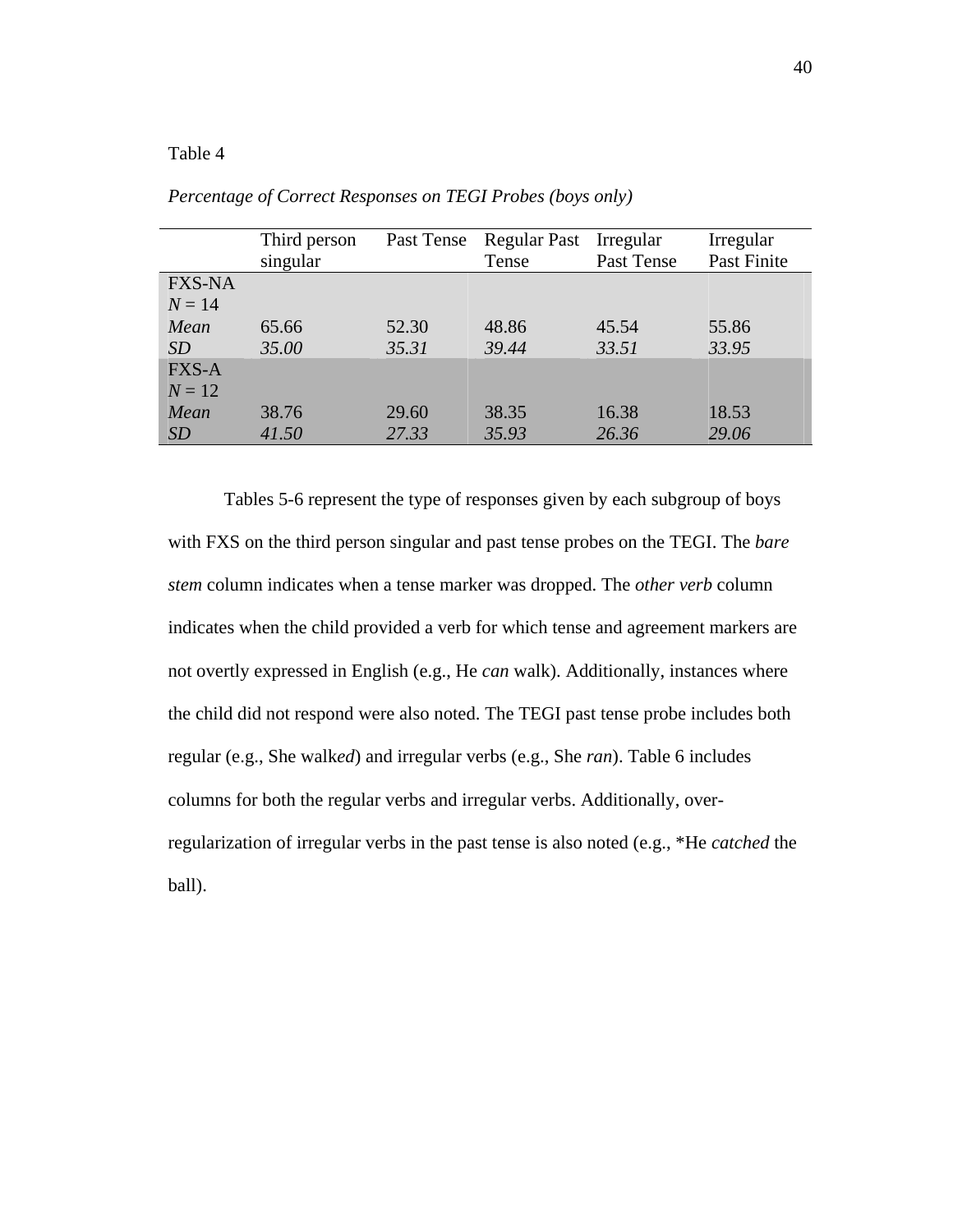*Percentage of Responses on Third Person Singular Probes (Boys only)* 

| Group         | Correct | Bare<br><b>Stem</b> | Other<br>Verb | No<br>Response |
|---------------|---------|---------------------|---------------|----------------|
| <b>FXS-NA</b> |         |                     |               |                |
| Mean          | 58.57   | 17.14               | 12.86         | 11.43          |
| <i>SD</i>     | 29.83   | 19.39               | 12.04         | 28.78          |
| <b>FXS-A</b>  |         |                     |               |                |
| Mean          | 30.00   | 19.17               | 20.83         | 30.00          |
| SD            | 36.18   | 22.34               | 21.51         | 45.53          |

Table 6

*Percentage of Responses on Past Tense Probes (Boys only)* 

| Group         | Regular | Regular     | Irregular | Irregular | Irregular   | Other | No       |
|---------------|---------|-------------|-----------|-----------|-------------|-------|----------|
|               | Correct | Bare        | Correct   | Over      | Bare        | Verb  | Response |
|               |         | <b>Stem</b> |           | Regular   | <b>Stem</b> |       |          |
| <b>FXS-NA</b> |         |             |           |           |             |       |          |
| Mean          | 48.57   | 35.71       | 39.29     | 9.82      | 29.46       | 9.52  | 8.73     |
| <i>SD</i>     | 39.39   | 27.93       | 31.34     | 11.16     | 24.81       | 12.22 | 26.93    |
| <b>FXS-A</b>  |         |             |           |           |             |       |          |
| Mean          | 25.83   | 26.67       | 15.63     | 2.08      | 34.38       | 14.35 | 33.33    |
| SD            | 27.12   | 29.02       | 28.76     | 4.87      | 32.91       | 21.12 | 49.07    |

 Correlations were run to look at the relationship between the independent and dependent variables. The relationship between the CELF word structures subtest, TEGI third person singular probe, and TEGI past tense probe was examined with respect to language comprehension and nonverbal IQ. The boys were again divided into two groups based on scores from the CARS.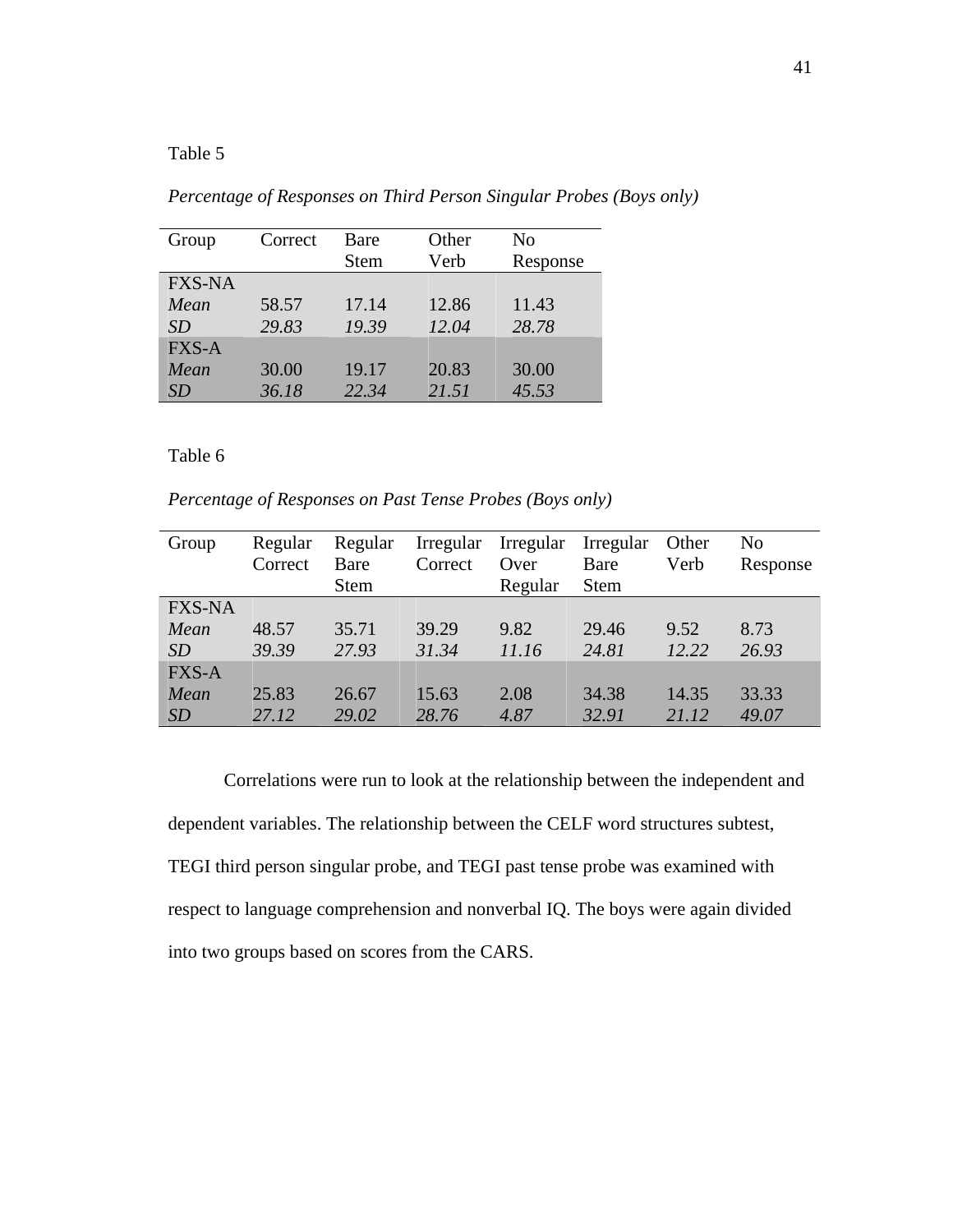#### *Correlations between Language Comprehension and Measures of Morphosyntax*

*(Boys only)* 

|                  | PPVT-IV | Nonverbal IQ |
|------------------|---------|--------------|
| <b>FXS-NA</b>    |         |              |
| <b>CELF</b>      | $.615*$ | $-.357$      |
| TEGI-3S          | $.625*$ | $-.094$      |
| <b>TEGI Past</b> | .700**  | $-0.319$     |
| Tense            |         |              |
| <b>FXS-A</b>     |         |              |
| <b>CELF</b>      | .690*   | .097         |
| TEGI-3S          | .739**  | .159         |
| <b>TEGI Past</b> | .507    | $-.096$      |
| Tense            |         |              |

### *Comorbidity of autism*

 The issue of autism in FXS was one of the main research questions. In other words, *Does the presence of autism in FXS impact the development of morphosyntax?* Specifically, does the presence of autism impact the dependent variables in this study, and furthermore, do the children also show differences in the independent variables based on autism status. Before looking at the two groups of boys, a series of correlations were run to examine the relationship between the autism measures and both the independent and dependent variables. Tables 8 and 9 present these correlations. A series of *t* tests were completed in order to compare boys with FXS-NA to the boys with FXS-A. The first step was to compare the independent variables, nonverbal IQ and language comprehension. The FXS-NA and FXS-A boys were not significantly different in terms of their nonverbal IQ scores  $t(20) = .464$ ,  $p = .648$ ,  $d =$ .192 (FXS-NA: *M* = 52.43, *SD* = 12.15; FXS-A: *M* = 50.10, *SD* = 12.10). They also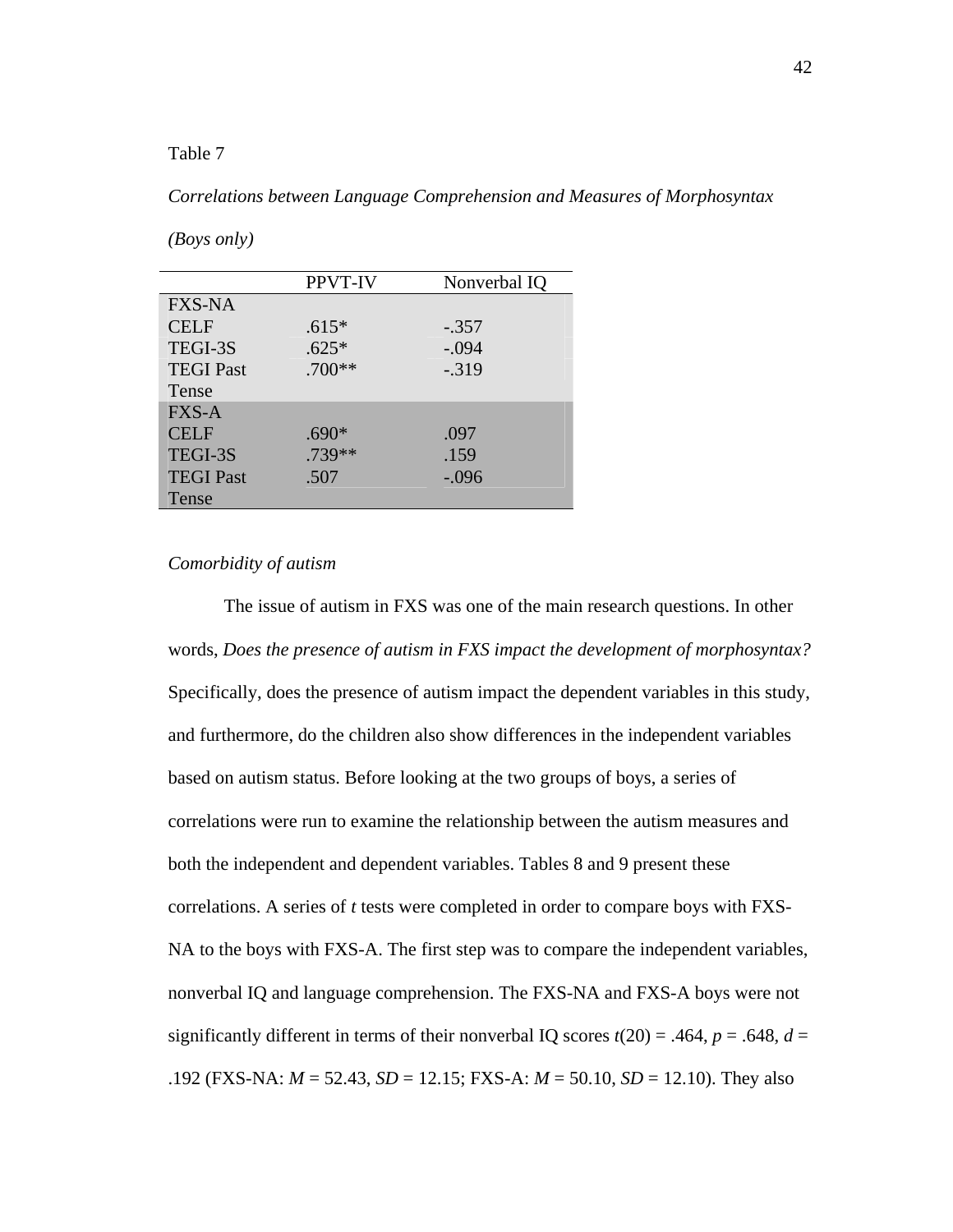did not differ significantly in terms of language comprehension,  $t(24) = 1.59$ ,  $p =$ .126, *d* = .628 (FXS-NA: *M* = 69.64, *SD* = 15.63; FXS-A: *M* = 60.58, *SD* = 13.11). However, there was a moderate effect size, indicating that perhaps with a larger

sample, the difference might be significant.

Table 8

*Correlations between Autism Measures and Independent Variables (boys only)* 

| Independent Variables CARS Total |         | <b>SRS</b> Total |
|----------------------------------|---------|------------------|
|                                  | Score   | Score            |
| <b>PPVT-IV</b>                   | $-.363$ | $-.045$          |
| Leiter-R                         | $-.052$ | .184             |
| Chronological Age                | .001    | $-.205$          |

*Correlations between Autism Measures and Dependent Variables (boys only)* 

| Dependent Variables        | <b>CARS</b> Total | <b>SRS</b> Total |
|----------------------------|-------------------|------------------|
|                            | Score             | Score            |
| <b>CELF</b>                | $-.474*$          | $-.128$          |
| TEGI-3S                    | $-.452*$          | $-.290$          |
| <b>TEGI Past Tense</b>     | $-.572**$         | $-.237$          |
| <b>TEGI Regular Past</b>   | $-.383$           | $-.223$          |
| <b>TEGI</b> Irregular Past | $-.661**$         | $-.170$          |
| <b>TEGI</b> Irregular Past | $-.688**$         | $-.211$          |
| Finite                     |                   |                  |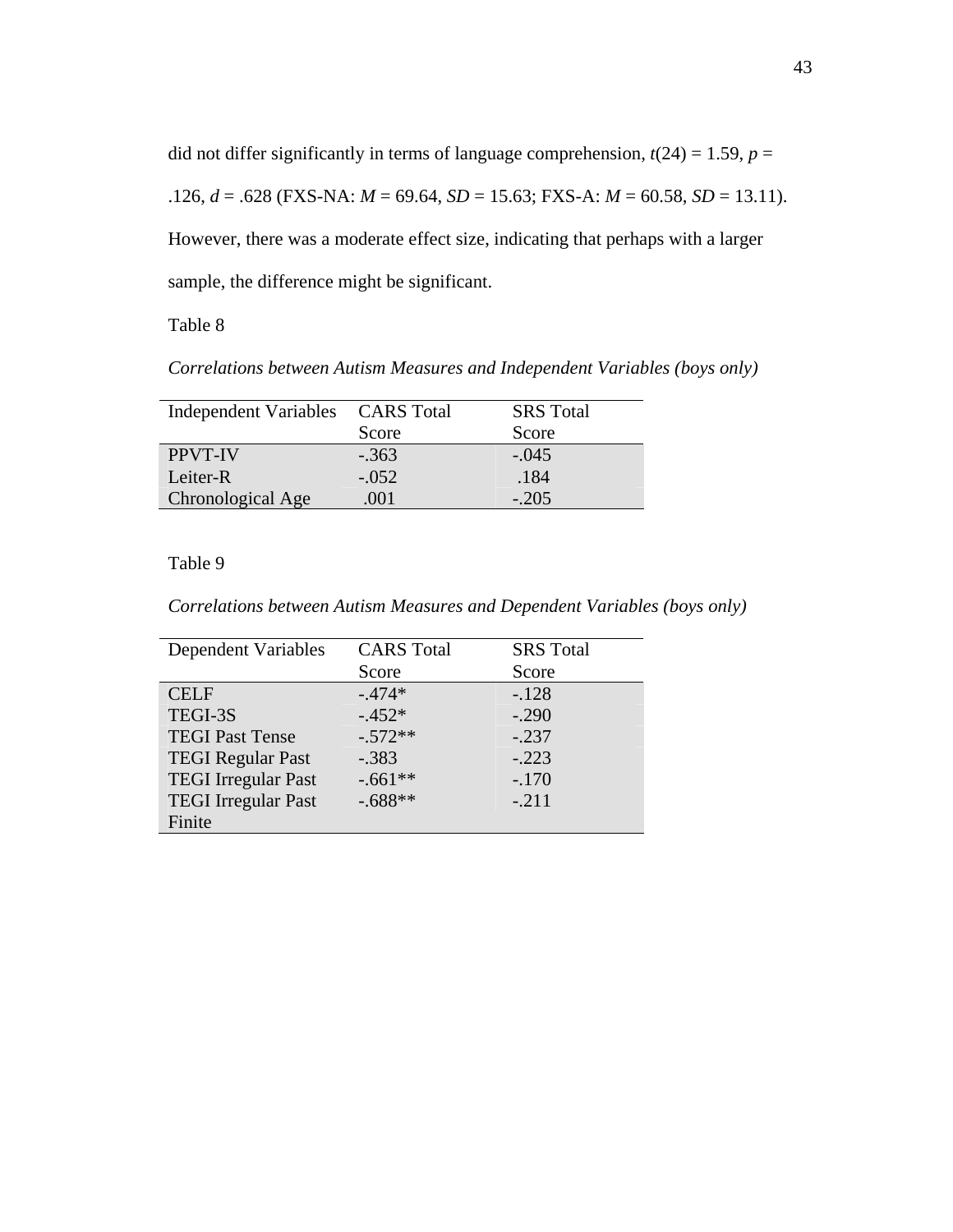*Figure 1.* Mean scores on nonverbal IQ and language comprehension grouped by autism status (boys only)



The dependent variables were also compared. The scores on the CELF were marginally significantly different from each other,  $t(23) = 1.98$ ,  $p = .060$ ,  $d = .796$  $(FXS-NA: M = 16.21, SD = 8.52; FXS-A: M = 9.45, SD = 8.45)$ . The effect size for this *t* test was .796, indicating a large effect. The third person singular probe did not yield a significant difference,  $t(19) = 1.76$ ,  $p = .092$ ,  $d = .701$  (FXS-NA:  $M = 65.66$ ,  $SD = 35.00$ ; FXS-A:  $M = 38.76$ ,  $SD = 41.50$ ), however it did yield a medium effect size. The past tense probe yielded a nonsignificant difference with a medium effect size, *t*(23) = 1.75, *p* = .093, *d* = .730 (FXS-NA: *M* = 52.26, *SD* = 34.31; FXS-A: *M* =  $29.62, SD = 27.33$ ).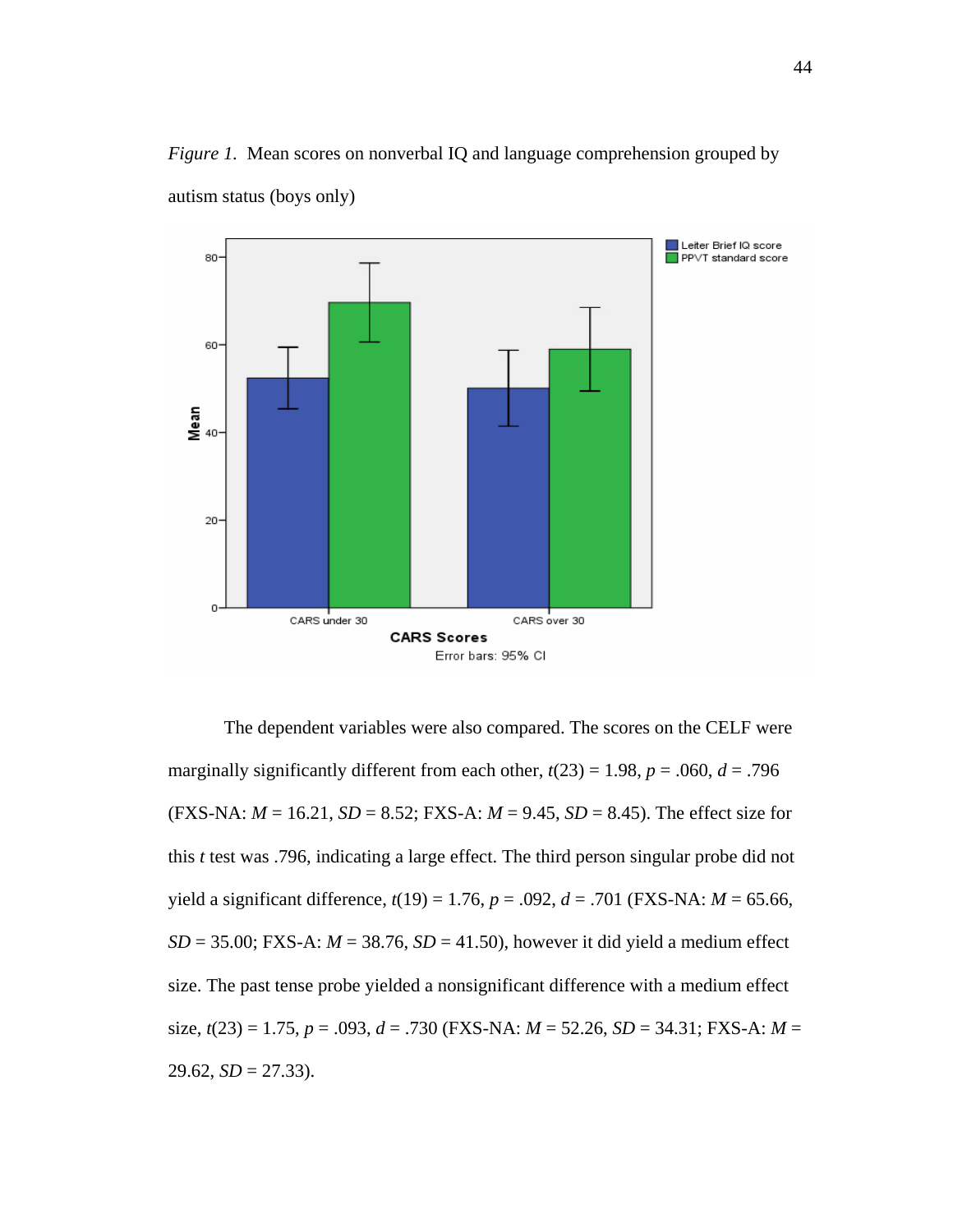

*Figure 2.* Mean scores on TEGI tasks grouped by autism status (boys only)

The three remaining subscales from the past tense probe of the TEGI were also compared using *t* tests. The regular past tense verbs did not yield a significant difference, and only a small effect was observed,  $t(23) = .69$ ,  $p = .499$ ,  $d = .279$  (FXS-NA: *M* = 48.86, *SD* = 39.44; FXS-A: *M* = 38.35, *SD* = 35.94). The two groups of boys did show a significant difference on the irregular past tense verbs with a large effect, *t*(23) = 2.37, *p* = .027, *d* = .967 (FXS-NA: *M* = 45.54, *SD* = 33.51; FXS-A: *M*  $= 16.38$ , *SD* = 26.36). The groups also demonstrated a significant difference with a large effect on irregular past finite verbs,  $t(23) = 2.90$ ,  $p = .008$ ,  $d = 1.182$  (FXS-NA: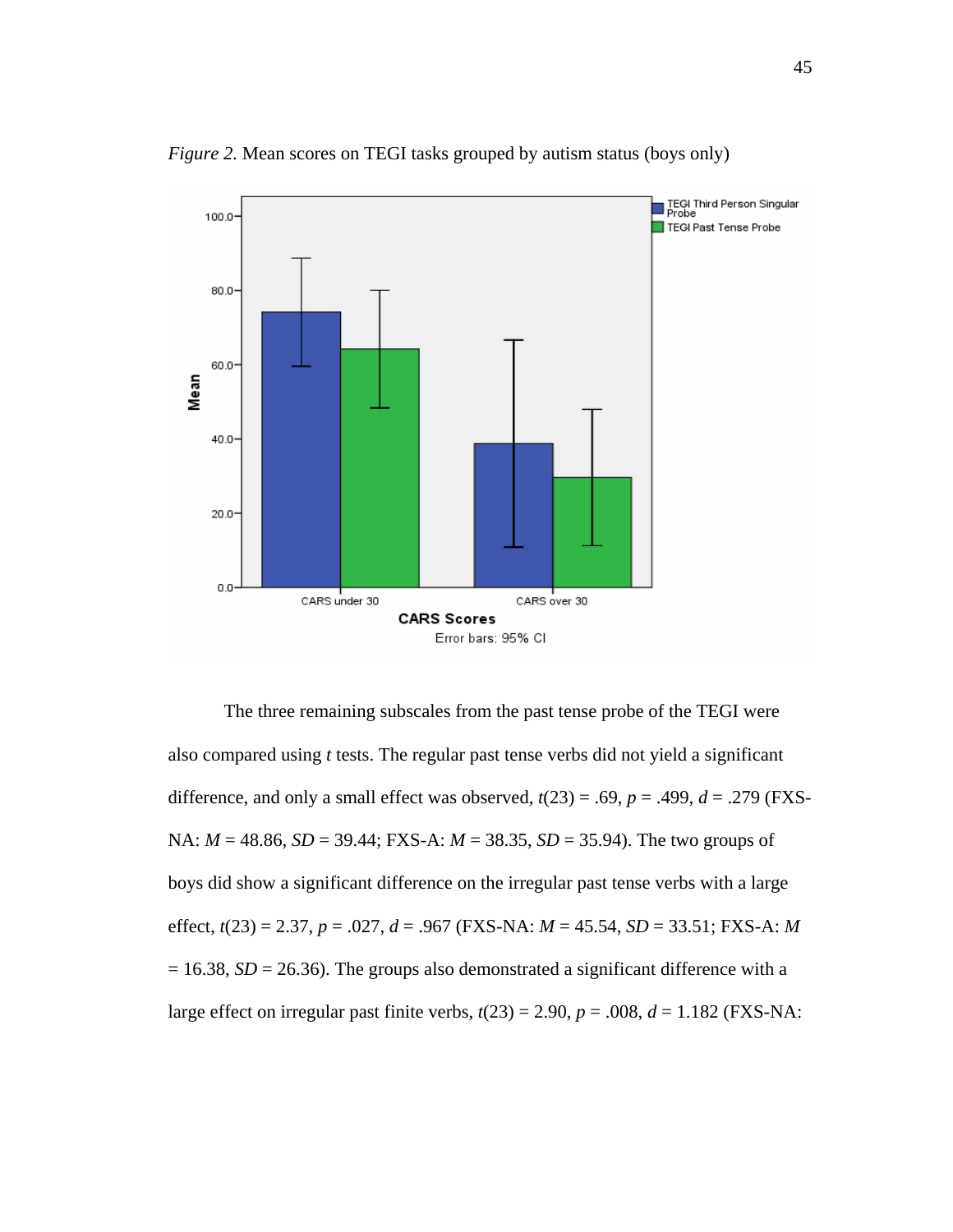*M* = 55.86, *SD* = 33.95; FXS-A: *M* = 18.53, *SD* = 29.06). In each case, the boys without autism scored significantly higher than the boys with both FXS and autism. *Figure 3.* Mean scores on past tense probes grouped by autism status (boys only)



## *Discriminant Function Analysis*

 The next step in the analyses was to determine if the observed deficit in morphosyntax could discriminate the children with FXS in this study on the basis of autism status. A two group discriminant function analysis was performed using four measures of morphosyntax as predictors of membership in the two groups (FXS-A and FXS-NA). The predictors were performance on the third person singular probe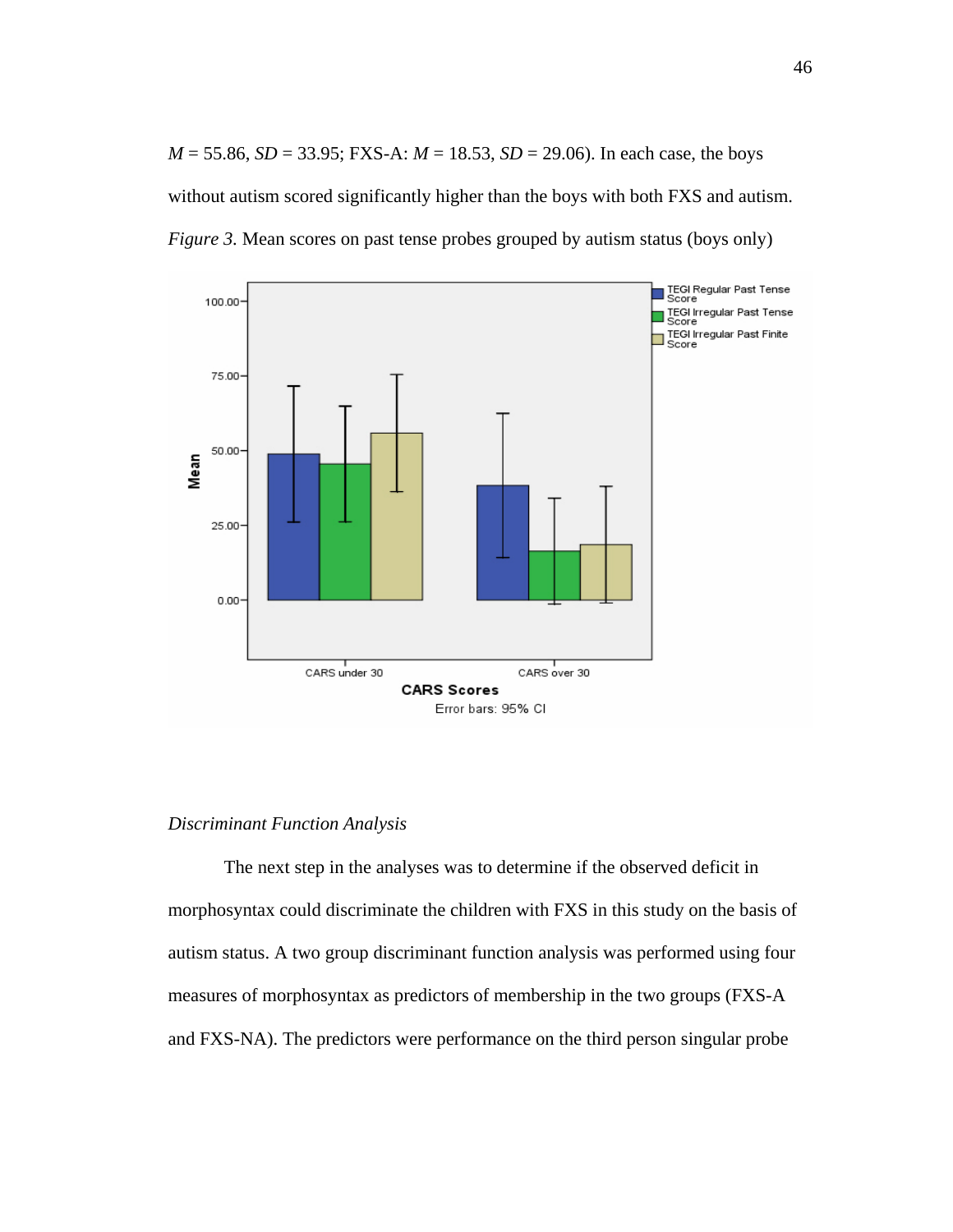(TEGI), performance on the regular past tense verbs (TEGI), performance on the irregular past finite verbs (TEGI), and performance on the word structures subtest (CELF). The two groups were based on the cutoff scores from the CARS: under  $30 =$ no autism (FXS-NA), and above  $30 = \text{autism}$  (FXS-A). Both genders were included, due to the small overall sample size.

 Thirty-three children with FXS were included in this analysis. One case was dropped due to missing data. There was a significant association between the groups and predictors  $\chi^2$  (4) = 15.26, *p* = .04. Box's *M* indicated that there were no violations of homogeneity,  $F(10, 1934) = 1.130$ ,  $p = .335$ . The loading matrix of correlations between predictors and the discriminant function indicated that the predictors used in the analysis were able to distinguish between children with FXS-NA and FXS-A approximately 81.3% of the time. The FXS-A group scored significantly lower on all the tests compared to the FXS-NA group (see tables 3-4 for means and *SD*s).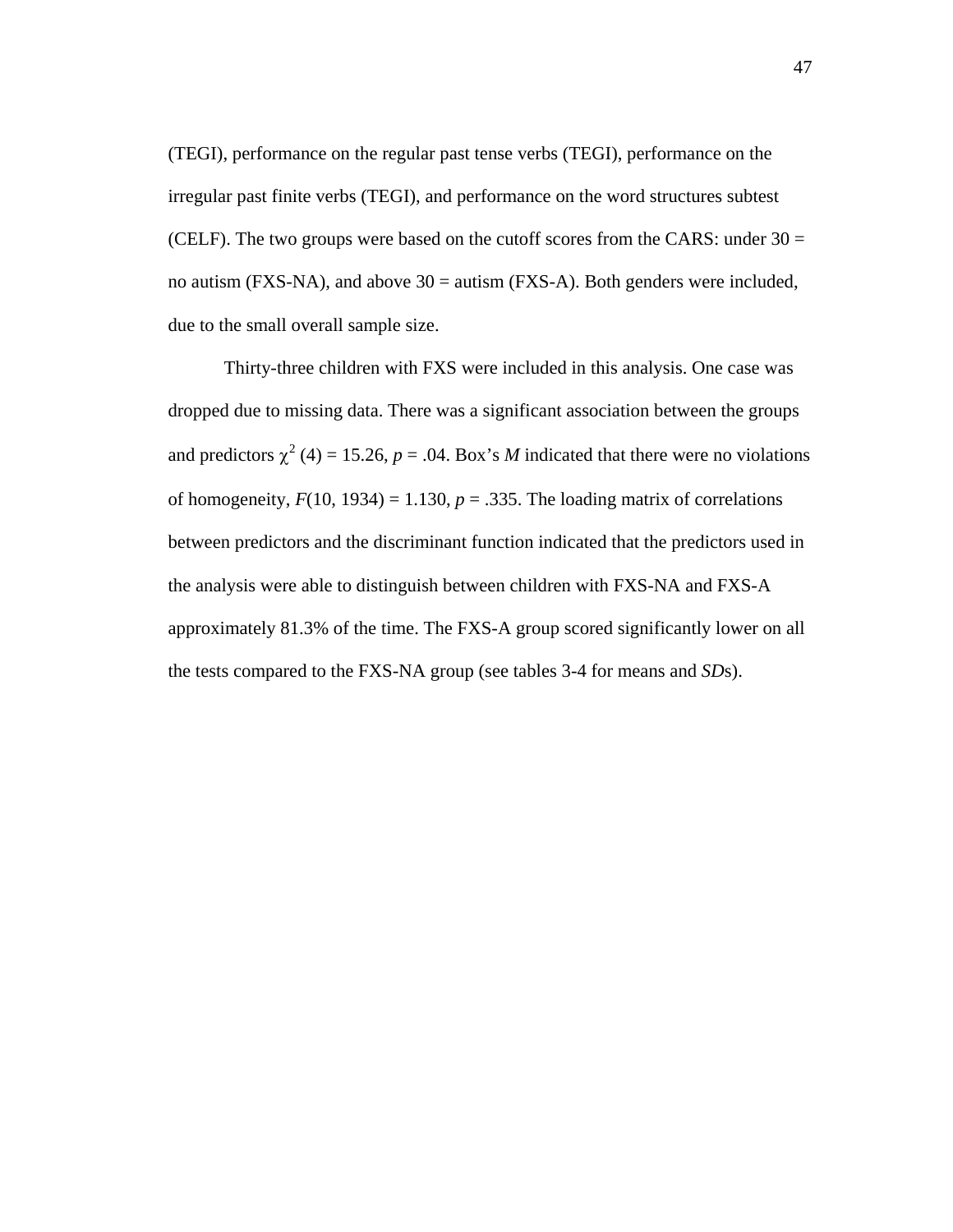|                       | Correlations<br>of Predictor<br>Variables with |            |             | among Predictors | Pooled Within-Group Correlation |
|-----------------------|------------------------------------------------|------------|-------------|------------------|---------------------------------|
|                       | Discriminant                                   |            |             |                  |                                 |
|                       | Function                                       |            |             |                  |                                 |
| Predictor             | 1                                              | Univariate | <b>TEGI</b> | <b>CELF</b>      | TEGI Irreg.                     |
| Variable              |                                                | F(1, 30)   | Regular     |                  | <b>Past Finite</b>              |
|                       |                                                |            | Past Tense  |                  |                                 |
| <b>TEGI 3S</b>        | .58                                            | 7.19       | .75         | .82              | .61                             |
| <b>TEGI</b> Regular   | .35                                            | 2.59       |             | .83              | .65                             |
| Past Tense            |                                                |            |             |                  |                                 |
| <b>CELF</b>           | .62                                            | 8.43       |             |                  | .68                             |
| <b>TEGI</b> Irregular | .89                                            | 17.12      |             |                  |                                 |
| Past Finite           |                                                |            |             |                  |                                 |
| Canonical $R$         | .65                                            |            |             |                  |                                 |
| Eigenvalue            | .73                                            |            |             |                  |                                 |
|                       |                                                |            |             |                  |                                 |

*Results of Discriminant Function Analysis of CARS Groups* 

The classification results indicated that 81.3% of the cases were correctly

classified according to autism group; this is a good level of classification overall, with

more than two thirds of the cases correctly classified.

*Predicted CARS Group Membership* 

|               |                             | <b>Predicted Group Membership</b> |       |
|---------------|-----------------------------|-----------------------------------|-------|
|               | <b>CARS</b> score<br>groups | CARS under 30 CARS over 30        |       |
| Count         | CARS under<br>30            | $\vert$ 17                        |       |
|               | CARS over 30 2              |                                   | Q     |
| $\frac{0}{0}$ | <b>CARS</b> under<br>30     | 81.00                             | 19.0  |
|               | CARS over 30 18.20          |                                   | 81.80 |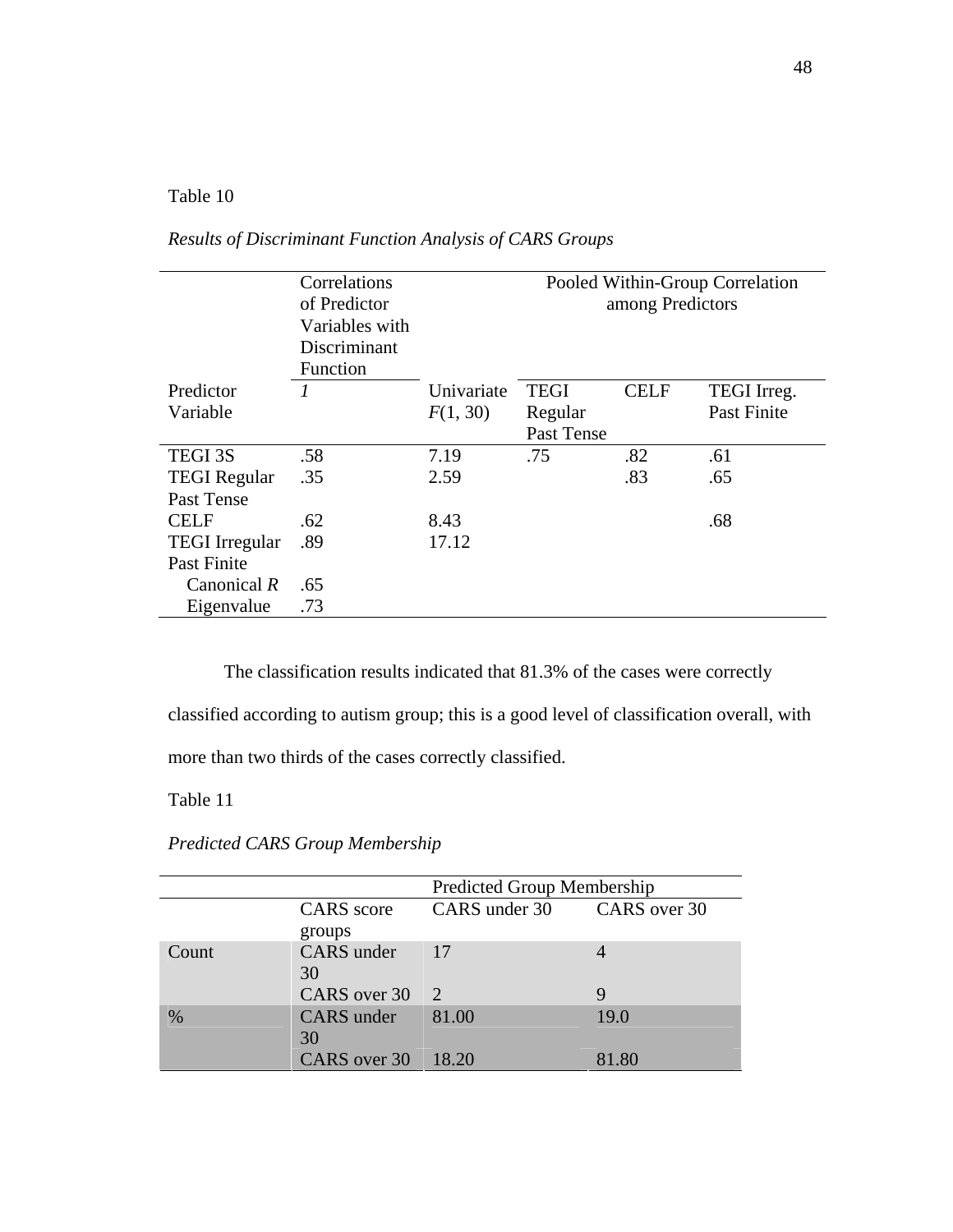### *Gender Differences*

A secondary set of two research questions focused on gender differences in FXS. First, *Do females with FXS exhibit a deficit in morphosyntax?* Second, *do females with FXS exhibit delays in their receptive language, and/or nonverbal IQ?* Seven girls with FXS participated in the study. Table 12 presents descriptive information about the girls' performance on both the dependent and independent variables. The same set of correlations performed for the boys in the study was completed for the girls. The pattern of significant correlations was the same for the girls as for the boys, with language comprehension yielding significant results, and nonverbal IQ not significantly correlating with the dependent measures (see table 13 for more information).

|           | Third<br>person<br>singular | Past Tense | Regular<br>Past Tense | Irregular<br>Past Tense | Irregular<br>Past Finite |
|-----------|-----------------------------|------------|-----------------------|-------------------------|--------------------------|
| Girls     |                             |            |                       |                         |                          |
| Mean      | 91.11                       | 88.09      | 87.14                 | 75.60                   | 90.47                    |
| <b>SD</b> | 16.02                       | 18.54      | 29.84                 | 29.53                   | 14.18                    |

*Percentage of Correct Responses on TEGI Probes (Girls only)*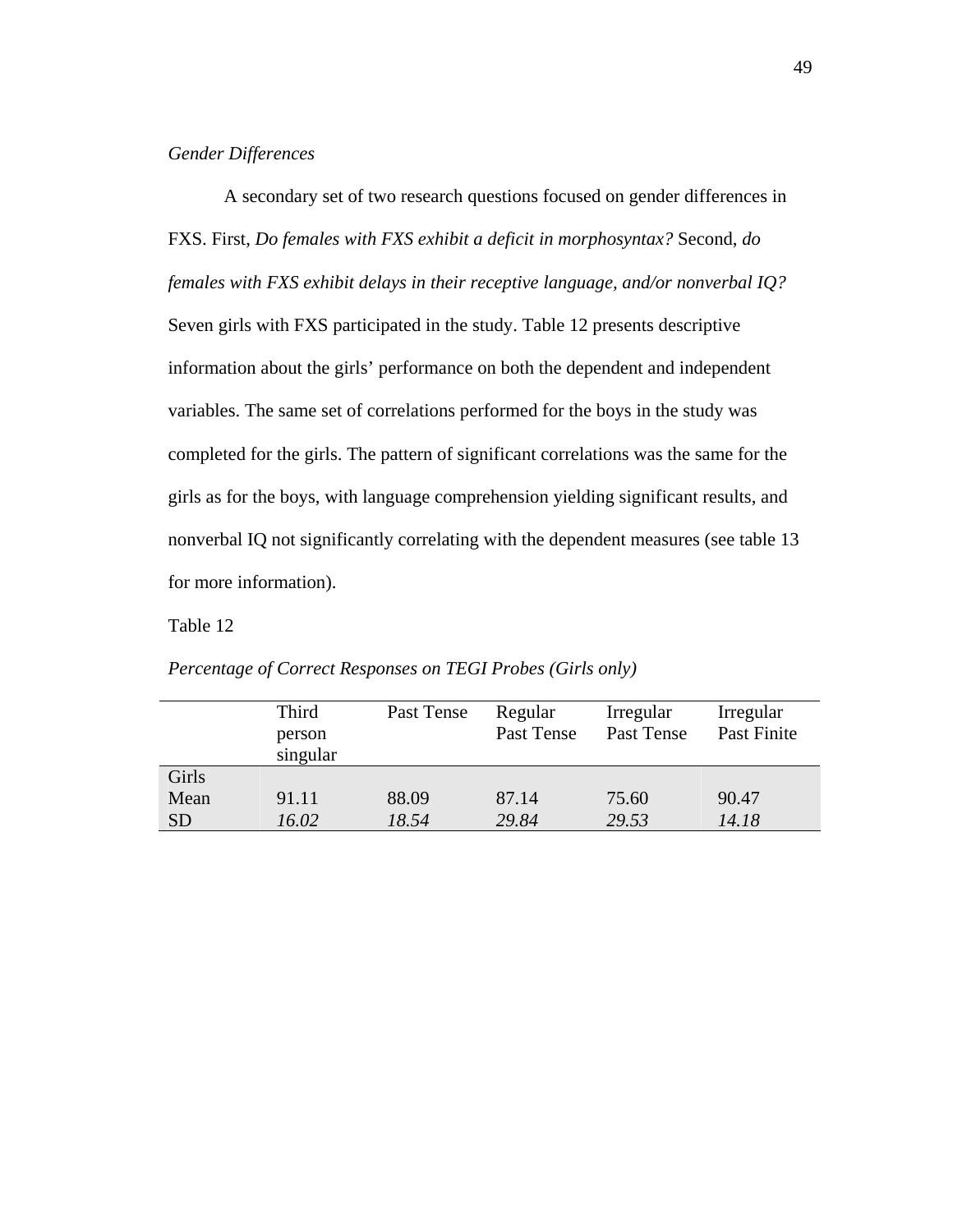#### *Correlations between Language Comprehension and Measures of Morphosyntax*

*(Girls only)* 

|                  | <b>PPVT-IV</b> | Nonverbal IQ |
|------------------|----------------|--------------|
| Girls            |                |              |
| <b>CELF</b>      | $.768*$        | .615         |
| TEGI-3S          | $.833*$        | .680         |
| <b>TEGI Past</b> | .409           | .099         |
| Tense            |                |              |

In order to examine gender differences, a comparison was made with a subset of the boys in the study. The overall means displayed by the girls compared to the boys regardless of autism status indicated as expected that the girls were not as delayed compared to the boys. In order to verify this, seven males matched on language comprehension at the group level were selected from the overall sample. A number of independent samples *t* tests were computed in order to examine differences between the boys and girls with FXS. Since the girls with FXS in this study did not score on the autism spectrum on the CARS, only boys with scores below 30 (FXS-NA) were included in the matched group.

Table 14 provides information about the boys vs. girls on the independent variables, including language comprehension, nonverbal IQ, and the two autism measures. The groups were not significantly different on language comprehension or the two autism measures, but they were significantly different on the nonverbal IQ measure.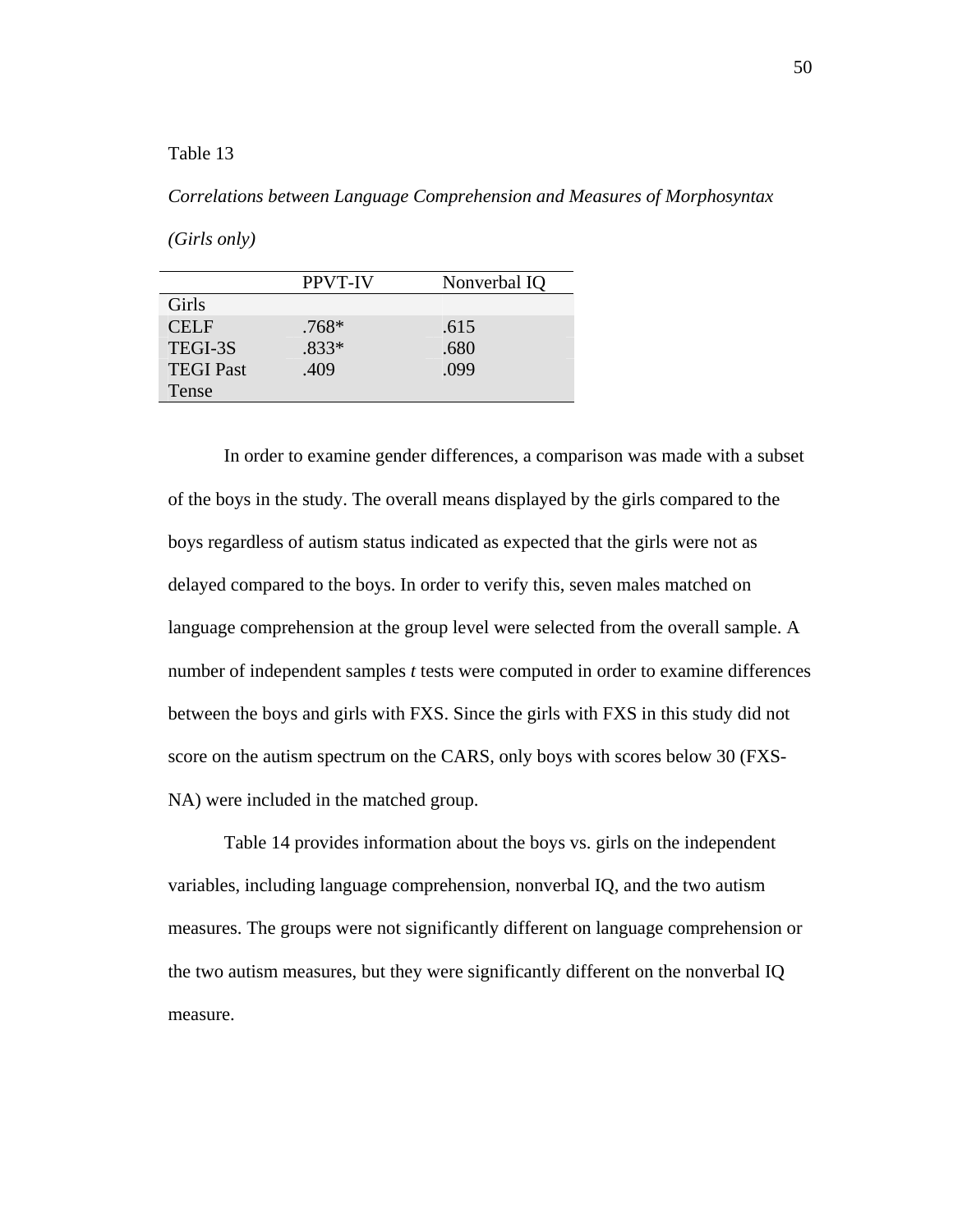*Gender Differences on the Independent Variables* 

| Variable                       | <b>Boys</b>  | Girls        |
|--------------------------------|--------------|--------------|
|                                | $n = 7$      | $n = 7$      |
| <b>Matching Variable:</b>      |              |              |
| <b>PPVT-IV</b>                 | $M = 81.43$  | $M = 89.43$  |
| $t(8) = -1.57, p = .16$        | $SD = 4.69$  | $SD = 12.65$ |
|                                |              |              |
| <b>Additional Variables:</b>   |              |              |
| Leiter Nonverbal IQ*           | $M = 52.71$  | $M = 76.17$  |
| $t(11) = -2.99, p = .012$      | $SD = 10.53$ | $SD = 17.41$ |
|                                |              |              |
| Childhood Autism Rating Scale* | $M = 24.29$  | $M = 17.29$  |
| $t(12)=4.14, p=.002$           | $SD = 3.59$  | $SD = 2.67$  |
|                                |              |              |
| Social Responsiveness Scale*   | $M = 78.14$  | $M = 59.33$  |
| $t(11)=2.31, p=.047$           | $SD = 11.36$ | $SD = 16.91$ |
|                                |              |              |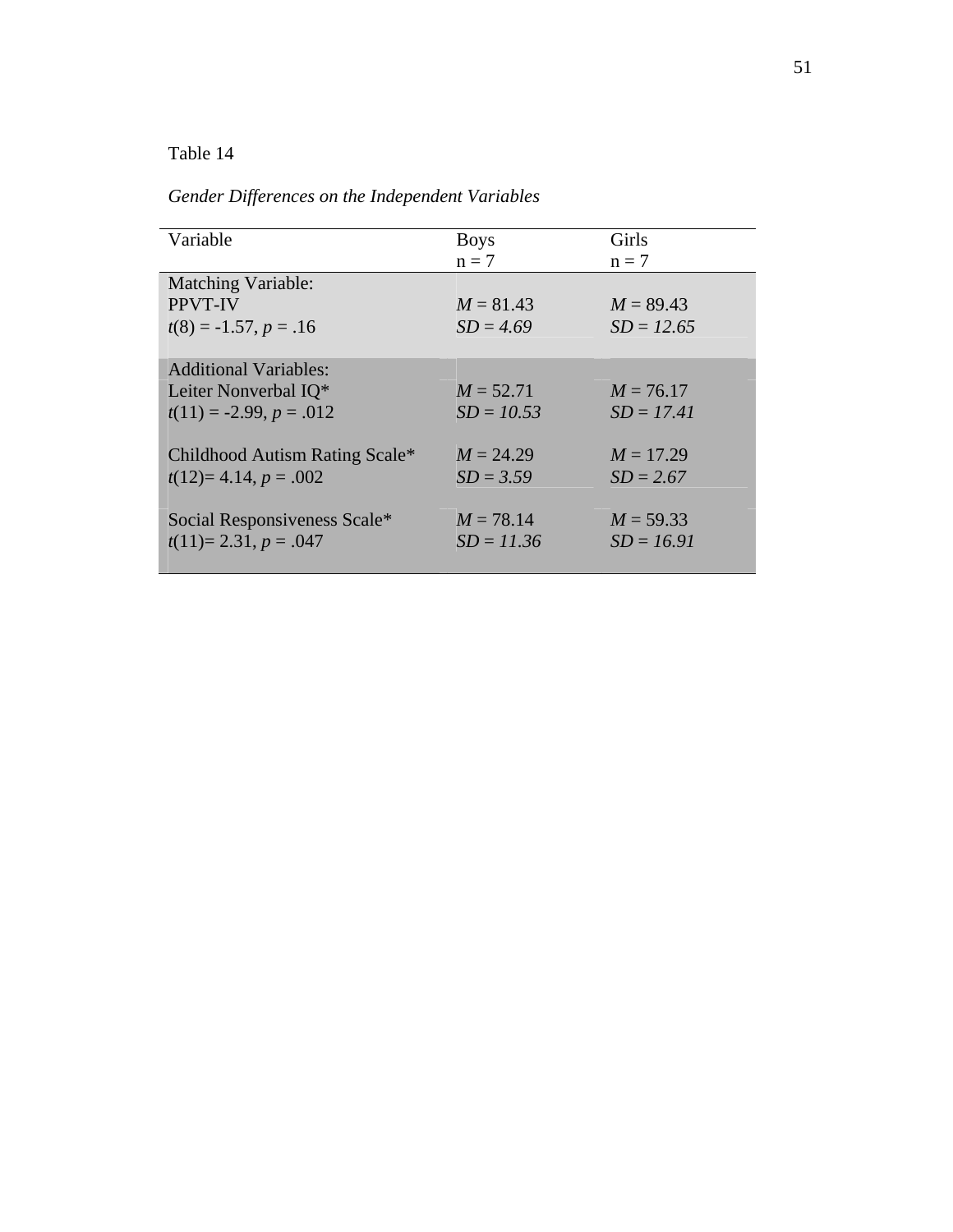

*Figure 4.* Gender differences on language comprehension and nonverbal IQ

*Figure 5.* Gender differences on CARS and SRS total score (z-scores)

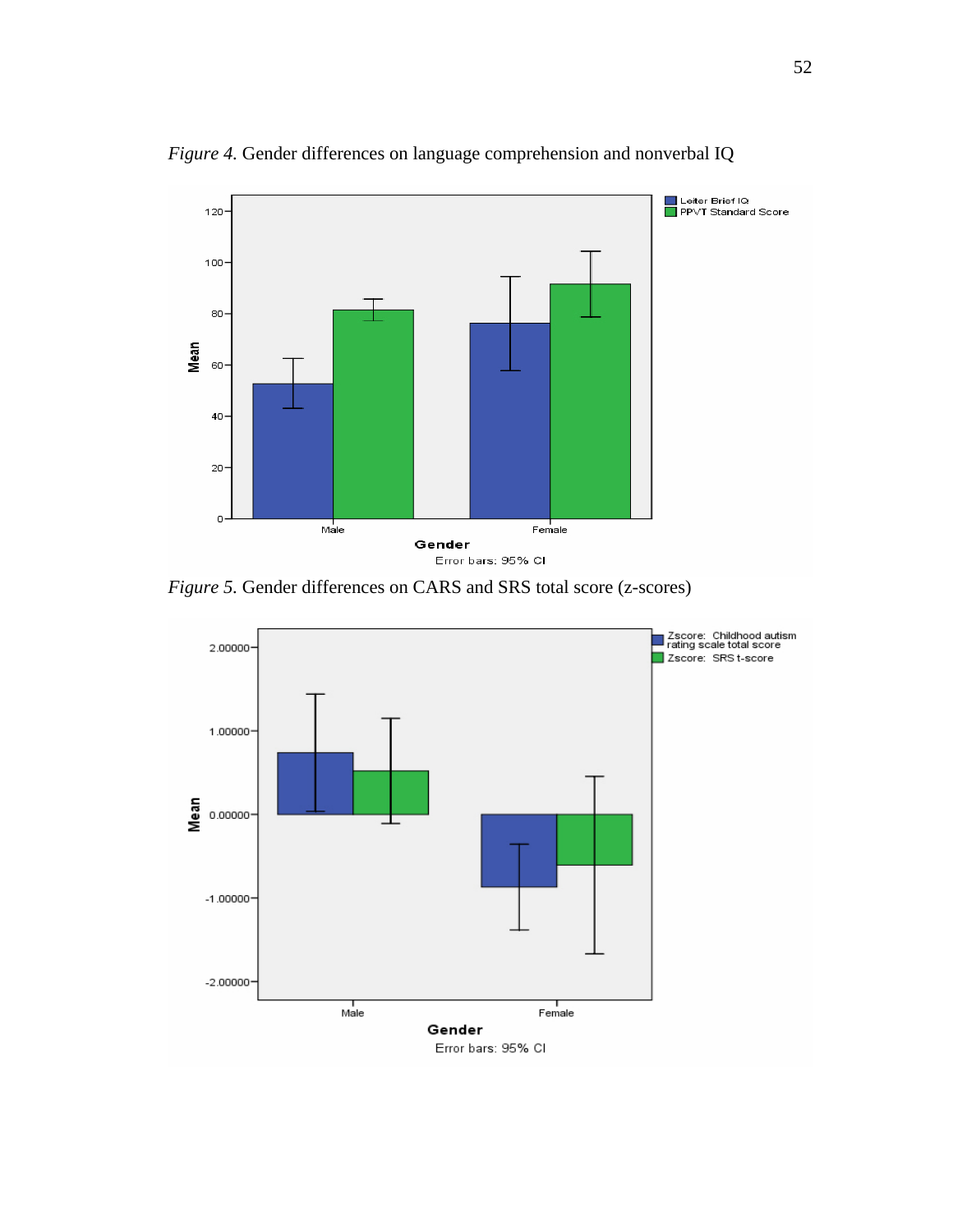A series of independent sample *t* tests were also completed to examine gender differences on the dependent variables. The two groups were not significantly different on any of the measures of morphosyntax. Table 15 provides means and standard deviations on the dependent variables.

| Variable                                 | <b>Boys</b><br>$n = 7$ | Girls<br>$n = 7$ |
|------------------------------------------|------------------------|------------------|
| <b>CELF Word Structures</b>              | $M = 21.43$            | $M = 25.00$      |
| $t(12) = -.860, p = .406, d = .460$      | $SD = 7.44$            | $SD = 8.08$      |
| <b>TEGI Third Person Singular</b>        | $M = 82.70$            | $M = 91.11$      |
| $t(12)$ = -.773, p = .457, d = .413      | $SD = 23.95$           | $SD = 16.02$     |
| <b>TEGI Past Tense</b>                   | $M = 69.89$            | $M = 88.09$      |
| $t(12)= -1.36, p = .206, d = .724$       | $SD = 30.33$           | $SD = 18.54$     |
| <b>TEGI Regular Past Tense</b>           | $M = 64.13$            | $M = 87.14$      |
| $t(12)= -1.29, p = .224, d = .687$       | $SD = 36.78$           | $SD = 29.84$     |
| <b>TEGI</b> Irregular Past Tense         | $M = 63.01$            | $M = 75.60$      |
| $t(12)$ = -.722, $p = .485$ , $d = .386$ | $SD = 35.48$           | $SD = 29.50$     |
| <b>TEGI</b> Irregular Past Finite        | $M = 76.01$            | $M = 90.47$      |
| $t(9) = -1.25, p = .234, d = .670$       | $SD = 27.01$           | $SD = 14.18$     |

*Gender Differences on Measures of Morphosyntax*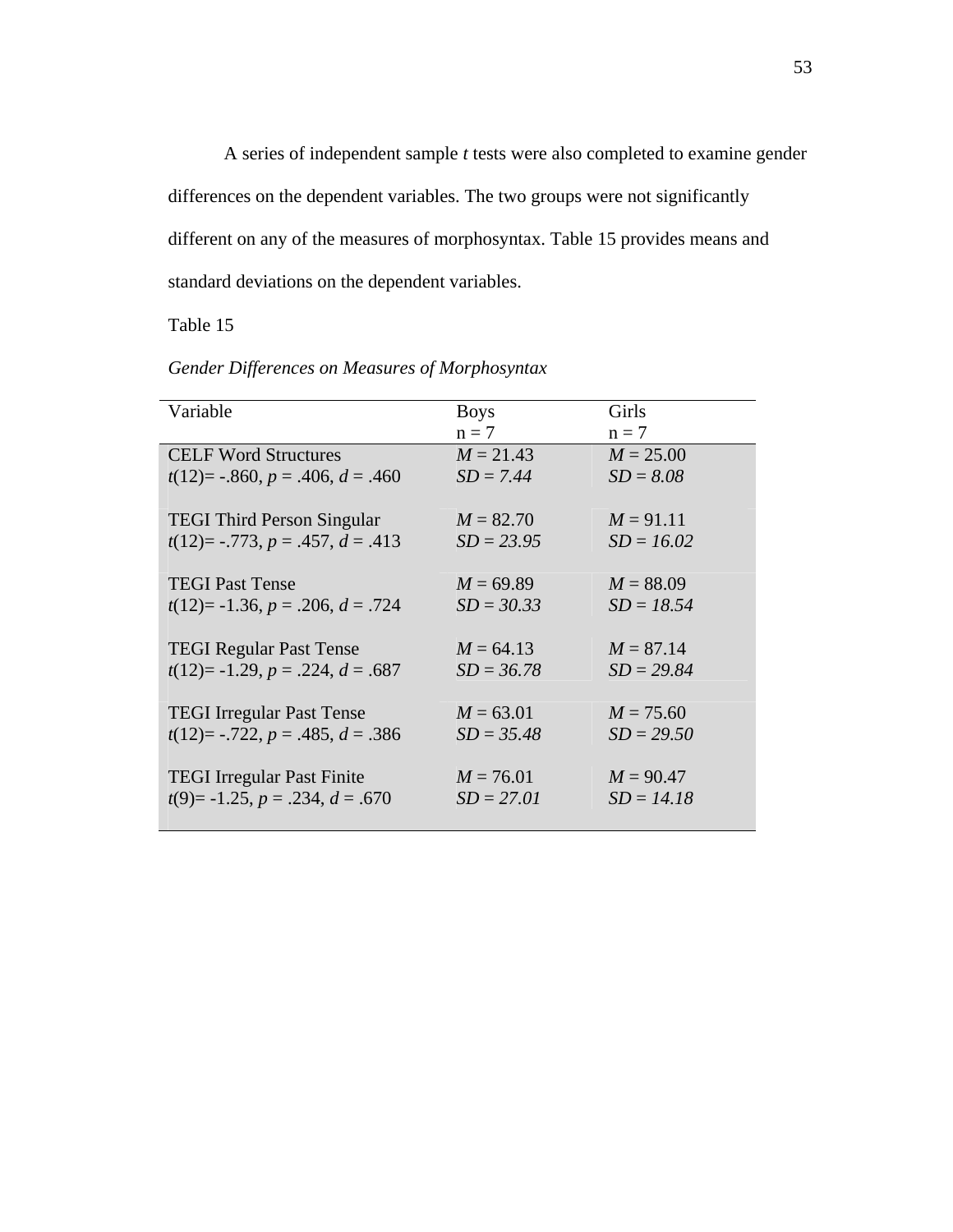

*Figure 6.* Gender differences in two subscales from TEGI

```
PPVT-IV Groups
```
The boys in this study were also compared based on their PPVT-IV scores. Roberts et al. (2004) used a grouping criterion for their children with autism based on PPVT-IV standard scores. The children in the study were divided into three groups: normal language (PPVT-IV scores above 85), borderline language (PPVT-IV scores between 70-84), and finally impaired language (PPVT-IV scores below 70). In order to more closely compare the boys with FXS to the children from this study, the boys were divided into groups based on this same grouping criterion. Two boys scored in the normal range, 9 in the borderline, and 14 in the impaired group. Three of the boys in the borderline range had scores above 30 on the CARS, while 6 scored below 30.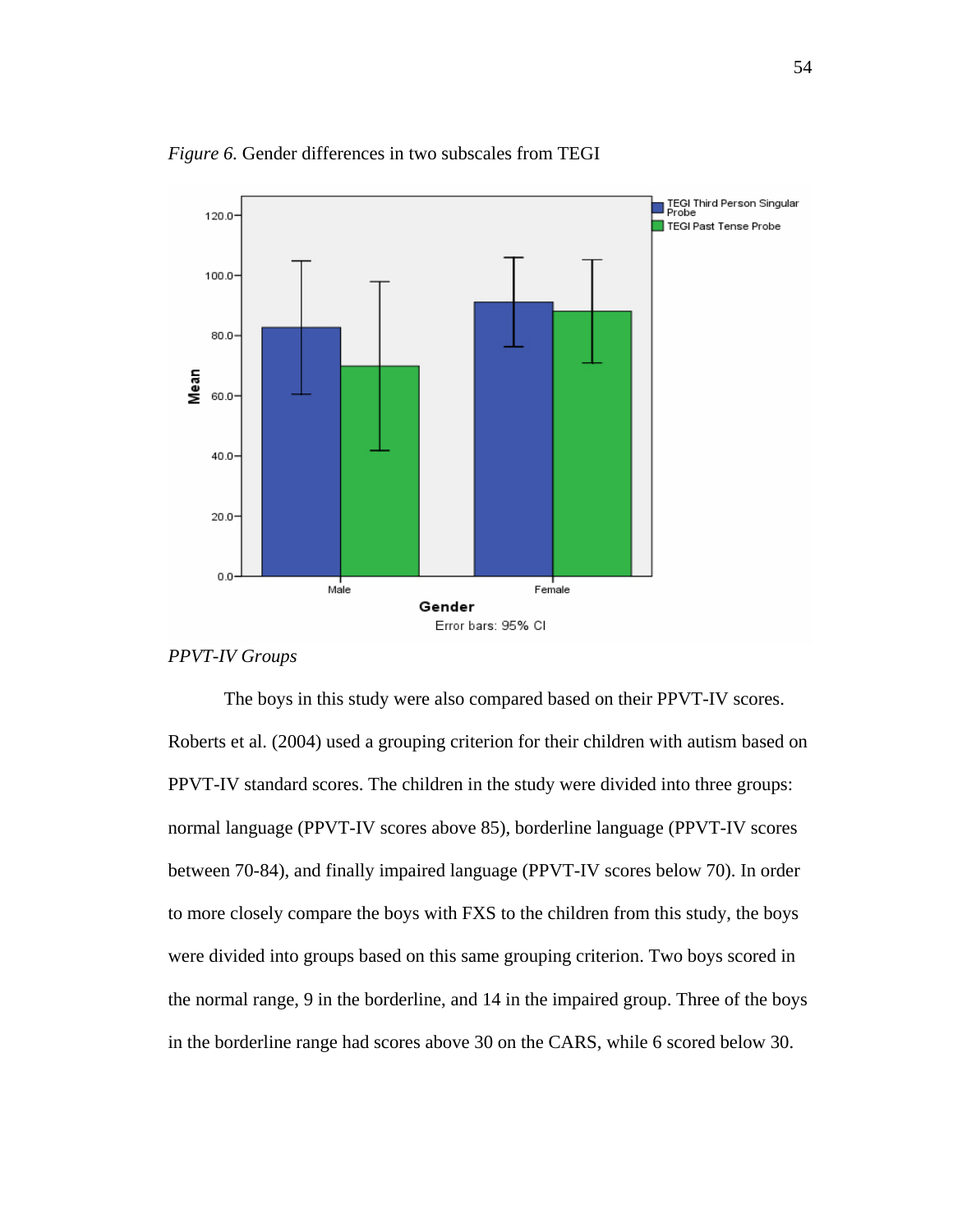Nine of the boys in the impaired group had scores above 30 on the CARS, while 5 scored below 30.

 A series of univariate ANOVAs were completed to compare group differences on the dependent variables comparing PPVT-IV groups. There was a significant main effect for PPVT-IV group for the third person singular probe on the TEGI,  $F(1, 22) =$ 8.51,  $p = .002$ ,  $\eta_p^2 = .436$ . Given that there were only two boys who scored in the normal group, they were excluded from all follow-up analyses. A *t* test revealed that the boys in the borderline group scored significantly higher on the third person singular probe,  $t(21) = 3.34$ ,  $p = .003$ ,  $d = 1.49$  (borderline:  $M = 75.10$ ,  $SD = 23.26$ ; impaired: *M* = 30.56, *SD* = 35.27).

 There was also a significant main effect for PPVT-IV group for the past tense probe on the TEGI,  $F(1, 22) = 8.39$ ,  $p = .002$ ,  $\eta_p^2 = .433$ . A follow-up *t* test indicated that the boys in the borderline group performed significantly better compared to the boys in the impaired group,  $t(21) = 2.69$ ,  $p = .014$ ,  $d = 1.17$  (borderline:  $M = 56.41$ ,  $SD = 24.75$ ; impaired:  $M = 25.49$ ,  $SD = 28.15$ ). The other three subscales within the TEGI past tense probe yielded a significant main effect of PPVT-IV group with a similar finding in terms of the borderline group showing a distinct advantage over the impaired group. The regular past tense probe indicated a significant main effect of group,  $F(1, 22) = 5.06$ ,  $p = .016$ ,  $\eta_p^2 = .315$ . The follow-up test again indicated an advantage for the borderline group,  $t(21) = 2.17$ ,  $p = .042$ ,  $d = .95$  (borderline:  $M =$ 58.57,  $SD = 28.91$ ; impaired:  $M = 27.86$ ,  $SD = 35.53$ ).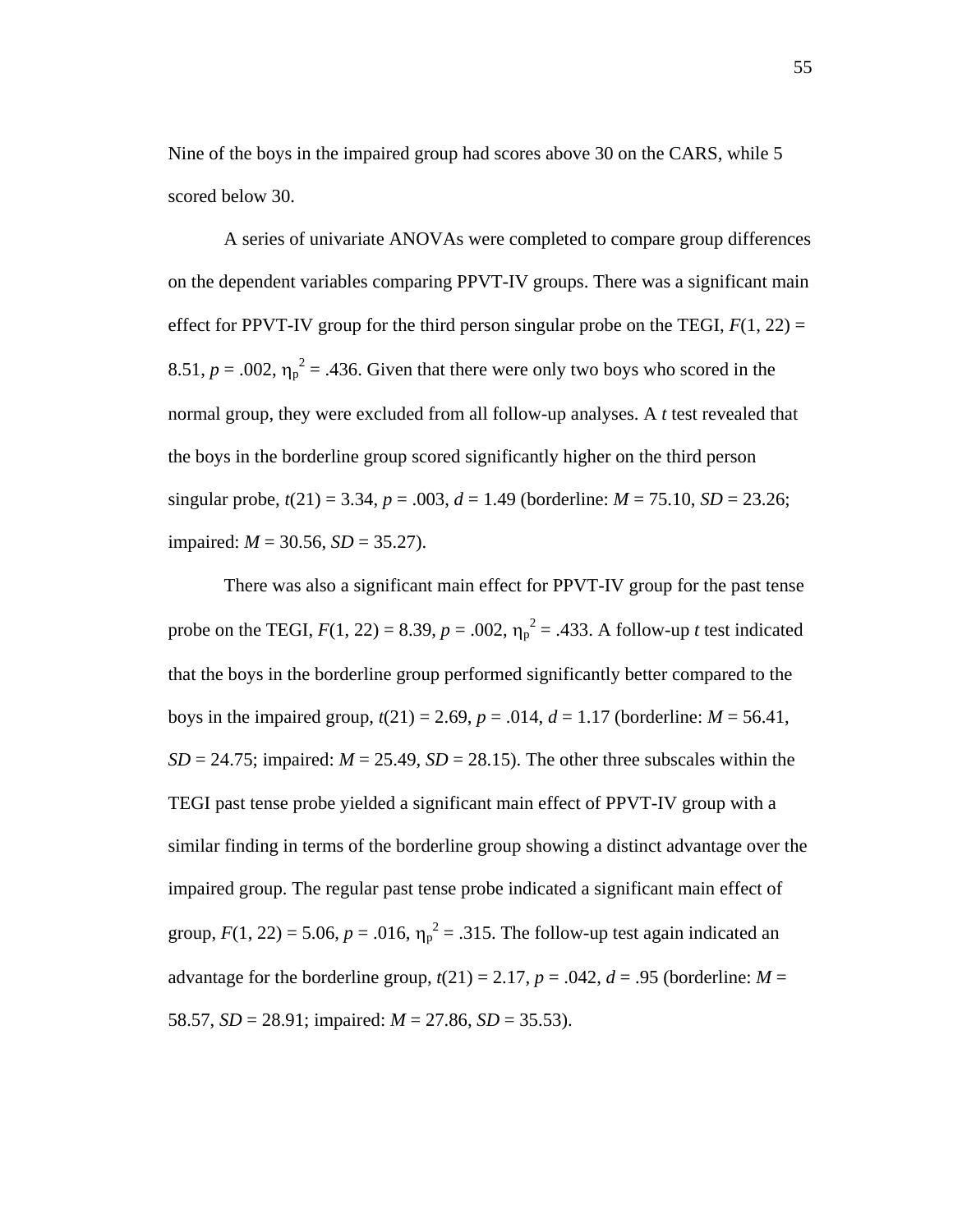The irregular past tense verbs yielded a significant main effect for PPVT-IV group,  $F(1, 22) = 5.23$ ,  $p = .014$ ,  $\eta_p^2 = .322$ . However, the follow-up tests indicated there was not a significant difference between the borderline and impaired groups,  $t(21) = 1.58$ ,  $p = .130$ ,  $d = .65$  (borderline:  $M = 39.89$ ,  $SD = 33.40$ ; impaired:  $M =$ 20.27,  $SD = 26.18$ ). The irregular finite composite on the past tense probe also yielded a main effect of PPVT-IV group,  $F(1, 22) = 7.01$ ,  $p = .004$ ,  $\eta_p^2 = .389$ . The follow-up *t* tests did indicate a significant difference between the borderline and impaired groups of boys,  $t(21) = 2.20$ ,  $p = .040$ ,  $d = .92$  (borderline:  $M = 51.59$ ,  $SD =$ 32.67; impaired: *M* = 22.97, *SD* = 29.11).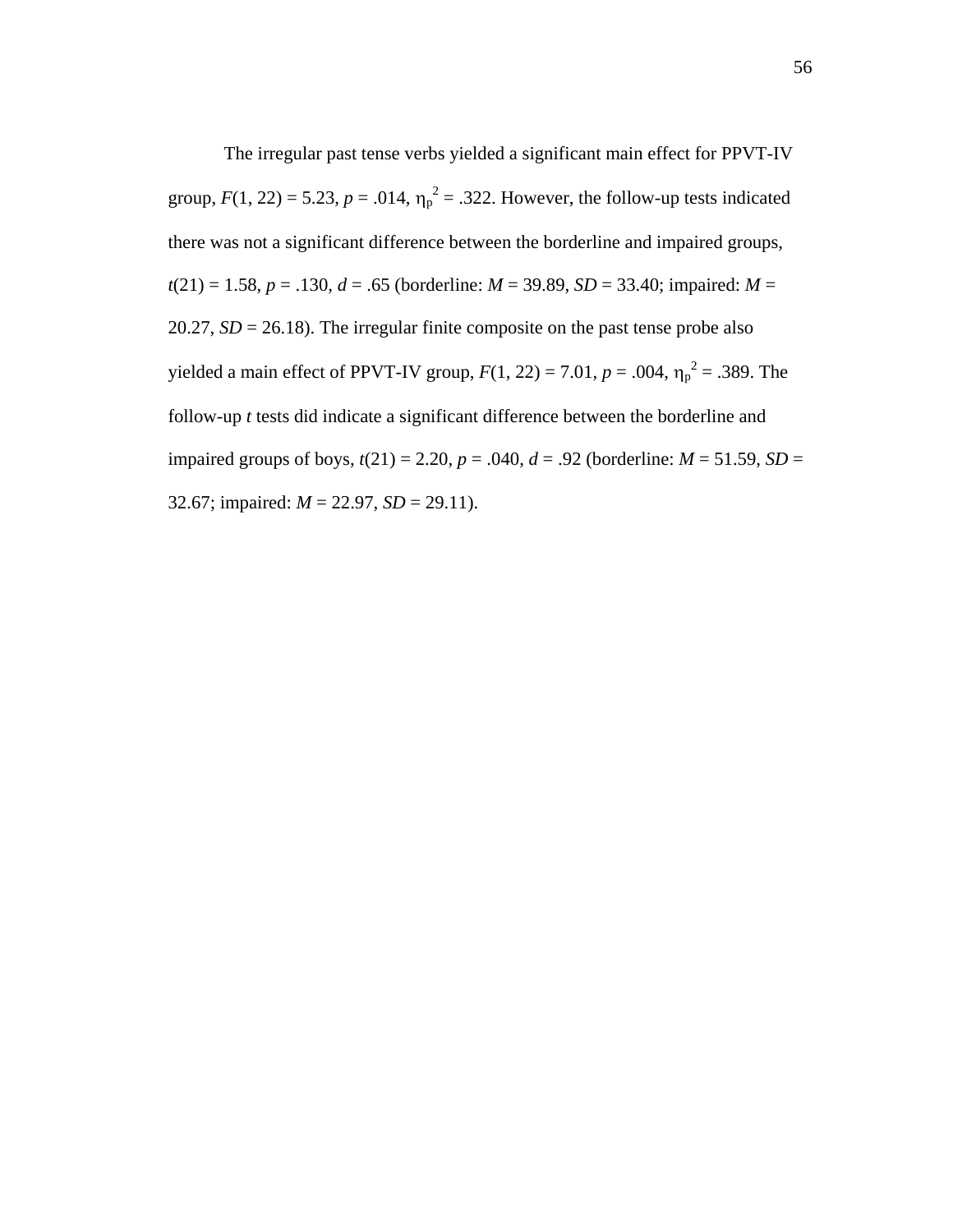#### Discussion

The overall aim of this study was to examine morphosyntax in a group of children with FXS with an in depth focus on tense and agreement markers. The main research question was: *Is there a morphosyntactic deficit in fragile X syndrome?* It was hypothesized that children with FXS would exhibit a deficit in tense and agreement markers, and that this profile would look much like that of the children with autism and language impairments as reported in the Roberts et al. (2004) study. The results from the TEGI indicated that the boys with FXS did show a specific deficit in terms of third person singular and past tense marking. The overall mean for the boys in this study was 54% accuracy on the third person singular probe, and 42% accuracy on the past tense probe. Children in this age range should be performing at near-perfect accuracy.

 Given that expressive language delays are well documented in the FXS literature (Abbeduto & Hagerman, 1997; Roberts et al., 2001) the most striking finding was the relative strength of receptive language within this sample of boys. The mean score for the boys was 65.46. Although this is in the delayed range, the sample included males within the normal range (scores between 37-88). Additionally, the mean age equivalent on the PPVT-IV was 5 years 9 months. Based on the standardized results from the TEGI, children at this age should be performing at nearperfect accuracy (Rice & Wexler, 2001). In other words, the deficit in morphosyntax would not be expected given the relatively good performance on the PPVT-IV, and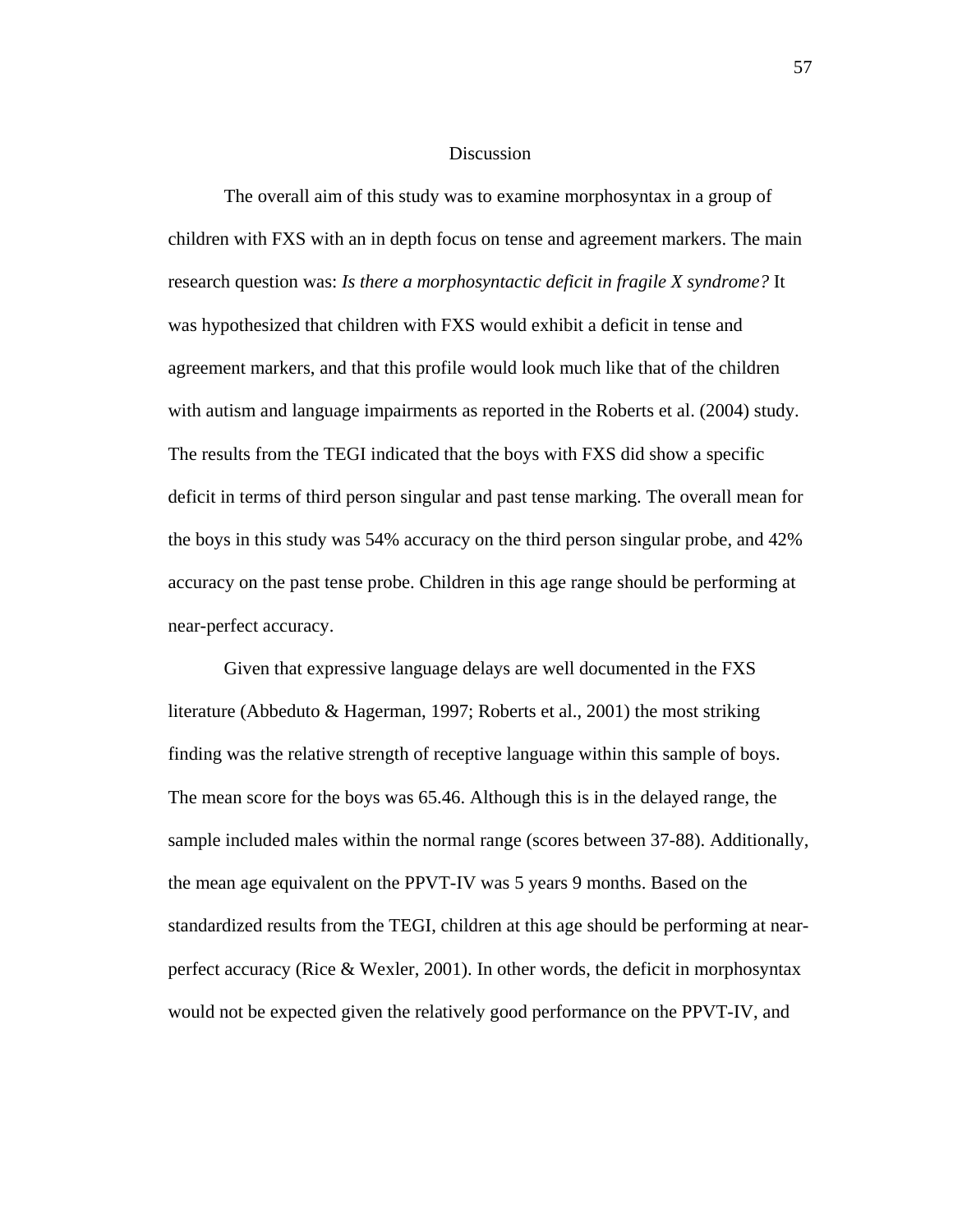the general developmental age range they were performing at. Instead, the boys were performing well below what would be expected.

It was the case that the boys were inconsistently omitting tense and agreement markers. The boys with FXS-NA omitted the third person singular marker 17% of the time, but correctly marked tense and agreement 59% of the time. The boys with FXS-A omitted the third person singular marker 19% of the time, but used it correctly 30% of the time. In terms of the past tense probes, the boys with FXS-NA omitted the past tense marker 36% of the time for regular verbs (49% correct), and 29% of the time for irregular past tense (39% correct). The boys with FXS-A omitted the tense and agreement marker 27% of the time for regular verbs (26% correct), and 34% for irregular verbs (16% correct). Taking into account the large standard deviations associated with each of these variables, it is still noteworthy that the boys in this sample were displaying a pattern of optional deletions of tense and agreement markers for both third person singular and past tense. This mirrors what is reported in the SLI literature (Rice, Wexler, & Cleave, 1995; Rice & Wexler, 1996).

One issue to note is the wide range of scores in terms of scorable and unscorable responses on the TEGI probes (see tables 5-6 for means and standard deviations). The boys in this study did have a number of unscorable responses, or occasionally would not give a response. As noted previously, unscorable responses included verbs without overt tense markers (e.g., He *can* walk). The boys with FXS-A did not respond to the probes approximately 30% of the time on both the third person singular and past tense probes. Although they were able to give a number of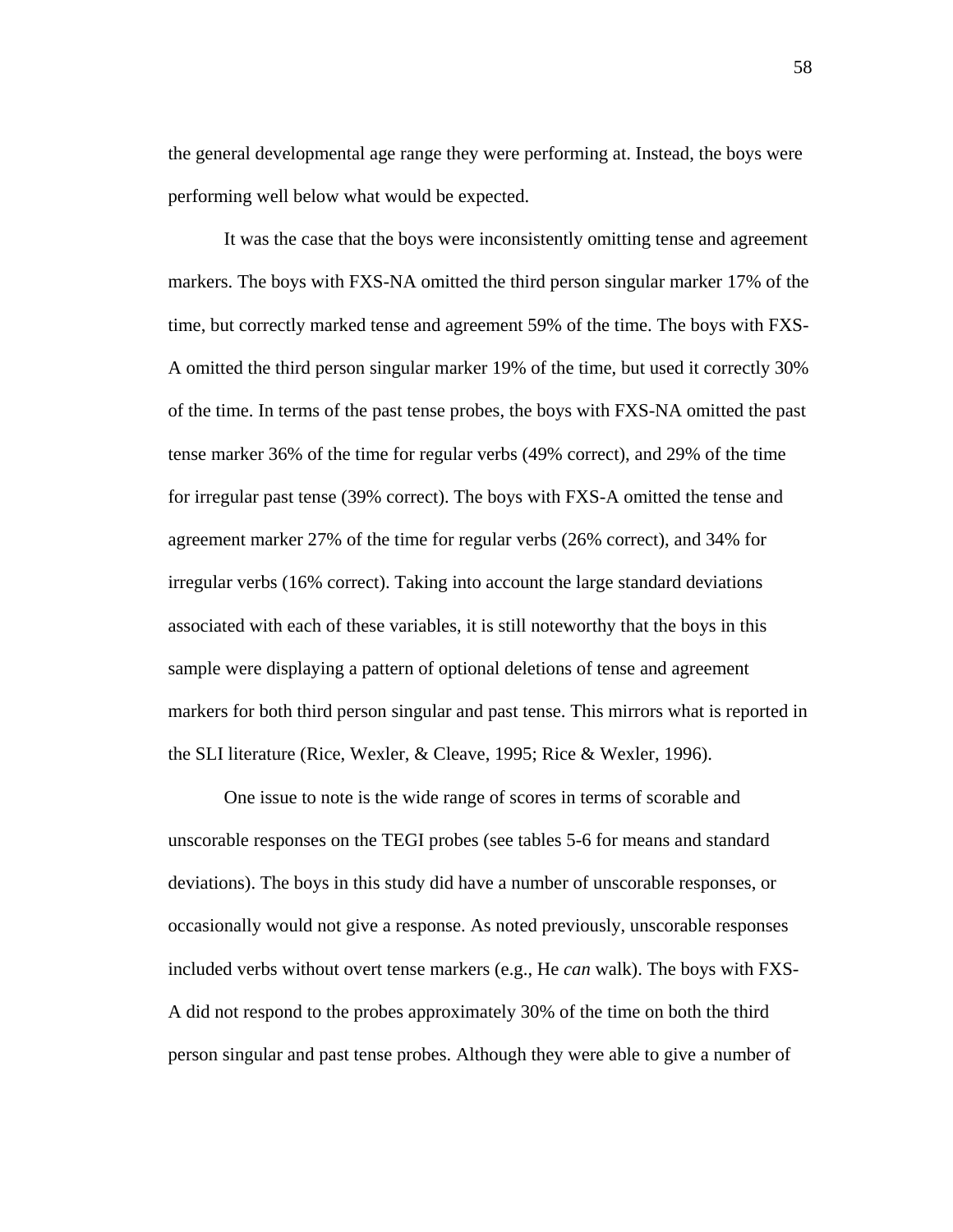scorable responses, it is noteworthy that this is a different pattern than what is seen in typical development as well as language impairment without autism (Rice et al., 1995).

The boys with FXS seem to be in an extended optional infinitive stage of morphosyntax. The Extended Optional Infinitive account (EOI; Rice et al., 1995; Rice & Wexler, 1996) has been one of the main theories of SLI for the last ten years. It has its basis in Wexler's Optional Infinitive (OI) account (Wexler, 1994), which is based on children with normal language development. In normal development, children go through a phase where they treat tense and agreement marking as optional, although it is obligatory in adult grammar. The basic premise of EOI is that children with SLI seem to get "stuck" in an optional infinitive stage, whereby they follow the same basic course of morphosyntactic development as children with normal language abilities, but their transition out of the OI period is protracted (Rice et al., 1995; Rice & Wexler, 1996). It could be the case with FXS that the boys get stuck in this phase, without transitioning out, or perhaps for an even longer period of time. An examination of adult grammar in individuals with FXS would be necessary in order to examine this question.

 Performance on the morphosyntactic variables was highly correlated with language comprehension scores. Given the wide range of scores on the PPVT-IV, this is not a surprising finding. However, nonverbal IQ was not correlated with any of the dependent measures. This complements the Roberts et al. (2004) study, as well as the work on children with low cognition but normal tense and agreement marking (Rice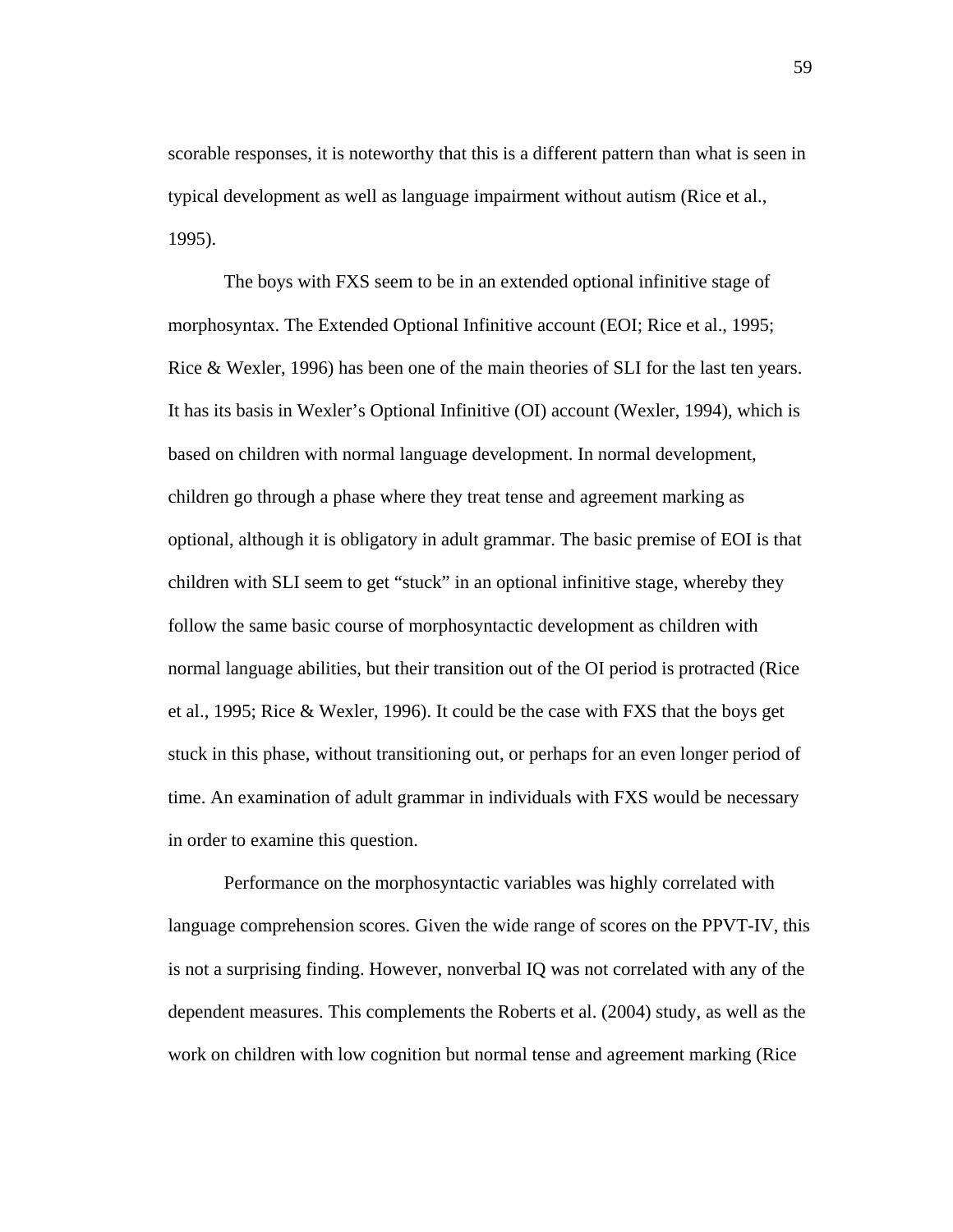et al., 2004; Rice et al., 2000); specifically, the literature has reported that there are a number of children with robust language systems, but impaired IQ. Despite the smaller sample size, the lack of an effect size indicates that even with more participants, nonverbal IQ is unlikely to be significantly correlated to performance on the measures of morphosyntax.

#### *Comorbidity of autism*

 The impact of autism is a central issue in this study due to its very high comorbility with FXS in males. Consequently, one of the research questions was: *Does the presence of autism in FXS impact the development of morphosyntax?* The literature has reported that males with both FXS and autism are more affected cognitively and behaviorally than males with FXS only (Bailey et al., 1998). In terms of language comprehension and nonverbal IQ, this study does not support previous findings that boys with both FXS and autism were more impaired in terms of their communication, cognitive performance, and adaptive behaviors (Bailey et al., 1998; Bailey et al., 2000; Roberts et al., 2001; Turk & Graham, 1997). In the present study the boys with FXS-A were not significantly different in terms of their nonverbal IQ scores than the boys with FXS-NA. The effect size was .192, which is below what is considered a small effect, indicating that this finding was not due to a limited sample size. Although the two groups also did not differ on language comprehension, the effect size was medium, and the means indicate that the boys with FXS-A did score lower compared to the boys with FXS-NA.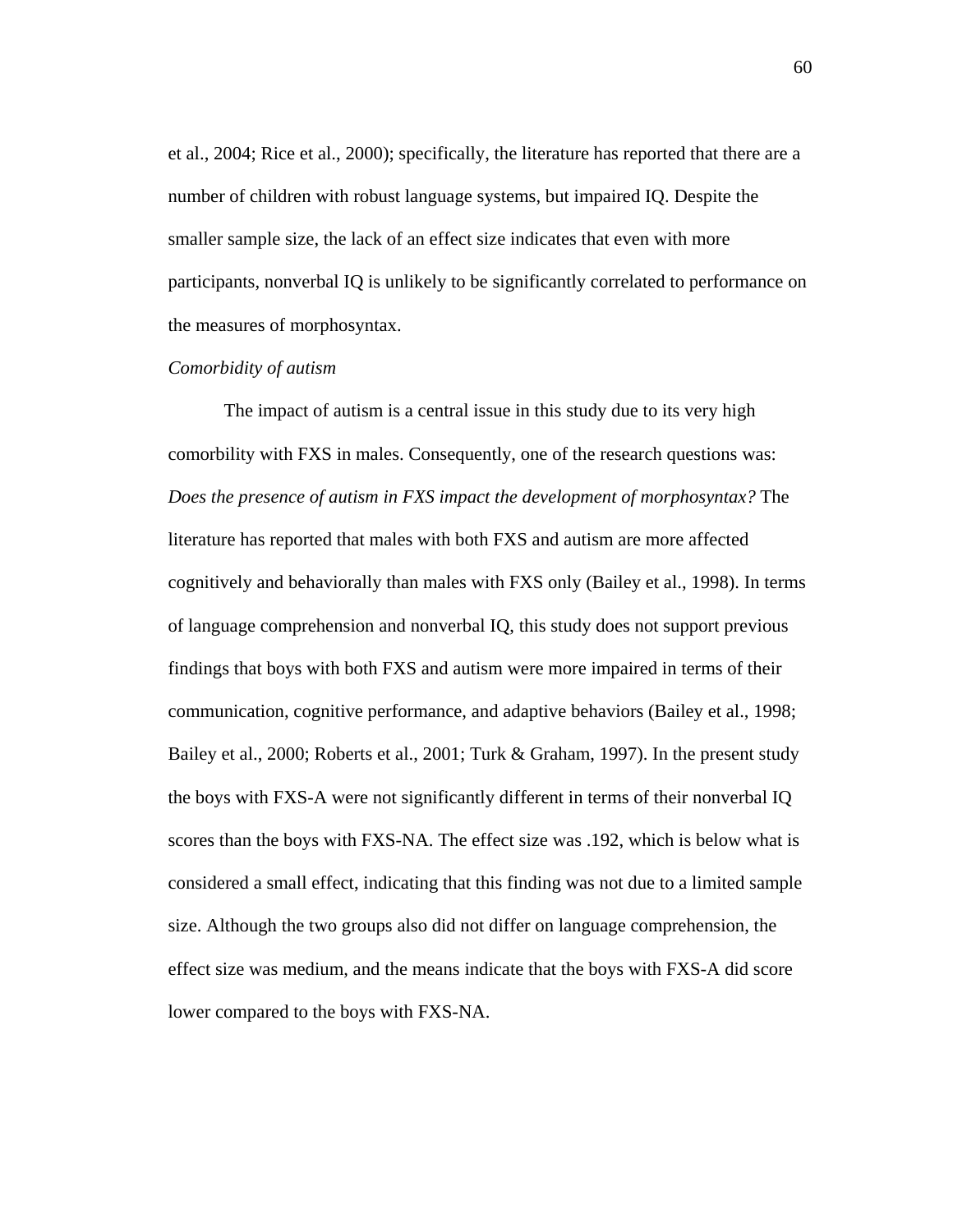Previous studies comparing the status of autism in FXS have not excluded males that are nonverbal (e.g., Bailey et al., 1998; Bailey et al., 2000; Cohen, 1995). However, individuals who were nonverbal were excluded from the present study since they would not have been able to complete the tasks for the dependent variables. Perhaps it was the nonverbal males with FXS-A who drove the significant findings in previous studies. In any case, it is noteworthy that among boys with FXS who are verbal, nonverbal IQ was not a differentiating factor in terms of their autism status.

 In terms of the morphosyntax variables, the FXS-A group did not score significantly lower on the third person singular and past tense probes on the TEGI. However, both probes yielded a medium effect size of at least .70. On the past tense probe, there was a mean difference of 23 percentage points between the two groups. Although the findings were not significant (possibly due to the sample size), the proportional size of this differences suggests there may be meaningful differences between the two groups. In terms of the irregular verb composites on the past tense probes, the boys with FXS-A scored significantly lower compared to the boys with FXS-NA on the irregular past and irregular past finite verbs, with large effect sizes. The boys with FXS-A made more errors on the irregular past and irregular past finite verbs compared to the boys with FXS-NA. This group produced a bare stem 34% of the time for irregular verbs; yet instances of over-regularization were only 2% in this group. The boys with FXS-A overall showed a similar pattern of errors, just at a greater rate compared to the boys with FXS-NA.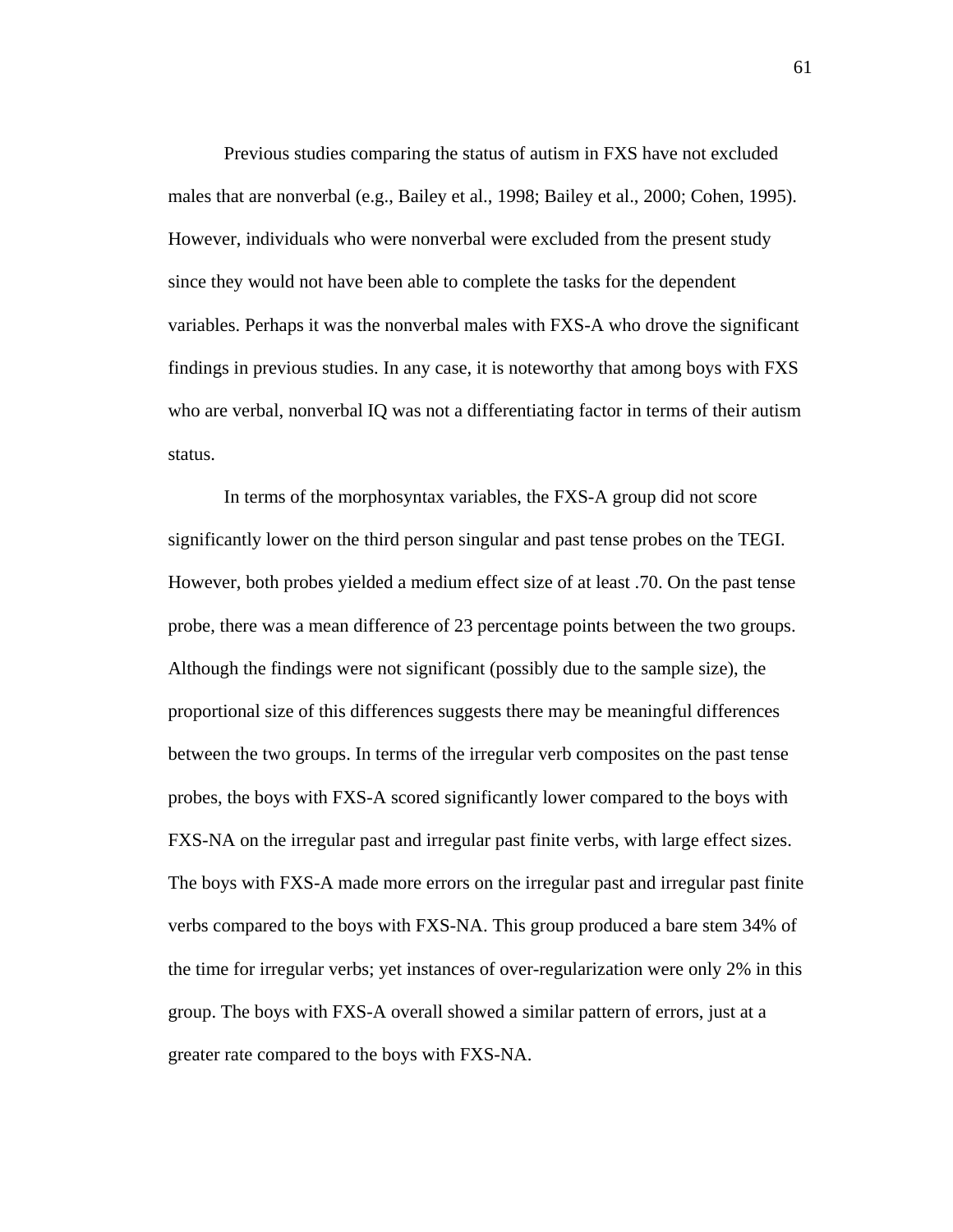In terms of autism group predictors, the discriminant function analysis indicated that the CELF, third person singular, and regular and irregular past tense finite probes from the TEGI taken together were good predictors of group membership. In other words, poorer performance on the dependent variables indicated membership in the autism group. It should be noted that girls with FXS were included in the analysis, due to the small sample size. Overall, these four predictors were able to classify 81% of cases correctly. The means and standard deviations, as well as the *t* tests demonstrated that boys with FXS-A do have a distinct weakness in terms of morphosyntax. The discriminant function analysis is particularly interesting relative to the finding that nonverbal IQ does not discriminate between boys with FXS-A and boys with FXS-NA (although previous studies have indicated it does discriminate between the two groups). Additionally, the language comprehension scores were not significantly different between the two groups, although this could change with an increase in sample size. However, the difference between the means was only 9 points (FXS-A: 60.58, FXS-NA: 69.64). Conversely, in terms of the measures of morphosyntax, the boys with FXS-NA typically had scores 20 percentage points higher than the boys with FXS-A.

#### *Gender Differences*

 A secondary set of two research questions focused on gender differences in FXS. First, *Do females with FXS exhibit a deficit in morphosyntax?* Second, *do females with FXS exhibit delays in their receptive language, and/or nonverbal IQ?* The literature has reported that females are not as affected compared to males with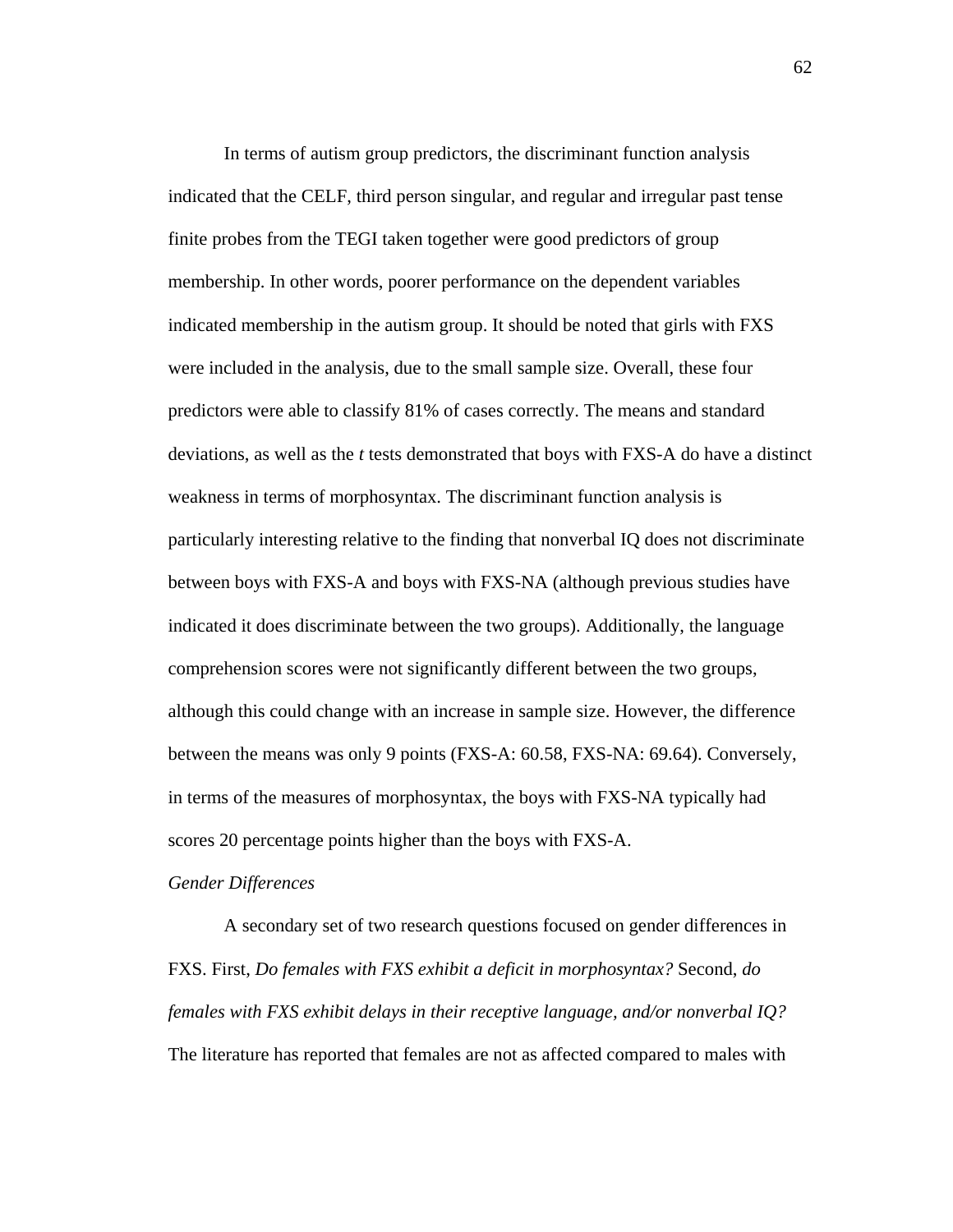FXS (Hagerman & Sobesky, 1989; Bennetto & Pennington, 1996). Perhaps due to the X linked nature of the disorder, very few studies have been completed with females, particularly at the young ages. The test scores in this study for the seven girls showed a wide range of nonverbal IQ and language comprehension. The mean nonverbal IQ score was 76.17, compared to 51.46 for the boys. Scores below 70 are considered in the intellectual impairment range (APA; DSM-IV). The IQ scores for the seven girls were 52, 60, 79, 83, 83, and 100 indicating that two girls were intellectually impaired (one borderline).

 The language comprehension mean score for the girls was at 89.43. Based on norms from the PPVT-IV, scores below 85 are considered in the disordered range (Dunn & Dunn, 2007). The PPVT-IV scores for the girls were 68, 76, 90, 95, 97, 98, and 102, again indicating that two females were within the disordered range. In terms of the dependent variables, the females, as expected, scored higher than the males on all of the subscales on the TEGI and the CELF. The mean scores on the TEGI were 91% and 88% for the third person singular and past tense probes. However, the standard deviations, much like the males with FXS, were large, 16.02 and 18.54 respectively. Additionally, the females did show impairment on the irregular past tense verbs, with a mean score of 75.60. Given the range of ages, the females should have been scoring at near perfect accuracy on all subscales. The irregular past tense verbs were a particular problem for the males in this study as well, regardless of autism status.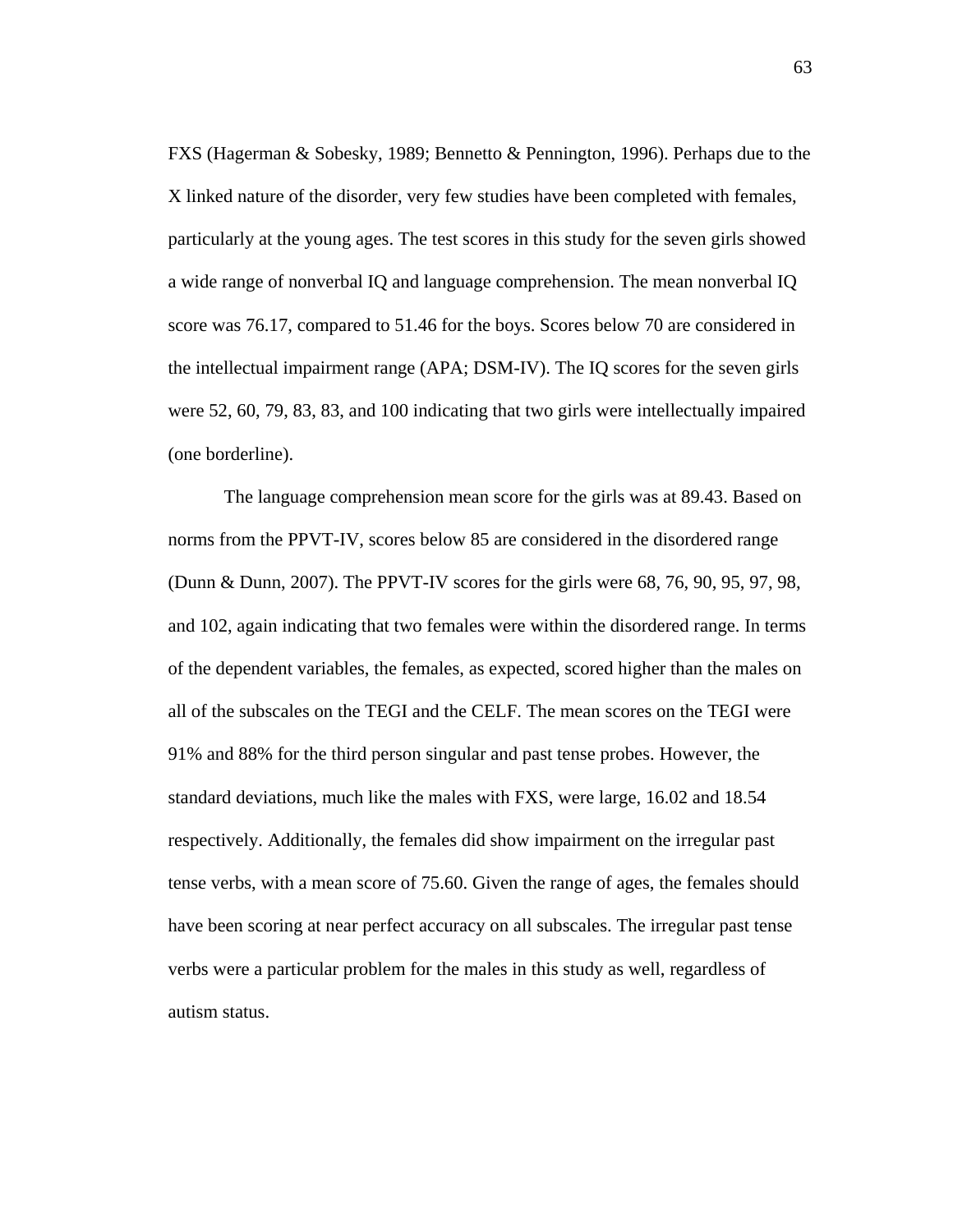The comparison done between the full set of girls and subset of boys indicated that even when matched at the group level on language comprehension, the girls scored significantly higher on nonverbal IQ. Due to the fact that none of the girls in this study had CARS scores on the autism spectrum, only boys with CARS scores below 30 were selected for the comparison. However, the boys still scored significantly higher on the CARS and SRS measures compared to the females. The literature has reported that even when males with FXS do not qualify for a codiagnosis of autism, behaviors concurrent with autism are typically reported (Bailey et al., 2000; Hatton, 2006; Rogers, 2001). This is consistent with the FXS-NA males who scored significantly higher on the CARS and SRS compared to the females, even though their total scores were below 30. Published studies to date on FXS and autism have not included females. It seems that females with FXS in this study, regardless of language abilities, do not exhibit the same types of autistic symptoms compared to males with FXS.

 In terms of the morphosyntactic variables, there were not significant differences on any of the subscales between the boys and girls with FXS. It should be noted that there were medium effect sizes based on Cohen's definitions (medium = .5; Cohen, 1988) for the past tense probe, and within that probe specifically for regular past tense and irregular past finite verbs. The effect size was small for the irregular past tense verbs,  $d = 0.386$ . The females had the lowest mean scores on this subscale; most likely this is why the effect size was small. The CELF word structures subtest and the third person singular probe on the TEGI also yielded small effect sizes, but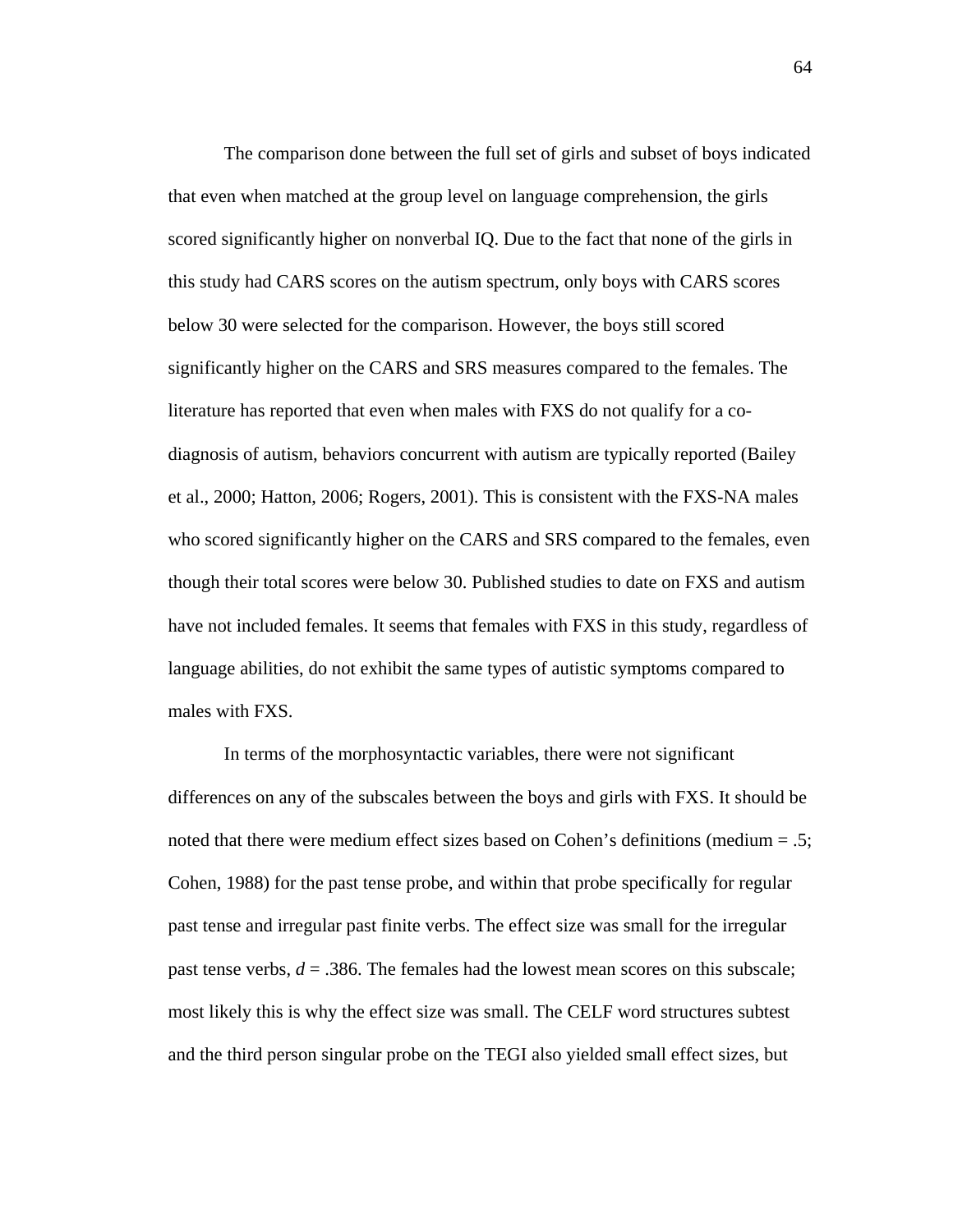they were both above .4 (CELF,  $d = .460$ ; third person singular,  $d = .413$ ). Although significant differences were not found between these two groups, this is probably due again to the small sample size. The effect sizes indicate that perhaps with a larger sample size, significant differences would have been found.

 These findings are noteworthy in part because the girls were matched to the boys on language comprehension. Although their language comprehension scores were not significantly different, their morphosyntactic skills, appeared to be different, even if not statistically so. Additionally, their nonverbal IQ scores were quite different. This again supports the finding that language comprehension appears to be relatively intact in boys with FXS, particularly those with CARS scores below 30. Additionally, for this small sample, the boys displayed a higher degree of symptoms concurrent with autism compared to the females by both observer and parent report. *PPVT-IV Groups* 

 The final secondary research question for this study was: *Do the children with FXS show the same pattern of impairments as the children in the Roberts et al.* (2004) *study using the same set of PPVT groups?* The Roberts et al. (2004) study divided the children with autism into three groups based on their PPVT-IV scores (e.g., normal, borderline, and impaired). In order to benchmark this sample within the literature, comparisons were performed based on the same PPVT groups as the Robert's study. Two males were excluded from this analysis because they scored within the normal range on the PPVT-IV. A series of ANOVAs indicated that the boys in the impaired group scored significantly lower compared to the boys in the borderline group on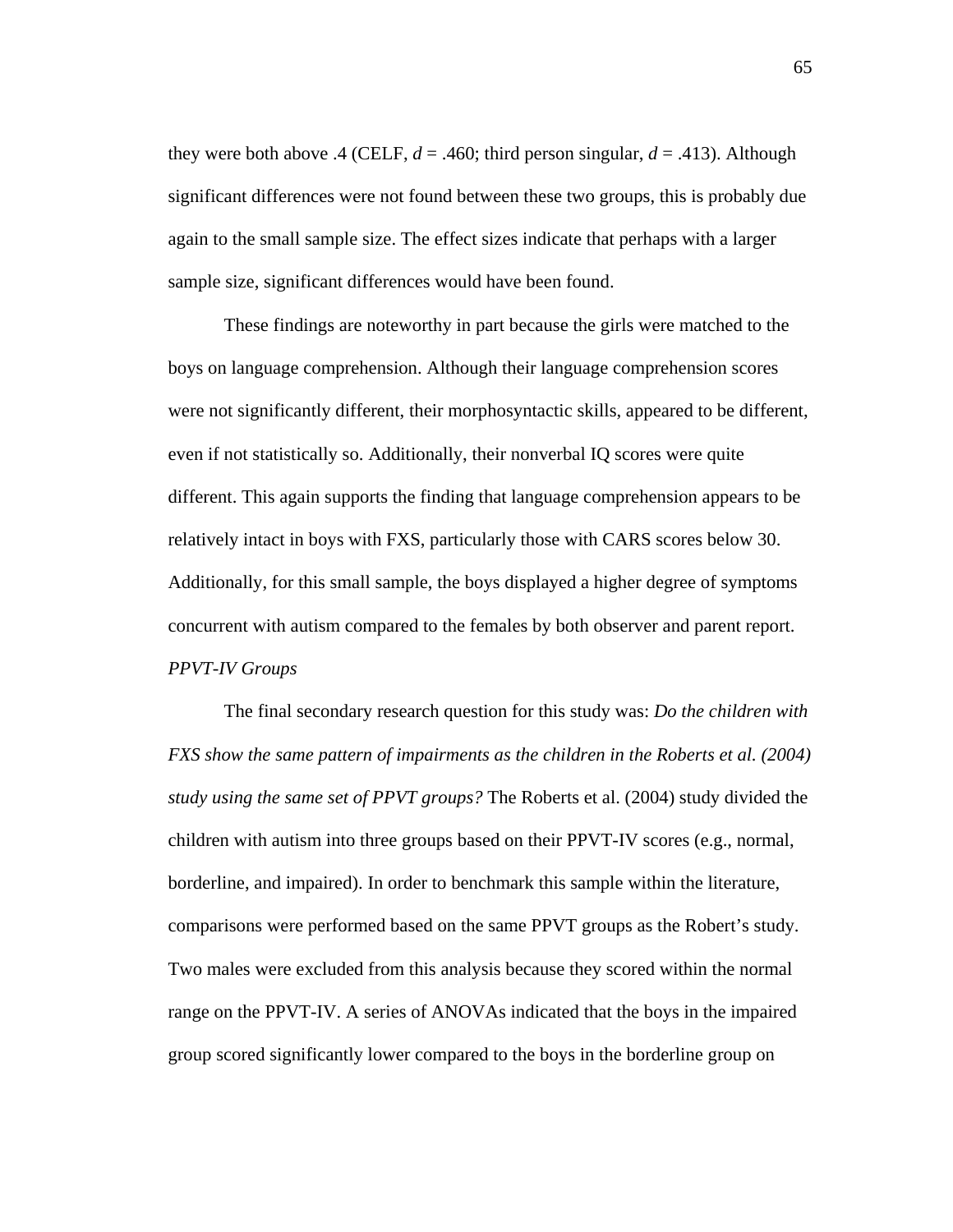third person singular and past tense probes. Within the past tense probe, the boys with impaired language scored significantly lower on the regular past tense verbs and the irregular past finite verbs, but were not significantly different on the irregular past tense composite.

 This finding replicates in a different population the finding reported in the Roberts et al. paper. In fact, the boys with autism in the impaired group from the Roberts et al. study had a mean score of 36.8% correct on the third person singular probe, and the boys with autism in the borderline group were 61.3% correct. The boys with FXS in the impaired group had a mean score of 30.56%, while the boys with FXS in the borderline group had a mean score of 75.10%. The patterns are similar. In terms of the past tense probes, Roberts et al. reports means scores of 58.2% correct for the boys with autism and borderline language, and a mean of 30.6% for the impaired group. In the present study the mean score for the boys with FXS in the borderline group on the past tense probe was 56.41%, and the boys with FXS in the impaired language had a mean score of 25.49%. The pattern looks much the same, particularly for the boys with FXS in the impaired language group.

 The poorer performance of the boys with FXS in the impaired language group cannot also be explained by the presence of autism. Nine boys with FXS were in the borderline language group; three of these boys had CARS scores above 30. Fourteen of the boys were in the impaired group; nine of them had CARS scores above 30. The two boys with scores in the normal range both had CARS scores below 30. Therefore it is not the case that the boys in the impaired group were also the boys with FXS-A.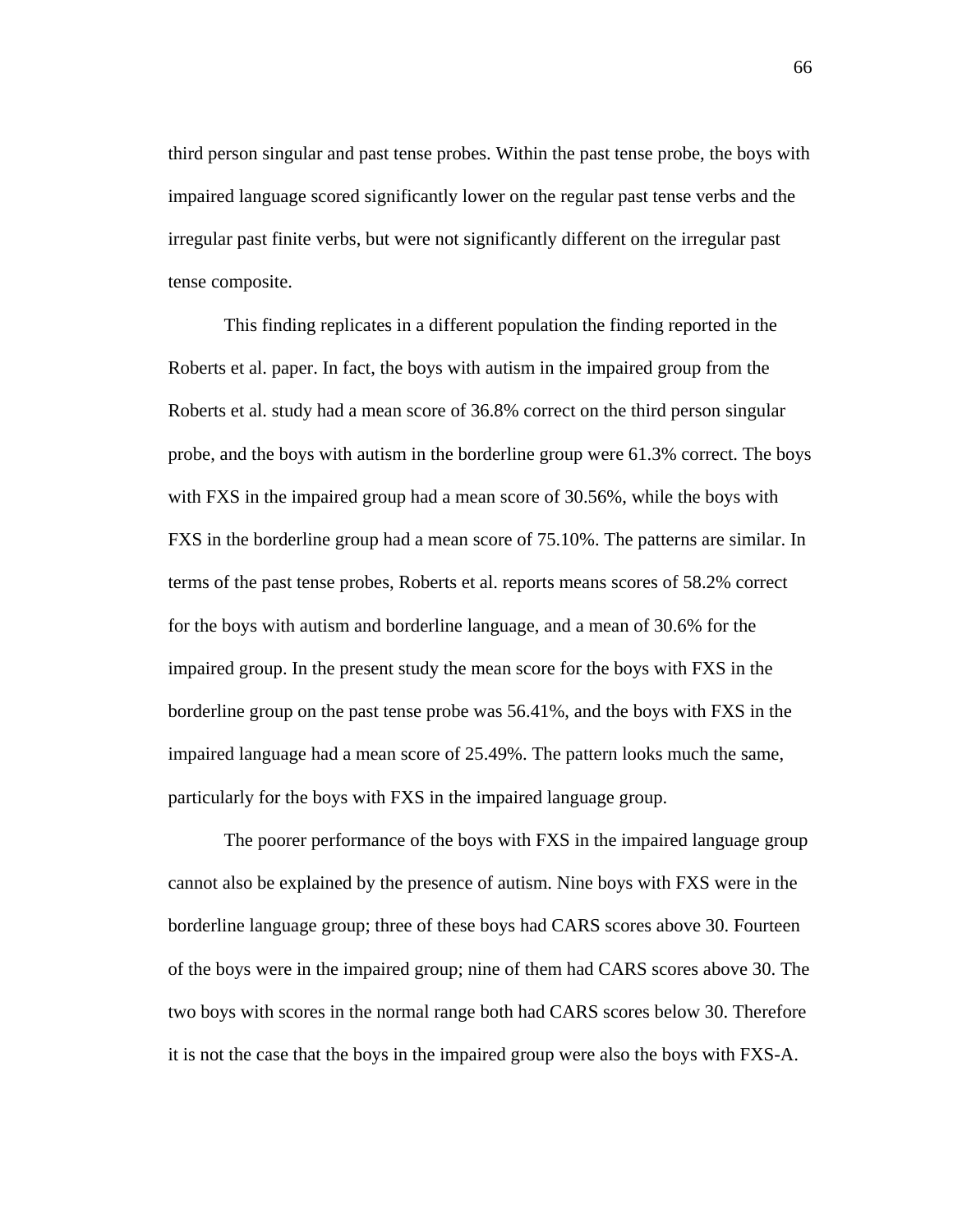Perhaps this is why there were not significant differences on PPVT-IV scores between the FXS-A and FXS-NA groups. The boys in the impaired group did show a distinct disadvantage compared to the boys in the borderline group on the dependent variables.

 Roberts et al. (2004) suggests that perhaps there is a subset of children with autism who display an SLI-like language profile. Although expressive language is clearly delayed in this sample of boys with FXS, it does seem that the boys with lower language comprehension scores, with autism or with FXS, are displaying more errors on tense and agreement markers.

 No relationship was found between nonverbal IQ and the dependent variables within this study, suggesting they are not related. Scores on both the CELF word structures subscale and the third person singular probe were significantly correlated with language comprehension scores in boys with FXS-A and FXS-NA. Nonverbal IQ was not significantly correlated with any of the dependent variables. Previous studies have indicated that nonverbal IQ is not correlated with performance in morphosyntax (Rice et al., 2004; Rice et al., 2000; Roberts et al., 2004). This study lends further support to the absence of a relationship between nonverbal IQ and morphosyntax.

#### *Limitations*

This study did have a small sample size, particularly in terms of the girls. A larger sample size would obviously allow for more fine tuned analyses. However, the sample size for both the boys and girls was *relatively* large for a study of FXS.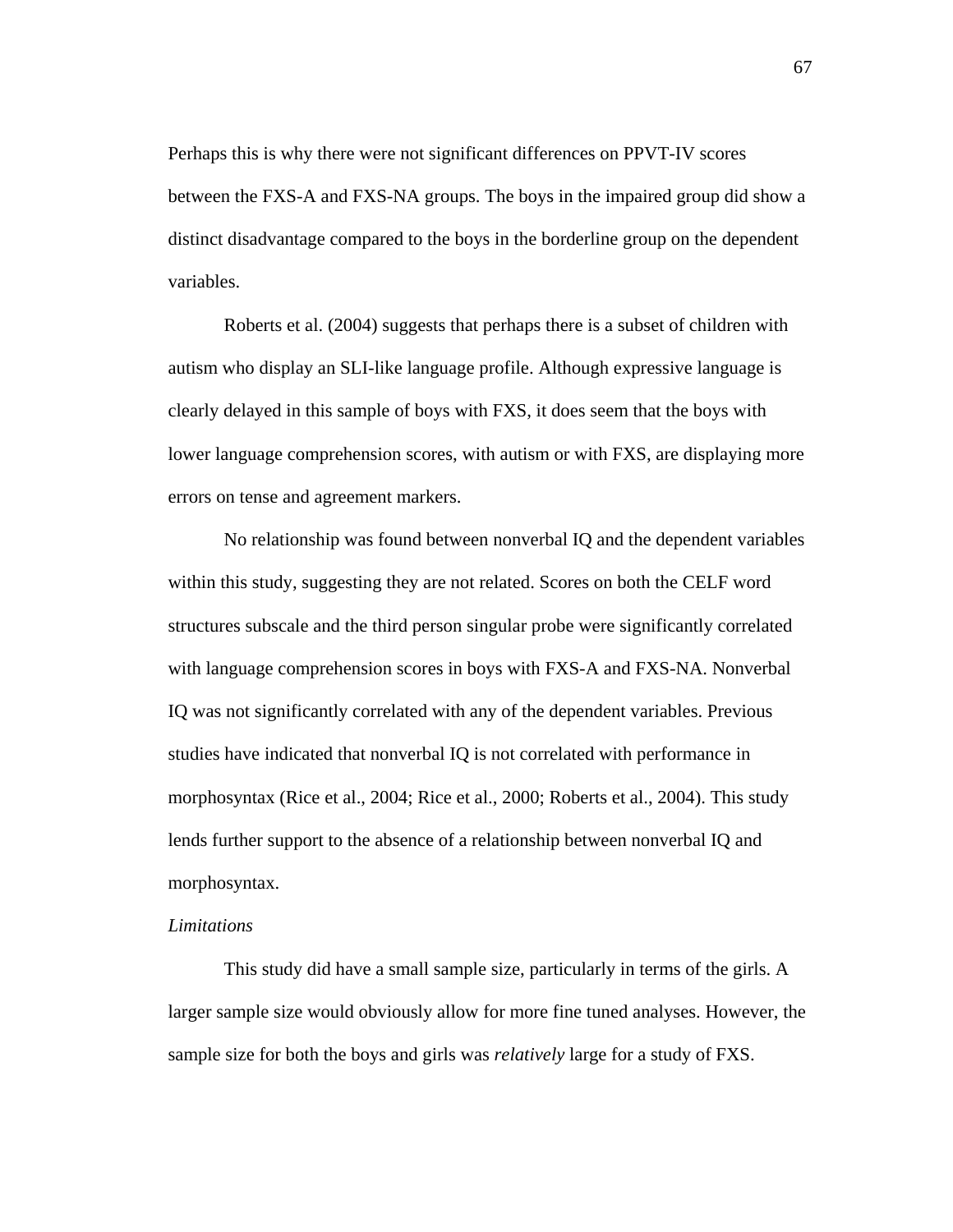Additionally, a gold standard for diagnosing autism was not utilized (e.g., ADOS, ADI-R), although the CARS is frequently used in research studies (Bailey et al., 1998; Bailey et al., 2000) and at the very least is a valid measure of severity of autistic symptoms. An important difference in this study compared to previous work (Bailey et al., 1998; Bailey et al., 2000; Cohen, 1995) was the exclusion of males who are nonverbal. This could be viewed as both a limitation (in a comparative sense) and an improvement on previous work.

The language sample did not yield all the information hoped for. A conversation based language sample was employed, in lieu of a play based language sample. This type of language sample was selected, given the large age range of the participants (8-16 years). However, it was difficult to keep the children on task while the sample was being collected, and elicit more than a one- to two-word response. Many of the children also exhibited a high level of anxiety during the collection of the sample. Although the children often seemed to forget about the video camera during the testing, they were often preoccupied with it during the language sample. Additionally, some language samples had to be cut short, and thus did not yield the required number of utterances to calculate a valid MLU. In short, the language sample was less informative than the standardized tests.

The word structures subtest from the CELF also did not yield consistent results. The children in this study seemed to struggle with some of the tasks in terms of understanding what was being asked of them. Additionally, this subtest includes one to two items for different types of grammatical structures making it sometimes

68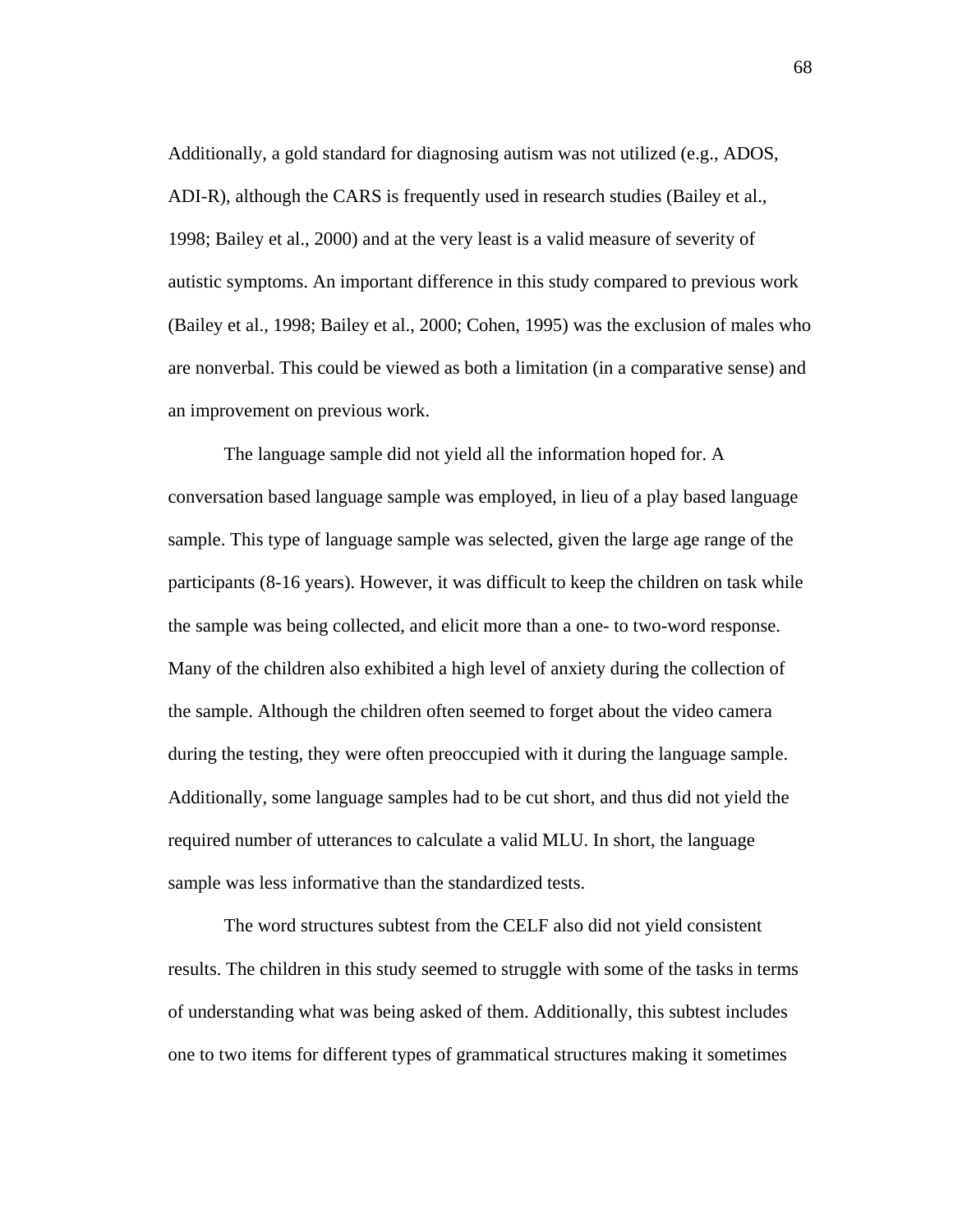difficult to decipher whether the children really did have a deficit or simply did not understand the question for the item. For instance, one question on the CELF focuses on derivation of adjectives. The teaching prompt is the word "dirty" and the test item is for "lucky". The majority of the children did not need the teaching prompt for this question; they were able to give the correct answer without any training. However, they did not respond to the test item correctly; therefore they did not receive credit although they used the structure correctly on the teaching prompt.

#### *Conclusions*

 The data from this study indicate that boys with FXS do have a specific deficit in morphosyntax, relative to language comprehension. By the age of 5, children should be performing at 90% accuracy minimum on both the third person singular and past tense probes (Rice & Wexler, 2001; Roberts et al., 2004). The boys in this study scored around the age of 5 years 8 months developmentally in terms of their receptive language skills. However, their performance on all dependent measures was well below 90%.

 The presence of autism did have a negative impact on the dependent variables, although there was not a significant difference on all the different types of verbs (i.e., regular versus irregular). Specifically, boys with FXS-A show a greater deficit on past tense markers for irregular verbs compared to boys with FXS-NA. The means on all the variables from the *Test of Early Grammatical Impairment* demonstrate a clear advantage for the boys with FXS-NA. Nonverbal IQ was not statistically different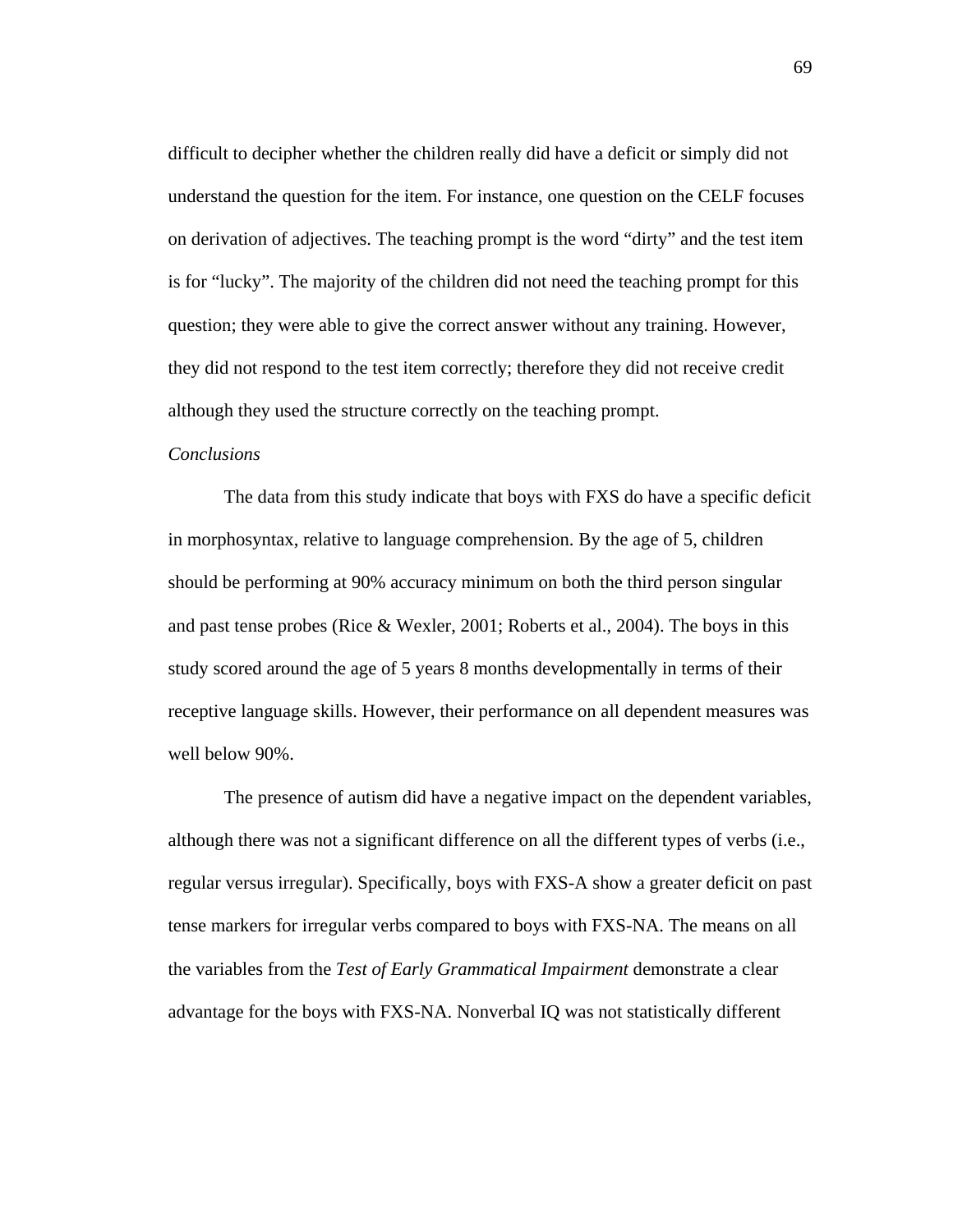between the FXS-NA and the FXS-A groups, and the lack of a small effect size indicates that this would not be a significant finding even with a larger sample.

 Females with FXS have been rarely studied to date. The few studies that have included females, with the exception of the recent Murphy and Abbeduto (2007) study, have focused on issues dealing with depression, social anxiety, etc. associated with higher levels of cognitive functioning. However, even with this very limited sample size, there were significant findings indicating a need to examine females with FXS more closely. It is clear that some of the females in this study have low nonverbal IQ, and receptive language scores. Additionally, irregular past tense verbs were a particular problem for this group of females.

 Fragile X syndrome as noted earlier is a single gene disorder. Although there is still much to learn about how it impacts neural development, it is easier to determine the impact on neural functioning compared to disorders such as autism with unknown etiology. However, autism and FXS share a striking number of characteristics, including similar deficits in language and intellectual development. Studies such as the current one also indicate that autism is impacting development above and beyond FXS only. Drawing similarities between the two disorders, as well as examining the special impact that autism has on language and cognitive variables within FXS could help elucidate aspects of neural development that are specifically targeted by autism. This study although descriptive in nature, lays the groundwork for developing the language phenotype for FXS, as well as FXS and autism, which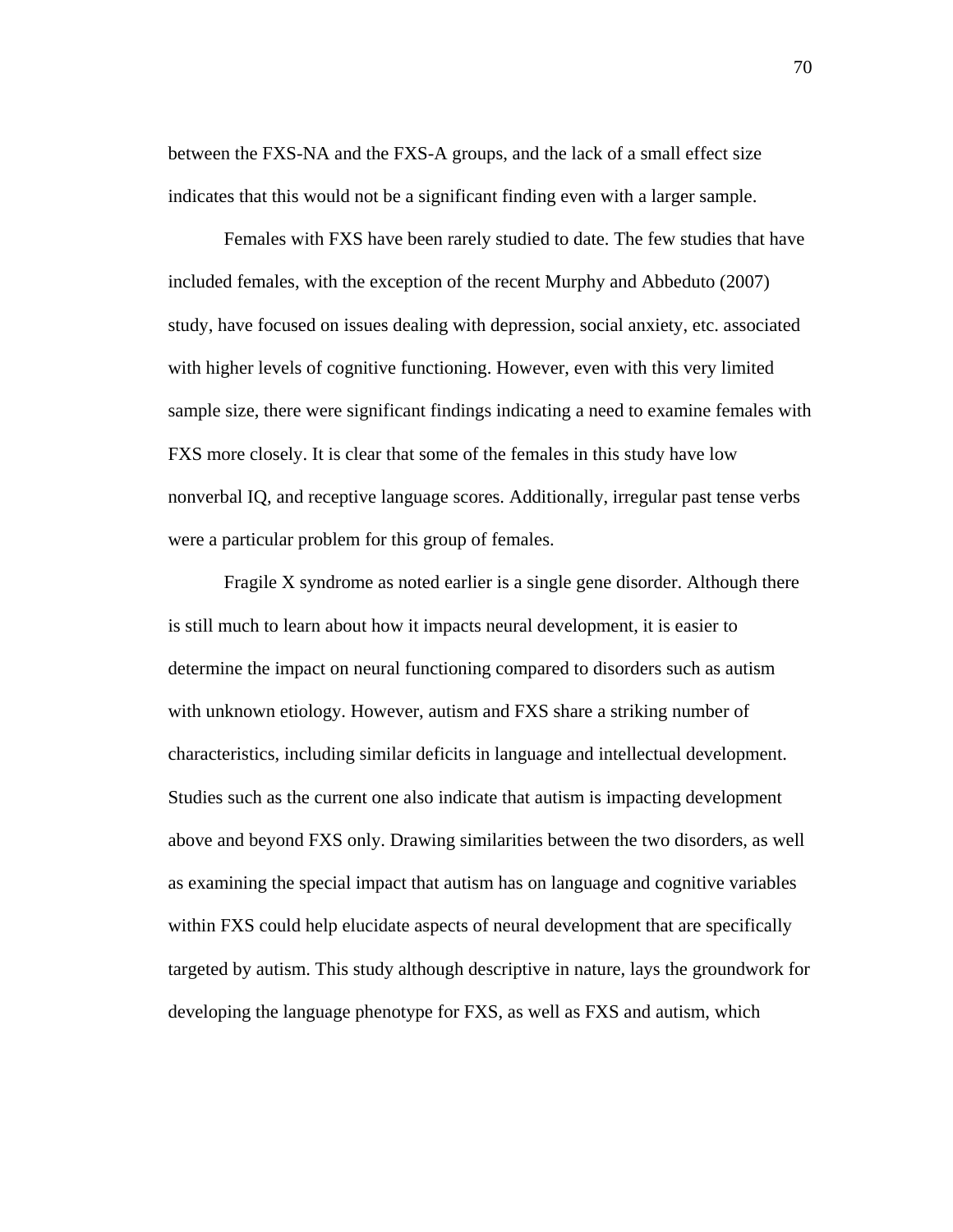provide the basis for future studies "why" the presence of autism has a unique impact on FXS.

This study extends the previous work on the morphosyntax abilities of children with intellectual disabilities by employing a more sophisticated set of measures. It is an extension of the work on children with autism and language delays, given that it asks the same questions, but with a different although related population of children. This study, as well as the Roberts et al. (2004) study, highlights the importance of refining the language phenotype of FXS and how language delays are expressed in FXS and autism.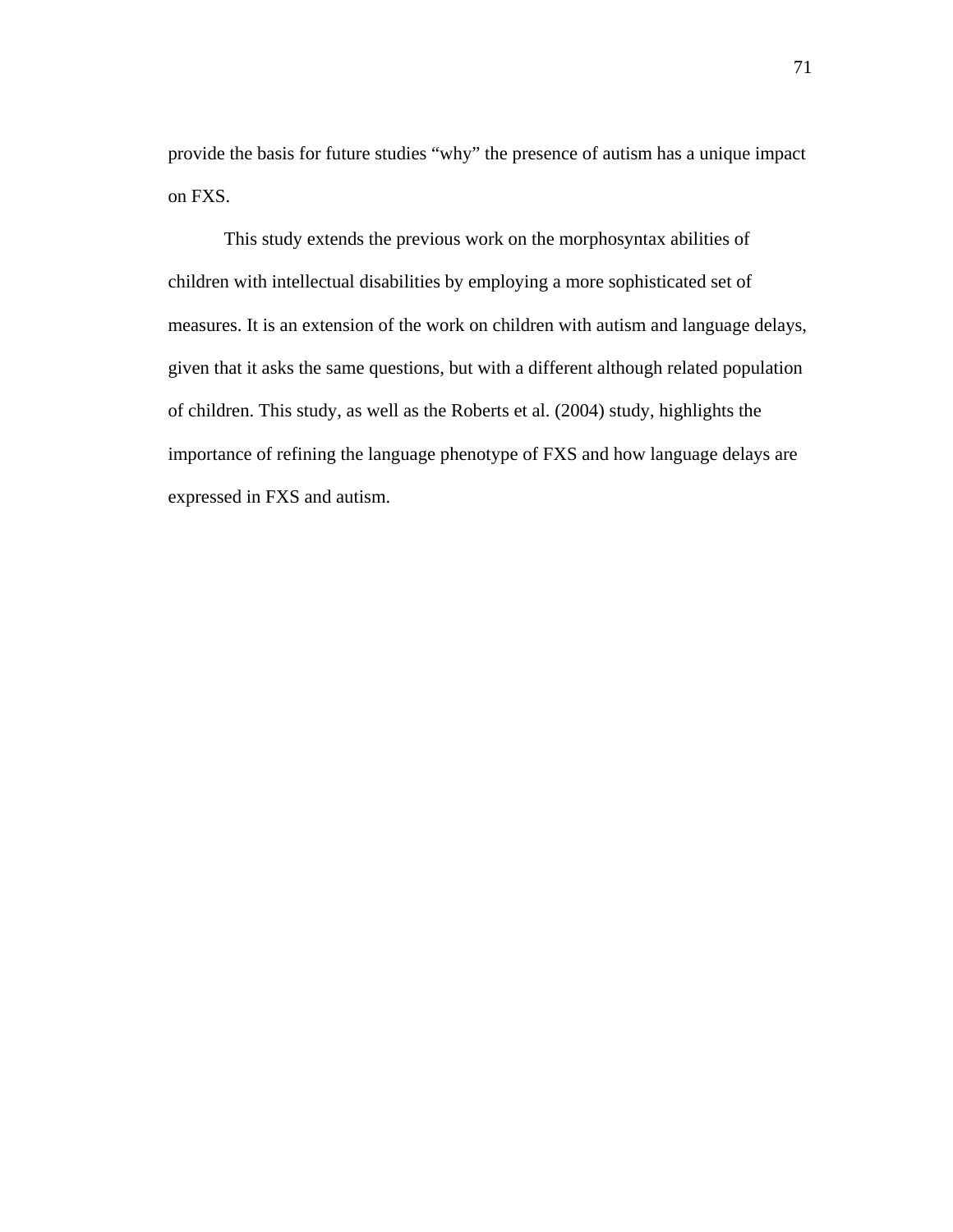### References

- Abbeduto, L, & Hagerman, R. (1997). Language and communication in fragile X syndrome. *Mental Retardation and Developmental Disabilities Research Reviews, 3,* 313-322.
- Abbeduto, L., Murphy, M.M., Cawthon, S.W., Richmond, E.K., Weissman, M.D., Karadottir, S., & O'Brien, A. (2003). Receptive language skills of adolescents and young adults with Down syndrome or fragile X syndrome. *American Journal on Mental Retardation, 108,* 149-160.
- American Psychological Association. (1994). *DSM-IV: Diagnostic and statistic manual of mental disorders* (4<sup>th</sup> edition). Washington, DC: American Psychiatric Association.
- Bailey, D.B., Hatton, D.D., Mesibov, G., Ament, N., & Skinner, M. (2000). Early development, temperament, and functional impairment in autism and fragile X syndrome. *Journal of Autism and Developmental Disorders, 30*(1), 49-59.
- Bailey, D.B., Hatton, D.D., Skinner, M., & Mesibov, G. (2001). Autistic behavior, FMR1 protein, and developmental trajectories in young males with fragile X syndrome. *Journal of Autism and Developmental Disorders, 31,* 165 – 174.
- Bailey, D.B., Mesibov, G.B., Hatton, D.D., Clark, R.D., Roberts, J.E., & Mayhew, L. (1998). Autistic behavior in young boys with fragile X syndrome. *Journal of Autism and Developmental Disorders, 28,* 499-508.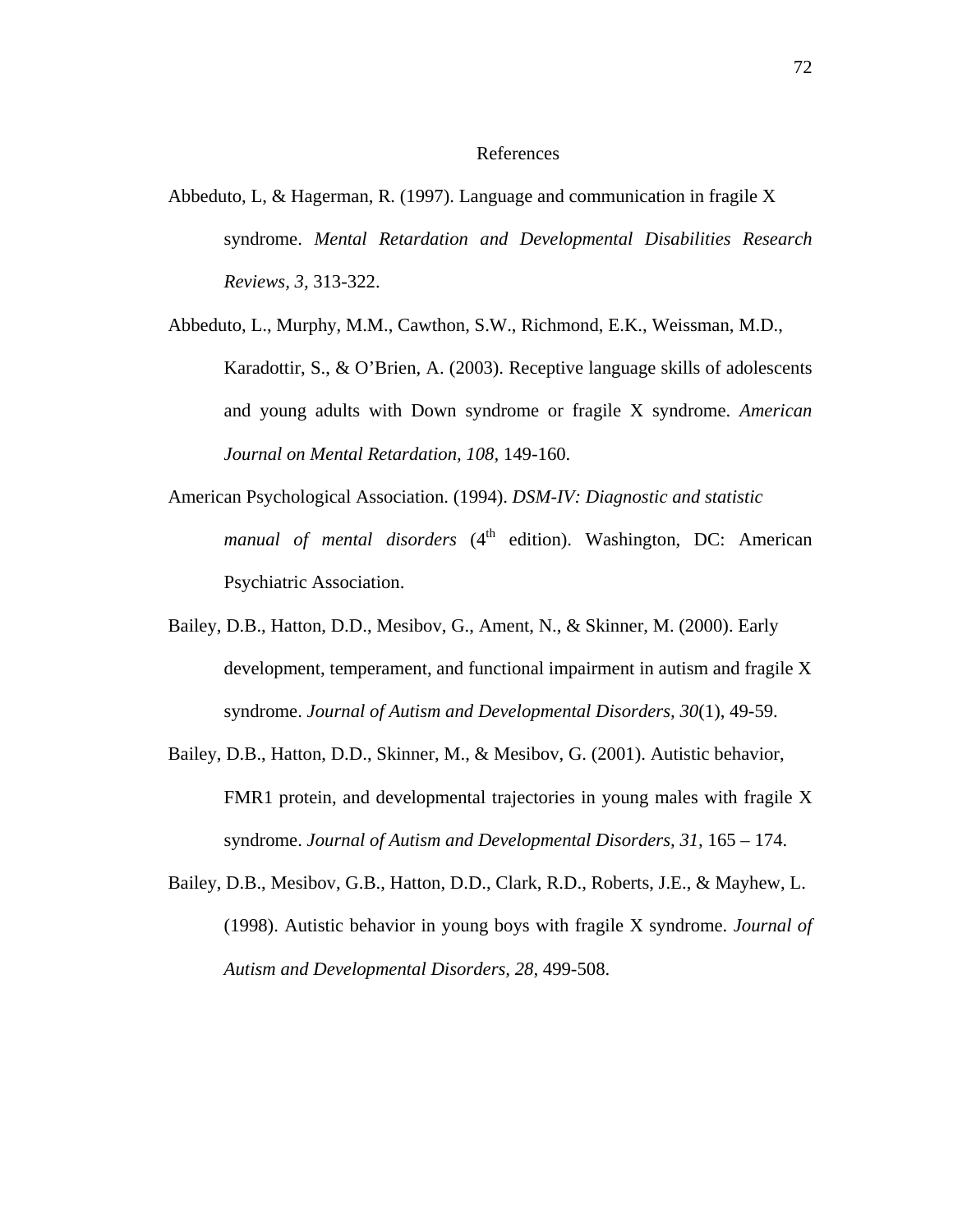- Baumgardner, T.L, Reiss, A.L., Freund, L.S., & Abrams, M.T. (1995). Specification of the neurobehavioral phenotype in males with fragile X syndrome. *Pediatrics, 95,* 744-752.
- Bennetto, L., & Pennington, B.F. (1996). The neuropsychology of fragile X syndrome. In R.J. Hagerman & A.C. Cronister (Eds.), *Fragile X syndrome: Diagnosis, treatment, and research* (2<sup>nd</sup> ed., pp. 210-248). Baltimore, MD: Johns Hopkins University Press.
- Carrow-Woolfolk, C. (1999). *Test for auditory comprehension of language third edition*. Austin, TX: Pro-Ed.
- Churchill, J.D., Grossman, A.W., Irwin, S.A., Galvez, R., Klintsova, A.Y., & Weiler, I. (2002). A converging methods approach to fragile X syndrome. *Developmental Psychobiology, 40,* 323-338.
- Cohen, I.L. (1995). Behavioral profiles of autistic and nonautistic fragile X males. *Developmental Brain Dysfunction, 8,* 252-269.
- Cohen, J. (1988). *Statistical power analysis for the behavioral sciences* (2nd edition). Hillsdale, NJ: Erlbaum.
- Constantino, J.M. (2004). *The Social Responsiveness Scale.* Los Angeles, CA: Western Psychological Services.
- Crawford, D.C., Acuna, J., M., & Sherman, S.L. (2001). FMR1 and the fragile X syndrome: Human genome epidemiology review. *Genetics in Medicine, 3,* 359-371.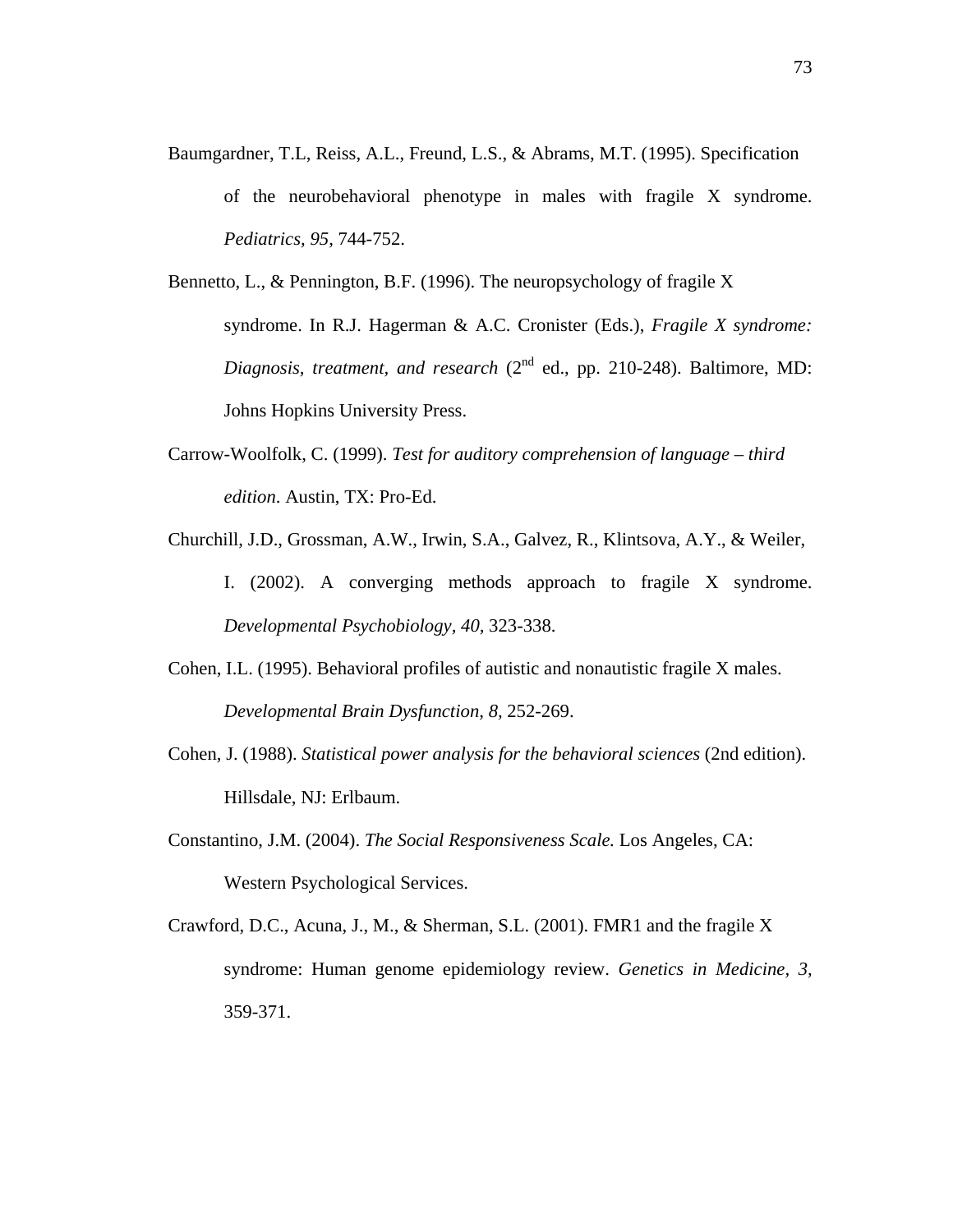- Dunn, L.M., & Dunn, D.M. (2007). *Peabody Picture Vocabulary Test, fourth edition.* Minneapolis, MN: Pearson Education.
- Dykens, E.M, Hodapp, R.M., & Leckman, J.F. (1994). *Behavior and development in fragile X syndrome*. Thousands Oak, CA: Sage Publishing.
- Eaves, R.C., & Milner, B. (1993). The criterion-related validity of the Childhood Autism Rating Scale and the Autism Behavior Checklist. *Journal of Abnormal Child Psychology, 21,* 481-491.
- Evans, J.L., & Craig, H.K. (1992). Language sample collection and analysis: Interview compared to freeplay assessment contexts. *Journal of Speech and Hearing Research, 35,* 343-353.
- Feinstein, C., & Reiss, A.L. (1998). Autism: The point of view from fragile X studies. *Journal of Autism and Developmental Disorders, 28,* 393-405.
- Ferrier, L.J., Bashir, A.S., Meryash, D.L., Johnston, J., & Wolff, P. (1991). Conversational skills of individuals with fragile-X syndrome: A comparison with autism and Down syndrome. *Developmental Medicine and Child Neurology, 33,* 776-788.
- Hagerman, R.J. (2002). The physical and behavioral phenotype. In R.J. Hagerman  $\&$ P.J. Hagerman (Eds.), *Fragile X syndrome: Diagnosis, treatment, and research*, *3rd Edition* (pp. 3-109). Baltimore, MD: The Johns Hopkins University Press.
- Hagerman, R.J. (2006). Lessons from fragile X regarding neurobiology, autism, and neurodegeneration. *Developmental and Behavioral Pediatrics, 27,* 63-74.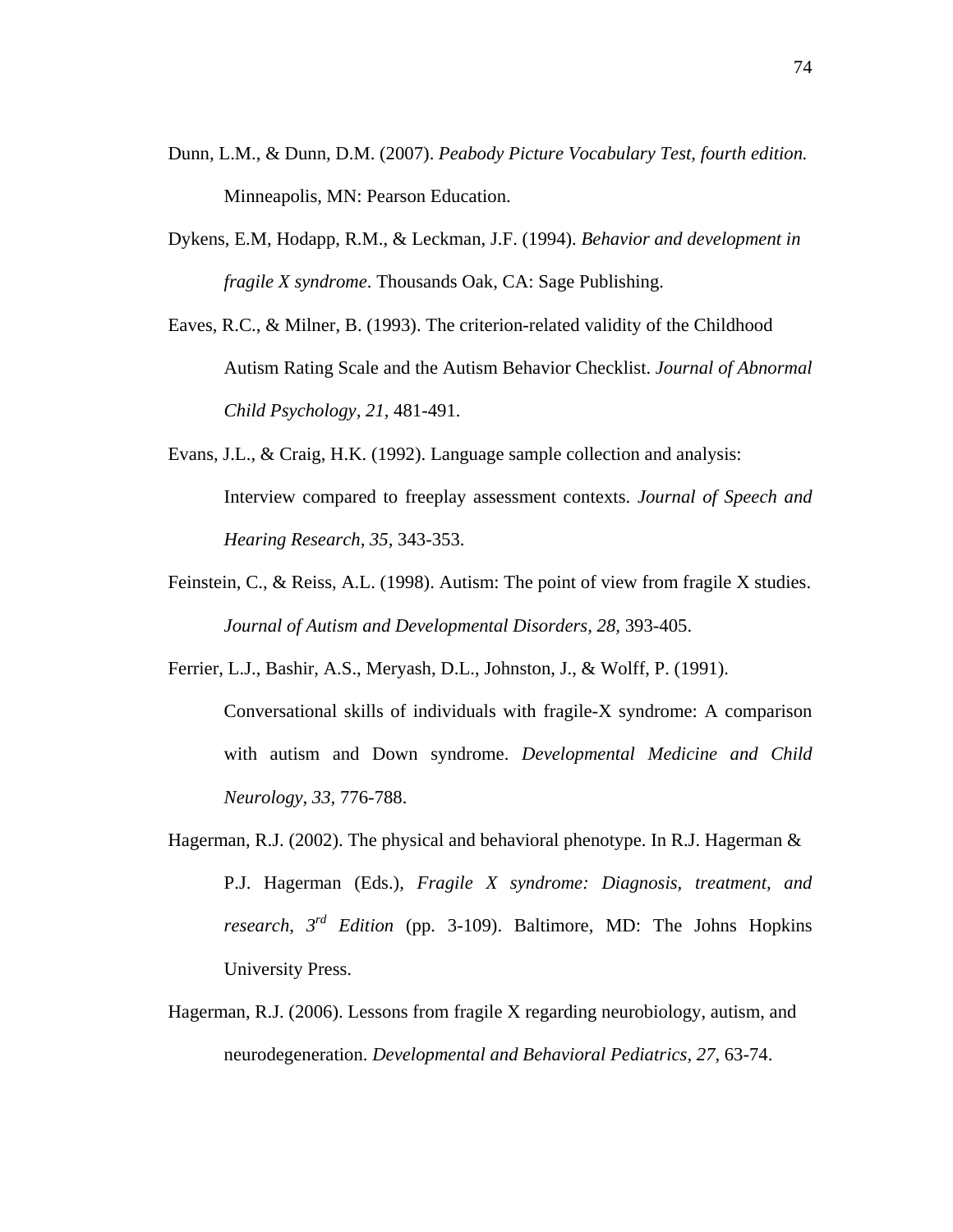- Hagerman, R.J., & Hagerman, P.J. (Eds.). (2002). *Fragile X syndrome: Diagnosis, treatment, and research, 3rd Edition.* Baltimore, MD: The Johns Hopkins University Press.
- Hagerman, R.J., & Sobesky, W.E. (1989). Psychopathology in fragile X syndrome. *American Journal of Orthopsychiatry, 59,* 142-152.
- Hatton, D. D., Sideris, J., Skinner, M., Mankowski, J., Bailey, D.B., Roberts, J., & Mirrett, P. (2006). Autistic behavior in children with fragile X syndrome: Prevalence, stability, and the impact of FMRP. *American Journal of Medical Genetics Part A, 140A* (17), 1804-1813.
- Hodapp, R.M., & Dykens, E.M. (2001). Strengthening behavioral research on genetic mental retardation syndromes. *American Journal on Mental Retardation, 106,* 4-15.
- Hodapp, R.M., & Fidler, D.J. (1999). Special education and genetics: Connections for the 21st century. The *Journal of Special Education, 33,* 130-137.
- Kaufmann, W.E., Abrams, M.T., Chen, W., & Reiss, A.L. (1999). Genotype, molecular phenotype, and cognitive phenotype: Correlations in fragile X syndrome. *American Journal on Medical Genetics, 83,* 286-295.
- Kjelgaard, M. M., & Tager-Flusberg, H. (2001). An investigation of language impairment in autism: Implications for genetic subgroups. *Language and Cognitive Processes, 16*, 287-308.
- Leonard, L. (2002). *Children with specific language impairment*. Cambridge, MA: MIT Press.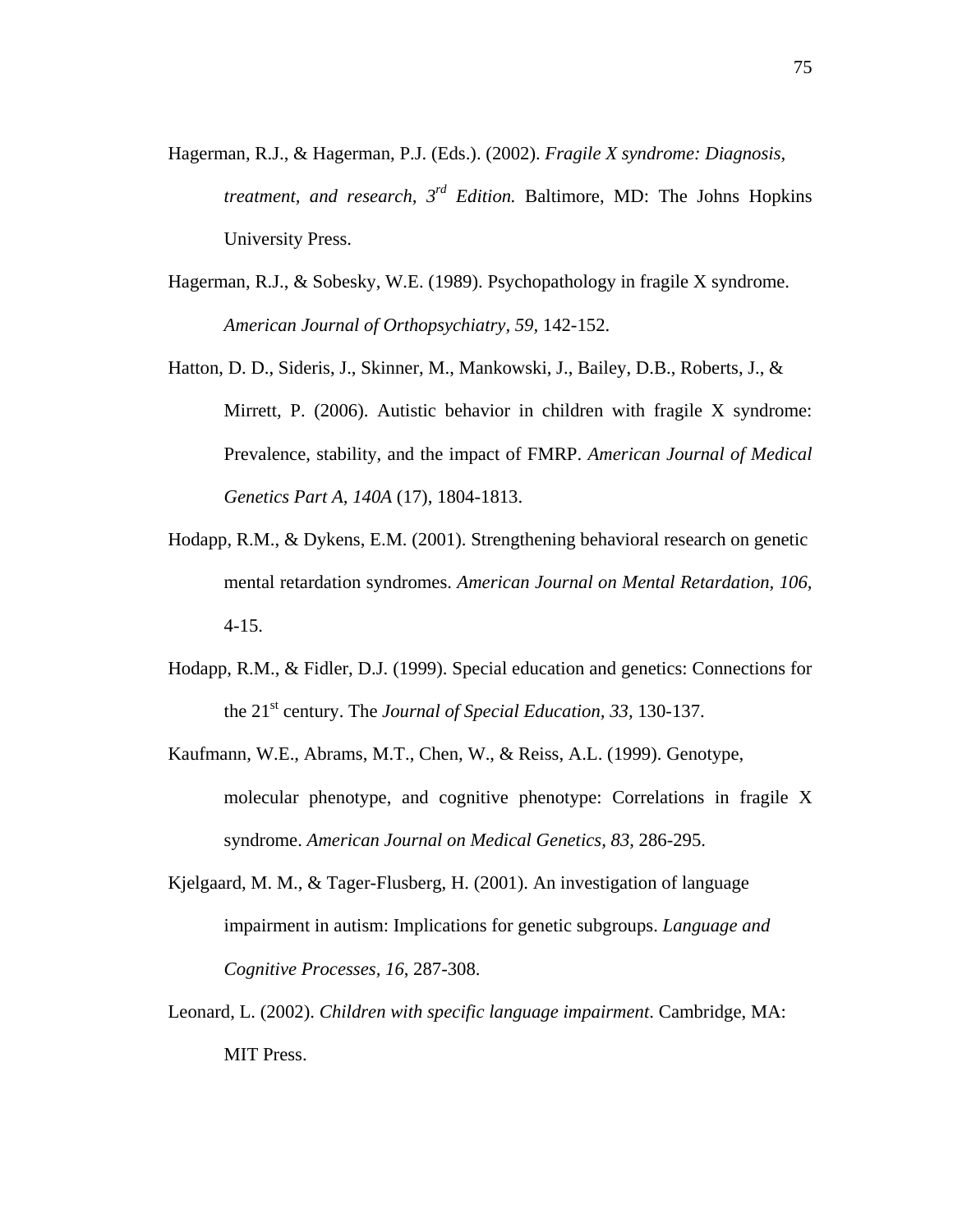- Leonard, L.B., Bortolini, U., Caselli, M.C., McGregor, K.K., & Sabbadini, L. (1992). Morphological deficits in children with specific language impairment. The status of features in the underlying grammar. *Language Acquisition, 2,* 151- 179.
- Lord, C., & Risi, S. (2000). Diagnosis of autism spectrum disorders of young children. In A.M. Wetherby & B.M. Prizant (Eds.), *Autism spectrum disorders: A transactional developmental perspective* (pp. 11-30). Baltimore, MD: Paul H. Brookes Publishing Company.
- Lord, C., Risi, S., Lambrecht, L., Cook, E. H., Jr., Leventhal, B. L., DiLavore, P. C., et al. (2000). The Autism Diagnostic Observation Schedule--Generic: A standard measure of social and communication deficits associated with the spectrum of autism. *Journal of Autism and Developmental Disorders, 30*(3), 205-223.
- Madison, L.S., George, C., & Moeschler, J.B. (1986). Cognitive functioning in the fragile X syndrome: A study of intellectual, memory, and communication skills. *Journal of Mental Deficiency Research, 30,* 129-148.
- Miller, J., & Chapman, R. (2000). *Systematic Analysis of Language Transcripts. Research Version 6.1.* [Computer software]. Madison: Language Analysis Lab, University of Wisconsin.
- Murphy, M.M.,  $\&$  Abbeduto, L. (2003). Language and communication in fragile X syndrome. L. Abbeduto (Ed.), International review of research in mental retardation, vol. 26 (pp. 83-199). New York: Academic Press.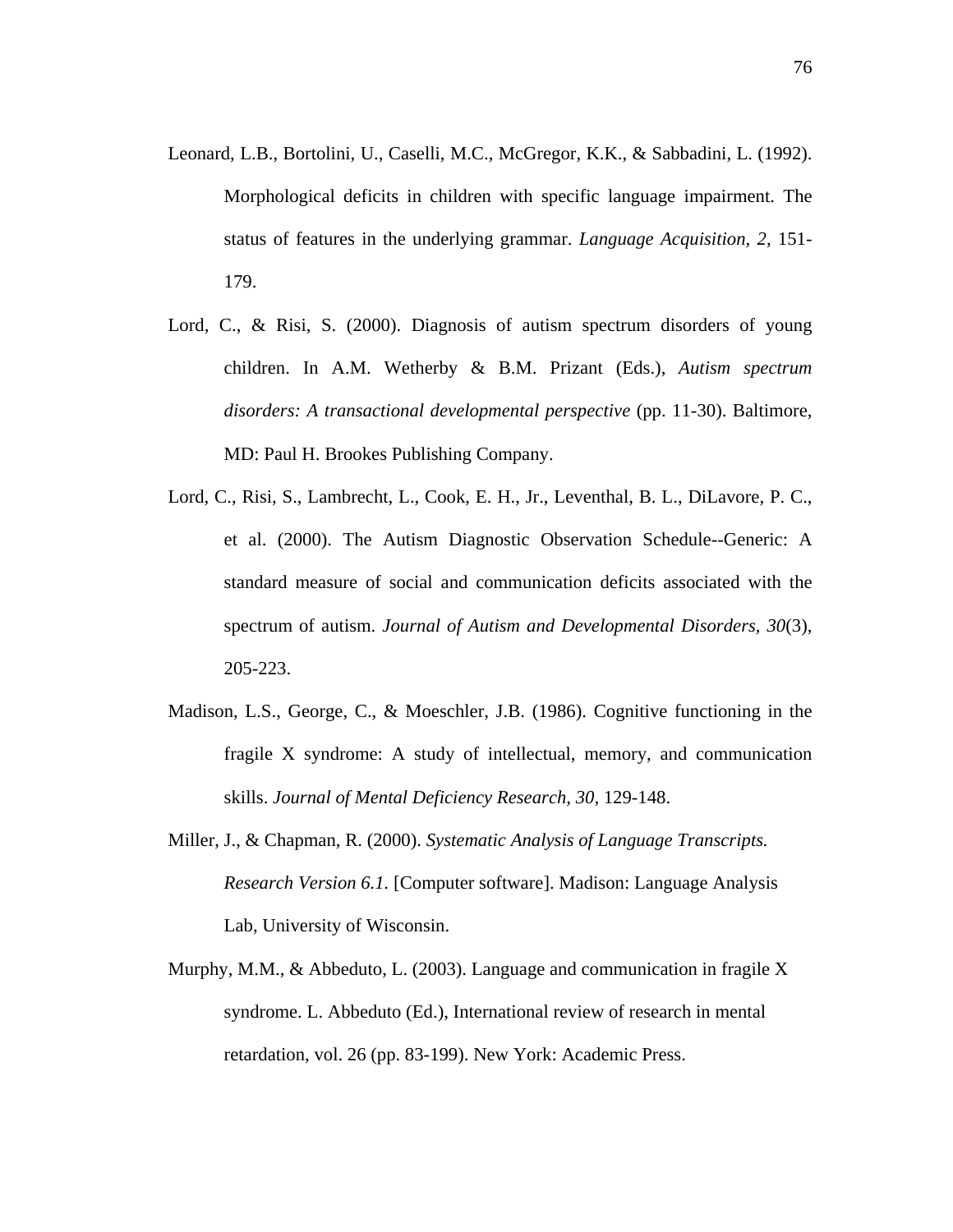- Murphy, M.M., & Abbeduto, L. (2007). Gender differences in repetitive language in fragile X syndrome. *Journal of Intellectual Disability Research, 51,* 387-400.
- Paul, R., Cohen, D.J., Breg, R., Watson, M., & Herman, S. (1984). Fragile X syndrome: Its relations to speech and language disorders. *Journal of Speech and Hearing Disorders, 49,* 326-336.
- Paul, R., Dykens, E., Leckman, F., Watson, M., Breg, W.R., & Cohen, D.J. (1987). A comparison of language characteristics of mentally retarded adults with fragile X syndrome and those with nonspecific mental retardation and autism. *Journal of Autism and Developmental Disorders, 17,* 457-468.
- Price, J.R., Roberts, J.E., Hennon, E.A., Berni, M.C., Anderson, K.L., & Sideris, J. (2008). Syntactic complexity during conversation of boys with fragile X syndrome and Down syndrome. *Journal of Speech, Language, and Hearing Research, 51,* 3-15.
- Price, J., Roberts, J., Vandergrift, N., & Martin, G. (2007). Language comprehension in boys with fragile X syndrome and boys with Down syndrome. *Journal of Intellectual Disability Research, 51,* 318-326.
- Reiss, A.L., & Dant, C.C. (2003). The behavioral neurogenetics of fragile X syndrome: Analyzing gene-brain-behavior relationships in child developmental psychopathologies. *Development and Psychopathology, 15,* 927-968.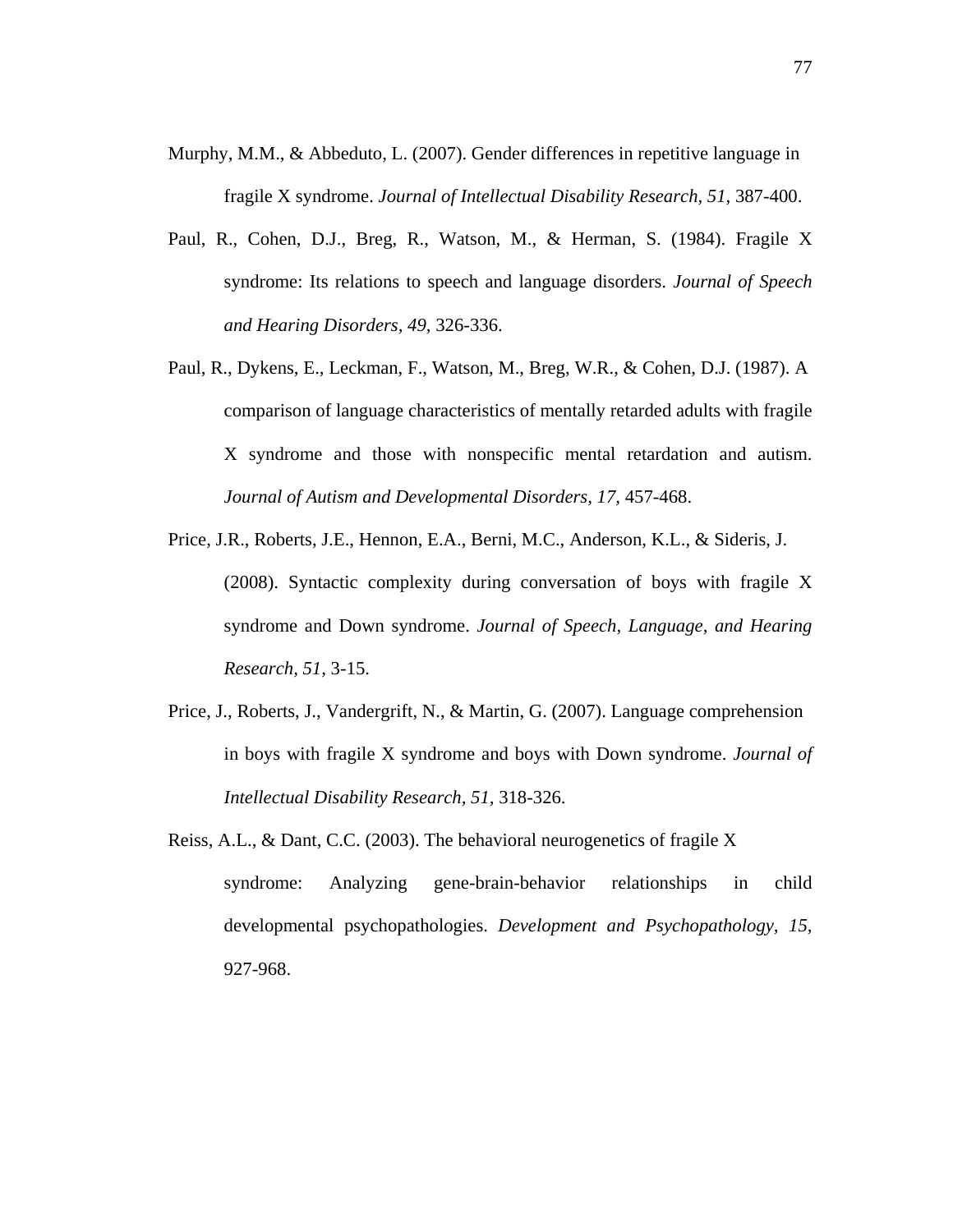- Rice, M.L., Tomblin, J.B., Hoffman, L., Richman, W.A., & Marquis, J. (2004). Grammatical tense deficits in children with SLI and nonspecific language impairment: Relationships with nonverbal IQ over time. *Journal of Speech, Language, and Hearing Research, 47,* 816-834.
- Rice, M.L., & Wexler, K. (1996). Toward tense as a clinical marker of specific language impairment in English-speaking children. *Journal of Speech and Hearing Research, 39,* 239-257.
- Rice, M.L., & Wexler, K. (2001). *Test of early grammatical impairment*. San Antonio, TX: Psychological Corporation.
- Rice, M.L., Wexler, K., & Cleave, P.L. (1995). Specific language impairment as a period of extended optional infinitive. *Journal of Speech and Hearing Research, 38,* 850-863.
- Rice, M.L., Wexler, K., & Hershberger, S. (1998). Tense over time: The longitudinal course of tense acquisition in children with specific language impairment. *Journal of Speech and Hearing Research, 41,* 1412-1431.
- Rice, M.L., Wexler, K., Marquis, J., & Hershberger, S. (2000). Acquisition of irregular past tense by children with SLI. *Journal of Speech, Language, and Hearing Research, 43,* 429-448.
- Roberts, J.E., Hennon, E.A., Price, J.R., Dear, E., Anderson, K., & Vandergrift, N.A. (2007). Expressive language during conversational speech in boys with fragile X syndrome. *American Journal on Mental Retardation, 112,* 1-17.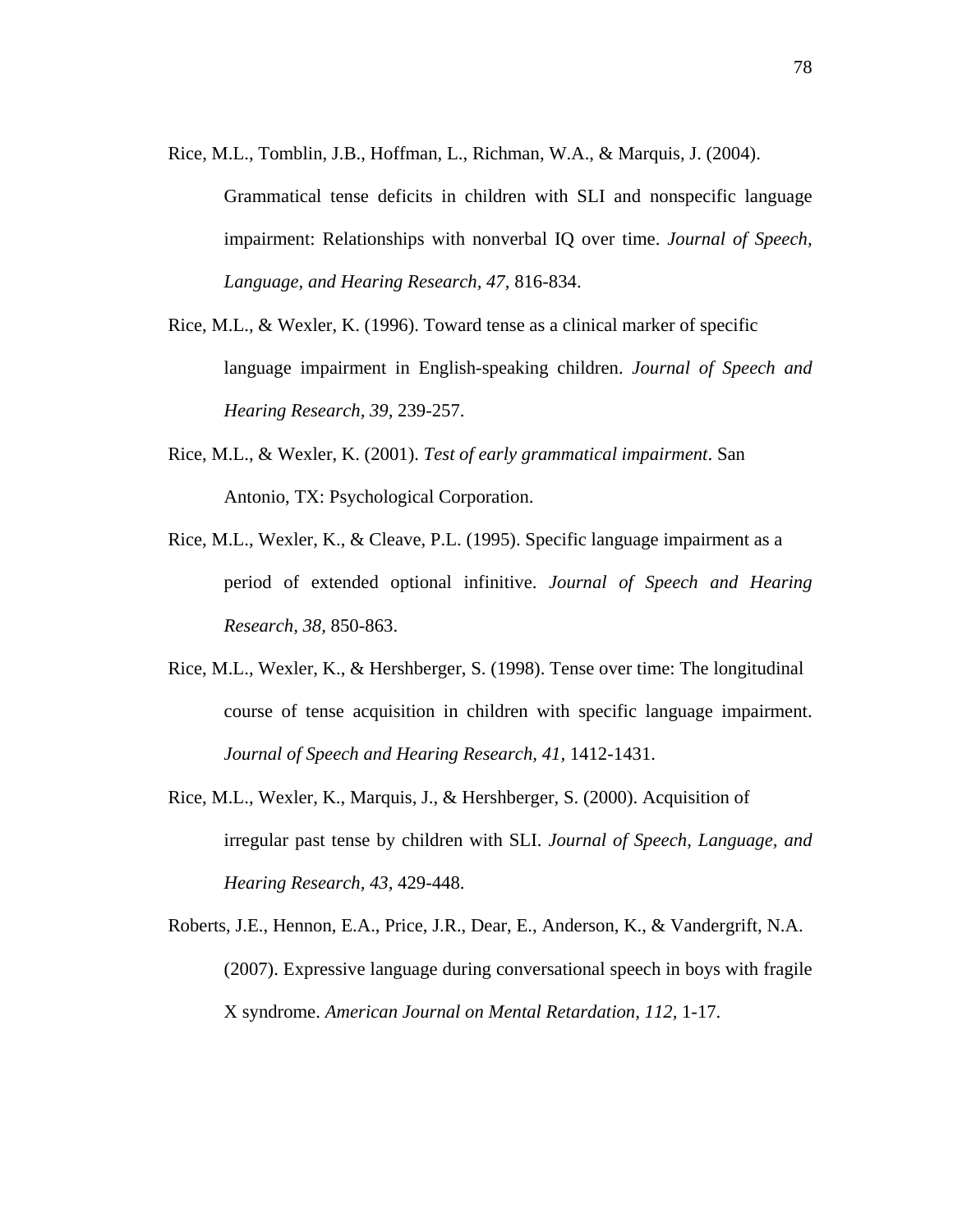- Roberts, J.E., Mirrett, P., & Burchinal, M.R. (2001). Receptive and expressive communication development of young males with fragile X syndrome. *American Journal on Mental Retardation, 106,* 216-230.
- Roberts, J., Price, J., Barnes, E., Nelson, L., Burchinal, M., Hennon, E.A.,
	- Moskowitz, L., Edwards, A., Malkin, C., Anderson, K., Misenheimer, J., & Hooper, S.R. (2007). Receptive vocabulary, expressive vocabulary, and speech production of boys with fragile X syndrome in comparison to boys with Down syndrome. *American Journal on Mental Retardation, 112,* 177- 193.
- Roberts, J.A., Rice, M.L., & Tager-Flusberg, H. (2004). Tense marking in children with autism. *Applied Psycholinguistics, 25,* 429-448.
- Rogers, S.J., Wehner, E.A., & Hagerman, R. (2001). The behavioral phenotype in fragile X: Symptoms of autism in very young children with fragile X syndrome, idiopathic autism, and other developmental disorders. *Developmental and Behavioral Pediatrics, 22,* 409 – 417.
- Roid, G.H., & Miller, L.J. (1997). *Leiter International Performance Scale-Revised.* Wood Dale, IL: Stoelting.
- Rondal, J.A., Ghiotto, M., Bredart, S., & Bachelet, J.F. (1988). Mean length of utterance of children with Down syndrome. *American Journal of Mental Retardation, 93,* 64-66.
- Scarborough, H.S. (1990). Index of productive syntax. *Applied Psycholinguistics, 11,* 1-22.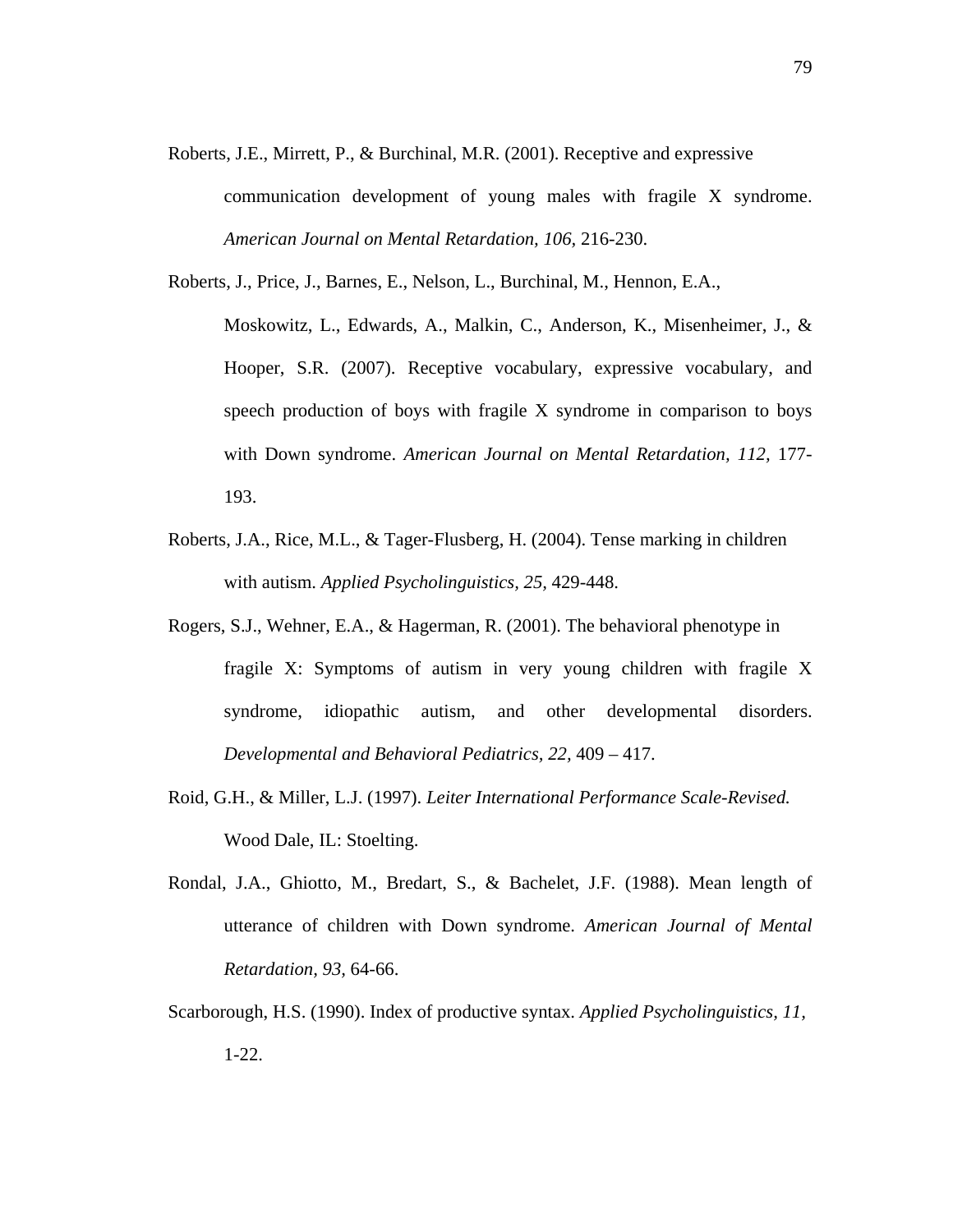- Scarborough, H.S., Rescorla, L., Tager-Flusberg, H., Fowler, A.E., & Sudhalter, V. (1991). The relation of utterance length to grammatical complexity in normal and language-disordered groups. *Applied Psycholinguistics, 12,* 23-45.
- Schopler, E., Reichler, J., & Renner, B. (1988). *The Childhood Autism Rating Scale (CARS)*. Los Angeles, CA: Western Psychological Services.
- Schopmeyer, B.B. (1992). Speech and language characteristics in fragile X syndrome. In B.B. Schopmeyer & F. Lowe (Eds.), *The fragile X child*. San Diego, CA: Singular Publishing.
- Semel, E., Wiig, E.H., & Secord, W.A. (2003). *Clinical Evaluation of Language Fundamentals, Fourth Edition*. San Antonio, TX: Psychological Corporation.
- Sevin, J.A., Matson, J.L., Coe, D.A., & Fee, V.E. (1991). A comparison and evaluation of three commonly used autism scales. *Journal of Autism and Developmental Disorders, 21,* 321-328.
- Sterling, A., Brady, N., & Warren, S.F. (2007, June). The Symposium on Research in Child Language Disorders, Madison, WI: Presented poster titled *Early communication in young children with fragile X syndrome.*
- Sterling, A.M., & Warren, S.F. (2007). Communication and language development in infants and toddlers with Down syndrome or fragile X syndrome. In J. Roberts, C. Chapman, & S. Warren (Eds.) *Communication and language intervention in fragile X and Down syndrome children*. Baltimore: Brookes Publishing.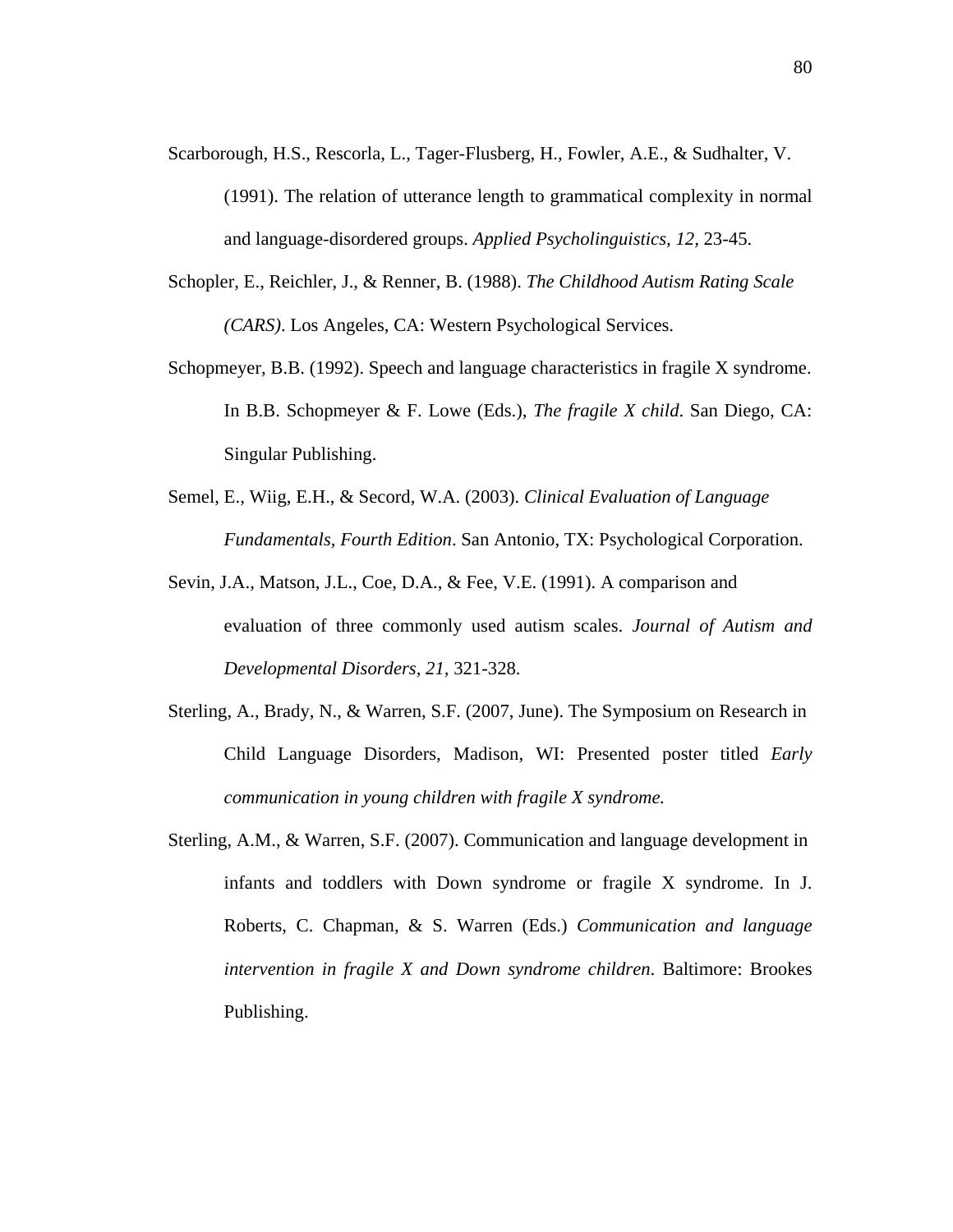- Sturney, P., Matson, J.L., & Sevin, J.A. (1992). Analysis of the internal consistency of three autism scales. *Journal of Autism and Developmental Disorders, 22,* 321-328.
- Sudhalter, V., Cohen, I.L., Silverman, W., Wolf-Schein, E.G. (1990). Conversational analyses of males with fragile X, Down syndrome, and autism: Comparison of the emergence of deviant language. *American Journal on Mental Retardation, 94,* 431-441.
- Tassone, F., Hagerman, R.J., Chamberlain, W.D., & Hagerman, P.J. (2000). Transcription of the FMR1 gene in individuals with fragile X syndrome. *American Journal of Medical Genetics, 97,* 195-203.
- Teal, M.B., & Wiebe, M.J. (1986). A validity analysis of selected instruments used to assess autism. *Journal of Autism and Developmental Disorders, 16,* 485-494.
- Turk, J., & Graham, P. (1997). Fragile X syndrome, autism, and autistic features. *Autism, 1,* 175-197.
- Turner, G., Webb, T., Wake, S., & Robinson, H. (1996). Prevalence of fragile X syndrome. *American Journal of Medical Genetics, 64,* 196-197.
- Volkmar, F.R., & Klin, A. (2005). Issues in the classification of autism and related conditions. In F. Volkmar, R. Paul, A. Klin, & D. Cohen (Eds.), *Handbook of autism and pervasive developmental disorders: Diagnosis, development, neurobiology, and behavior (third edition, vol. 1)*. Hoboken, NJ: John Wiley & Sons, Inc.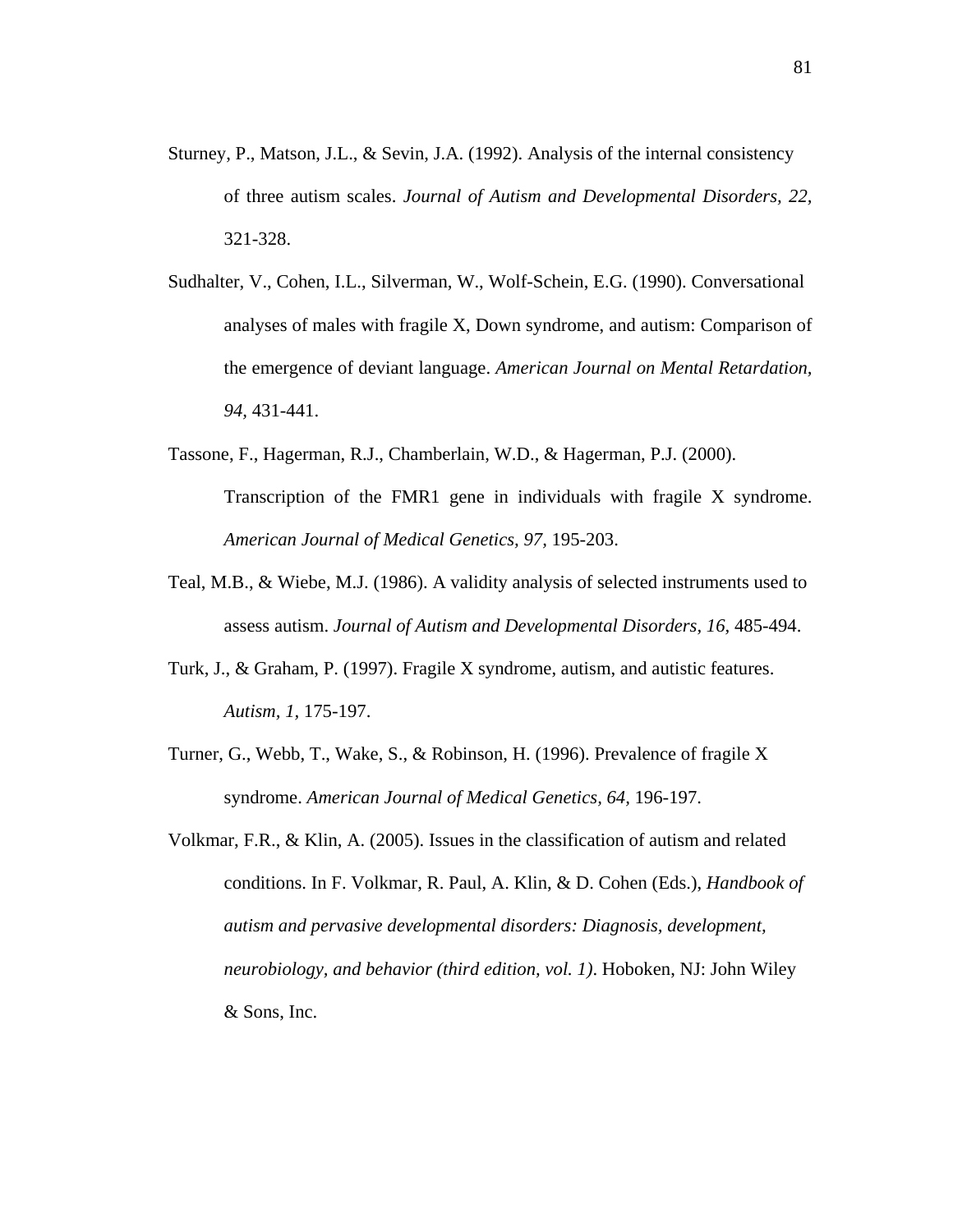- Warren, S.F. & Abbeduto, L (2007). Introduction to communication and language development and intervention. *Mental Retardation and Developmental Disabilities Research Reviews, 13(1),* 1-3.
- Warren, S.F., Brady, N., Sterling, A.M., & Fleming (submitted). The role of maternal responsivity in the development of young children with fragile X syndrome. *Under review at American Journal on Mental Retardation*.
- Wexler, K. (1994). Optional infinities, head movement, and the economy of derivations. In D. Lightfoot & N. Hornstein (Eds.), *Verb movement* (pp. 305- 350). Cambridge, England: Cambridge University Press.